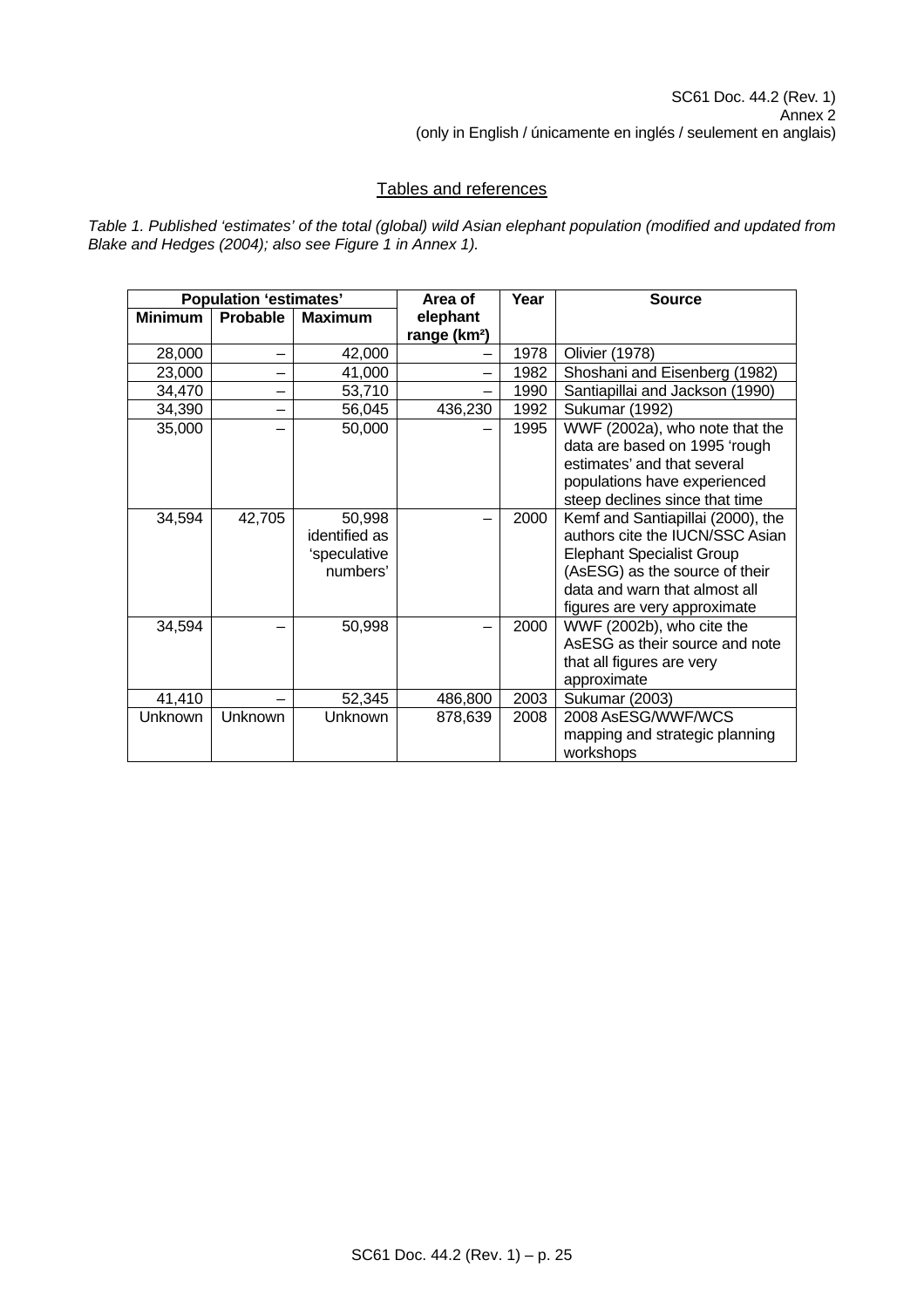*Table 2. Status of Asian elephant populations (adapted and updated from Choudhury et al., (2008); also see Figure 1 in Annex 1.* 

| <b>Range State</b> | <b>Status</b>                                                                                                                                                                                                                                                                                                                                                                                                                                                                                                                                                                                                                                                                                                                                                                                                                                                                                                                                                                                                                                                                                                                                                                                                                                                                                                                                                                                                                                                                                                                                                                                                                                                                                                                                                                                            |
|--------------------|----------------------------------------------------------------------------------------------------------------------------------------------------------------------------------------------------------------------------------------------------------------------------------------------------------------------------------------------------------------------------------------------------------------------------------------------------------------------------------------------------------------------------------------------------------------------------------------------------------------------------------------------------------------------------------------------------------------------------------------------------------------------------------------------------------------------------------------------------------------------------------------------------------------------------------------------------------------------------------------------------------------------------------------------------------------------------------------------------------------------------------------------------------------------------------------------------------------------------------------------------------------------------------------------------------------------------------------------------------------------------------------------------------------------------------------------------------------------------------------------------------------------------------------------------------------------------------------------------------------------------------------------------------------------------------------------------------------------------------------------------------------------------------------------------------|
| Bangladesh         | In Bangladesh, the species was once widespread, but today it is largely<br>restricted to areas that are relatively less accessible to humans, mainly<br>Chittagong and the Chittagong Hill Tracts in the southeast. In addition, some<br>animals periodically visit the New Samanbag area of Maulvi Bazar District<br>under the Sylhet Forest Division in the north-east of the country, coming from<br>the neighbouring Indian states of Tripura, Meghalaya and Assam.                                                                                                                                                                                                                                                                                                                                                                                                                                                                                                                                                                                                                                                                                                                                                                                                                                                                                                                                                                                                                                                                                                                                                                                                                                                                                                                                  |
| <b>Bhutan</b>      | In Bhutan, all the existing elephant populations are found along the border<br>with India. They are reported from Royal Manas National Park, Namgyal<br>Wangchuk Wildlife Sanctuary, Phipsoo Wildlife Sanctuary, and the Reserve<br>Forests, such as Khaling Wildlife Sanctuary, Dungsum and Mochu. In the<br>past, elephants made seasonal migrations from Bhutan to the grasslands of<br>India during the wetter summer months of May to October, returning to their<br>winter range in Bhutan from November. Now these movements are restricted<br>as a result of loss of habitat on the Indian side and fragmentation of habitat on<br>the Bhutan side.                                                                                                                                                                                                                                                                                                                                                                                                                                                                                                                                                                                                                                                                                                                                                                                                                                                                                                                                                                                                                                                                                                                                              |
| Cambodia           | In Cambodia, elephants are primarily found in the mountains of the south-<br>west and in Mondulkiri and Ratanakiri Provinces. Recent surveys in<br>Mondulkiri Province suggest that important numbers may remain in that area<br>(Pollard et al., 2008; WWF, unpubl. data). Elsewhere, Asian elephants persist<br>in Cambodia in only small, scattered populations (Duckworth and Hedges,<br>1998).                                                                                                                                                                                                                                                                                                                                                                                                                                                                                                                                                                                                                                                                                                                                                                                                                                                                                                                                                                                                                                                                                                                                                                                                                                                                                                                                                                                                      |
| China              | In China, Asian elephants once ranged widely over much of southern China,<br>including the Fujiang, Guangdong and Guangxi Provinces (Smith and<br>MacKinnon, 2008). The species was extirpated in southern Fujiang and<br>northern Guangdong during the 12th century, but evidence indicates<br>persistence in Guanxi into the 17th century (Smith and MacKinnon, 2008). All<br>that now remains of this once widespread elephant population in China is the<br>remnant in Yunnan where the species survives in small numbers in three<br>prefectures: Xishuangbanna, Simao and Lincang.                                                                                                                                                                                                                                                                                                                                                                                                                                                                                                                                                                                                                                                                                                                                                                                                                                                                                                                                                                                                                                                                                                                                                                                                                 |
| India              | Once widespread in India, the species is now restricted to four general areas:<br>north-eastern India, central India, north-western India and southern India. In<br>north-eastern India, the elephant range extends from the eastern border of<br>Nepal in northern West Bengal through western Assam along the Himalaya<br>foothills as far as the Mishmi Hills. From here it extends into eastern<br>Arunachal Pradesh, the plains of upper Assam and the foothills of Nagaland.<br>Further west, it extends to the Garo Hills of Meghalaya through the Khasi<br>Hills, to parts of the lower Brahmaputra plains and Karbi Plateau. Elsewhere<br>in the south in Tripura, Mizoram, Manipur, and the Barak valley districts of<br>Assam, isolated herds occur (Choudhury, 1999). In central India, highly<br>fragmented elephant populations are found in the States of Orissa, Jharkhand<br>and the southern part of West Bengal, with some animals wandering into<br>Chattisgarh. In north-western India, the species occurs in six fragmented<br>populations at the foot of the Himalayas in Uttaranchal and Uttar Pradesh,<br>ranging from Katerniaghat Wildlife Sanctuary in Bahraich Forest Division in<br>the east, to the Yamuna River in the west. In southern India, elephants occur<br>in the hilly terrain of the Western Ghats and in parts of the Eastern Ghats in<br>the States of Karnataka, Kerala, Tamil Nadu, and, relatively recently, Andhra<br>Pradesh. There are eight main populations in southern India, each<br>fragmented from the others: northern Karnataka; the crestline of Karnataka-<br>Western Ghats; Bhadra-Malnad; Brahmagiri-Nilgiris-Eastern Ghats;<br>Nilambur-Silent Valley-Coimbatore; Anamalais-Parambikulam; Periyar-<br>Srivilliputhur; and Agasthyamalais. |
| Indonesia          | On Sumatra, the elephant was once widespread, but now survives only in<br>highly fragmented populations. In the mid-1980s, 44 discrete elephant                                                                                                                                                                                                                                                                                                                                                                                                                                                                                                                                                                                                                                                                                                                                                                                                                                                                                                                                                                                                                                                                                                                                                                                                                                                                                                                                                                                                                                                                                                                                                                                                                                                          |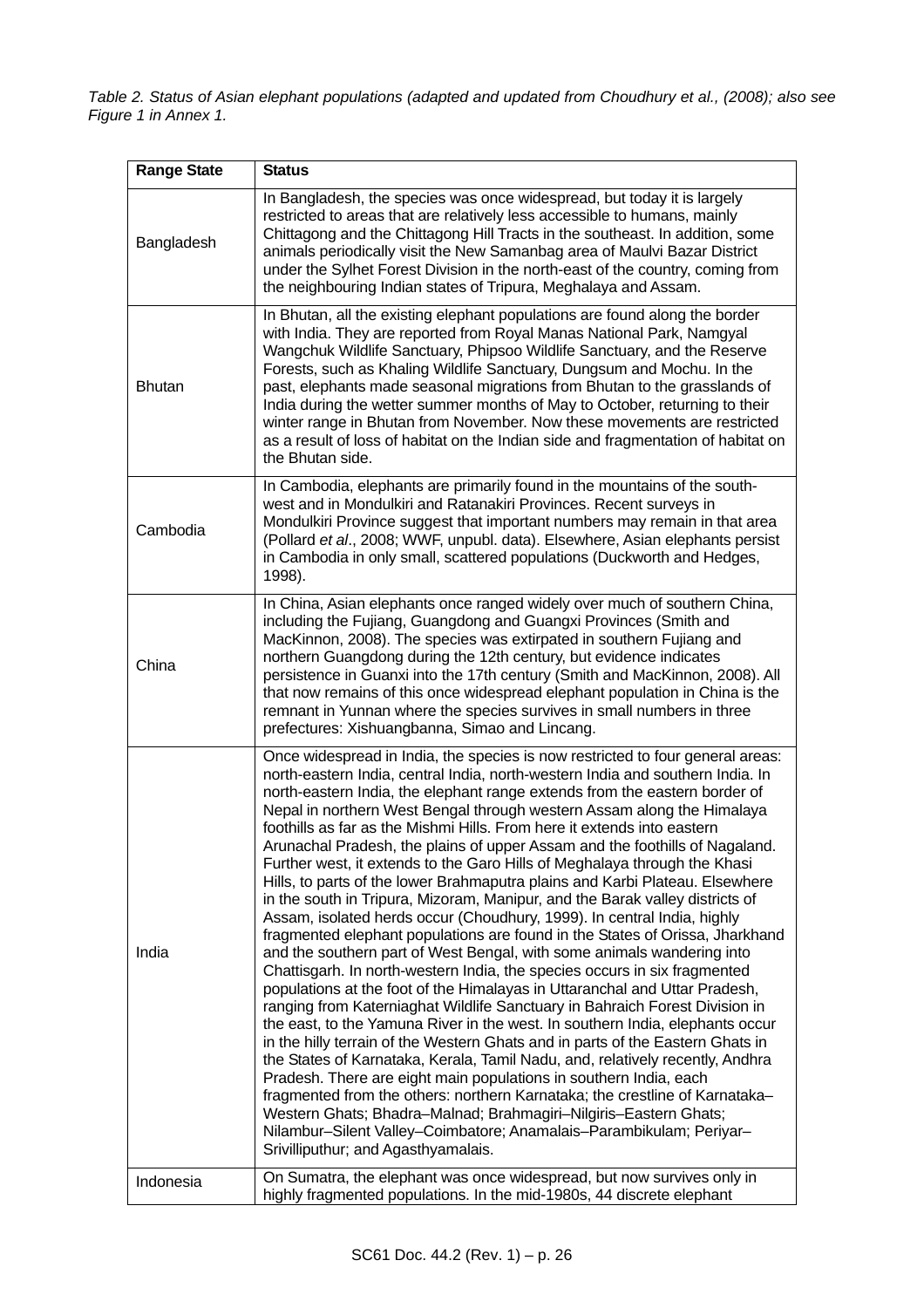| <b>Range State</b>                     | <b>Status</b>                                                                                                                                                                                                                                                                                                                                                                                                                                                                                                                                                                                                                                                                                                                                                                                                                                                                                                                                                                                                                                                                                                                                                                              |
|----------------------------------------|--------------------------------------------------------------------------------------------------------------------------------------------------------------------------------------------------------------------------------------------------------------------------------------------------------------------------------------------------------------------------------------------------------------------------------------------------------------------------------------------------------------------------------------------------------------------------------------------------------------------------------------------------------------------------------------------------------------------------------------------------------------------------------------------------------------------------------------------------------------------------------------------------------------------------------------------------------------------------------------------------------------------------------------------------------------------------------------------------------------------------------------------------------------------------------------------|
|                                        | populations were known to exist in Sumatra's eight provinces, 12 of these<br>were in Lampung Province (Blouch and Haryanto, 1984; Blouch and<br>Simbolon, 1985). However, by 2003, only three of Lampung's 12 populations<br>were extant (Hedges et al., 2005). An unknown number of Sumatra's other<br>elephant populations remain (Blake and Hedges, 2004), and those that do are<br>threatened by habitat loss and poaching, as a result of conflict with humans<br>(Santiapillai and Jackson, 1990; Hedges et al., 2005). Nevertheless, the<br>island is thought to hold some of the most significant populations outside of<br>India. For example, recent surveys in Lampung Province's two national parks,<br>Bukit Barisan Selatan and Way Kambas, produced population estimates of<br>498 (95% CI=[373, 666]) and 180 (95% CI=[144, 225]) elephants, respectively<br>(Hedges et al., 2005). Bukit Barisan Selatan NP is therefore a critically<br>important area for Asian elephant conservation. In Kalimantan, elephants<br>occur only in the Upper Sembakung River in Tindung District, but the origin of<br>the elephants of Borneo remains unclear and the subject of debate. |
| Lao People's<br>Democratic<br>Republic | In the Lao People's Democratic Republic, elephants remain widely but very<br>patchily distributed in forested areas, both in the highlands and lowlands. Two<br>important and likely viable populations are known, one in Xaignaboli Province<br>west of the Mekong and one on the Nakai Plateau. The Nakai population<br>contained 132 (95% CI=[120,149]) elephants in 2006 (Hedges et al., 2007, in<br>review). Other potentially important elephant populations occur in Phou<br>Phanang and Phou Khao Khoay in Vientiane Province; Phou Xang He in<br>Savannakhet Province; Dong Ampham and Dong Khanthung, including Xe<br>Pian, close to Cambodian border; and Nam Et, Nam Xam, Phou Dendin, and<br>Nam Ha in the north, close to the Viet Nam and Chinese borders.                                                                                                                                                                                                                                                                                                                                                                                                                  |
| Malaysia                               | In Peninsular Malaysia, the species is now mainly restricted to three major<br>population centres: Belum Temengor, Taman Negara, and Endau Rompin;<br>Taman Negara had an estimated population of 631 (95% CI=[436, 915])<br>elephants in 2007 (Hedges et al., 2008); Endau Rompin had an estimated<br>135 (95% CI=[80, 225]) elephants in 2008 (Gumal et al., 2009). On Borneo,<br>elephants only occur in the lowlands of the north-eastern part of the island in<br>the Malaysian State of Sabah and adjacent parts of Kalimantan (Indonesia). In<br>Sabah, they occur in forested areas in the south, centre, and east of the State<br>in the following Districts: Kinabatangan, Sandakan, Beluran, Lahad Datu,<br>Tawau and Pensiangan.                                                                                                                                                                                                                                                                                                                                                                                                                                               |
| Myanmar                                | The Asian Elephant has a wide but highly fragmented and poorly-known<br>distribution in Myanmar. The five main areas of elephant abundance are: the<br>Northern Hill Ranges, the Western Hill Ranges, Pegu Yoma (central<br>Myanmar), Tenasserim Yoma (in the south, bordering Thailand) and Shan<br>State or eastern Yoma.                                                                                                                                                                                                                                                                                                                                                                                                                                                                                                                                                                                                                                                                                                                                                                                                                                                                |
| Nepal                                  | In Nepal, elephants were once widespread in the lowland Terai, but are now<br>restricted to a few protected areas along the border with India: Royal Chitwan<br>National Park, Parsa Wildlife Reserve, Royal Bardia National Park and Royal<br>Suklaphanta Wildlife Reserve, and their environs. There is some movement of<br>animals between these protected areas, and between Bardia National Park<br>and the adjacent parts of India.                                                                                                                                                                                                                                                                                                                                                                                                                                                                                                                                                                                                                                                                                                                                                  |
| Sri Lanka                              | The species was once found throughout Sri Lanka, but today elephants are<br>restricted mostly to the lowlands in the dry zone where they are still fairly<br>widespread in north, south, east, north-western, north-central and south-<br>eastern Sri Lanka; but with the exceptions of small remnant populations in the<br>Peak Wilderness Area and Sinharaja Area, elephants are absent from the wet<br>zone of the country. The species continues to lose range to development<br>activities throughout the island.                                                                                                                                                                                                                                                                                                                                                                                                                                                                                                                                                                                                                                                                     |
| Thailand                               | In Thailand, the species occurs mainly in the mountains along the border with<br>Myanmar, with smaller fragmented populations occurring in the peninsula in<br>the south (in several forest complexes, south to the border with Malaysia); in<br>the northeast (in the Dong Phaya Yen-Khao Yai forest complex, including<br>Khao Yai National Park and the Phu Khieo-Nam Nao forest complex); and in                                                                                                                                                                                                                                                                                                                                                                                                                                                                                                                                                                                                                                                                                                                                                                                       |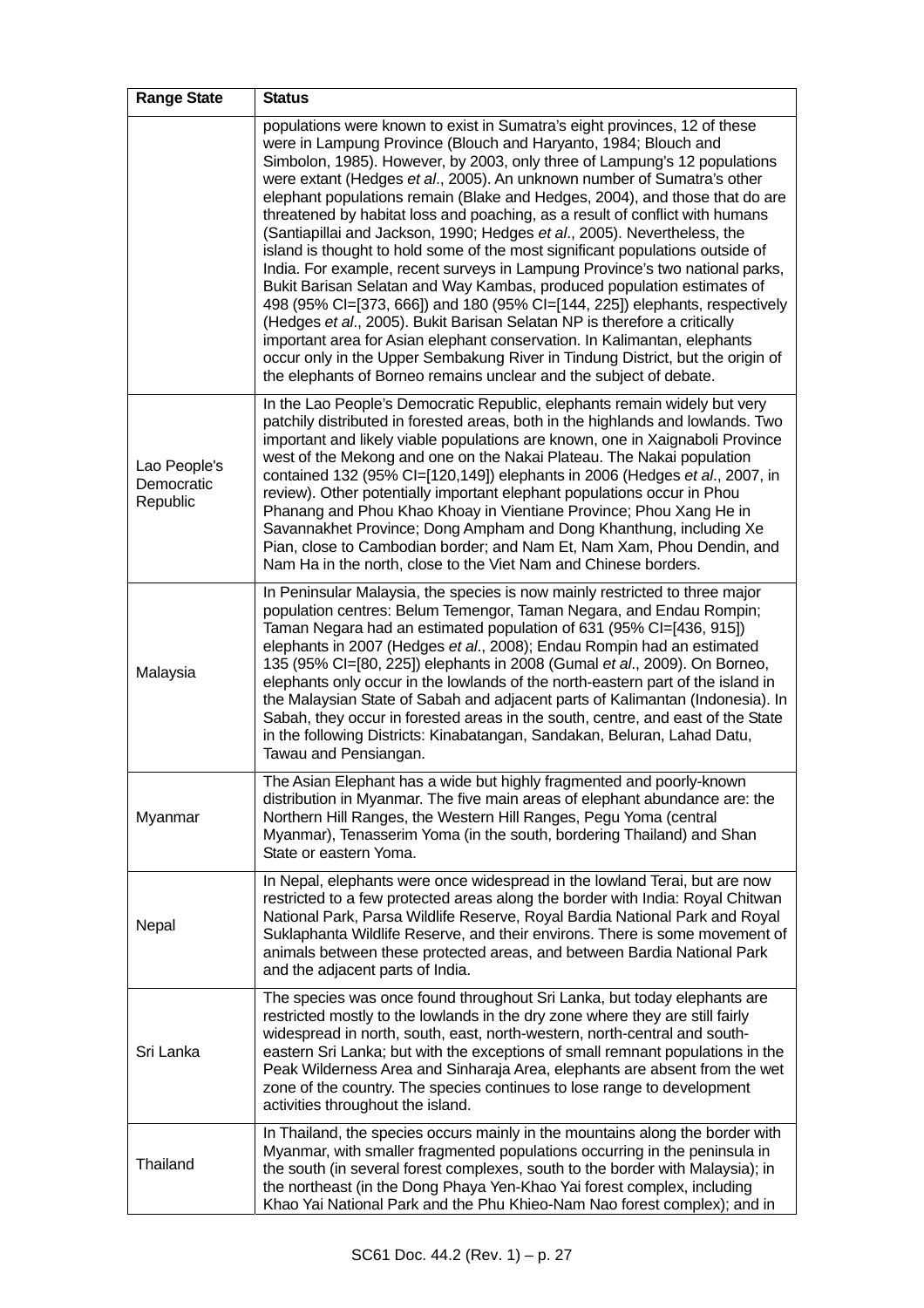| <b>Range State</b> | <b>Status</b>                                                                                                                                                                                                                                                                                                                                                                        |
|--------------------|--------------------------------------------------------------------------------------------------------------------------------------------------------------------------------------------------------------------------------------------------------------------------------------------------------------------------------------------------------------------------------------|
|                    | the east (in a forest complex composing the Khao Ang Runai Wildlife<br>Sanctuary, Khao Soi Dao Wildlife Sanctuary, Khao Khitchakut National Park<br>and Khao Cha Mao National Park).                                                                                                                                                                                                 |
| Viet Nam           | In Viet Nam, only a small population persists now. In the northern part of the<br>country there are no elephants left, barring occasional wanderers into Son La<br>from the Lao People's Democratic Republic. In the central and southern parts<br>of the country, very small isolated populations may remain in the Dak Lak,<br>Nghe An, Quang Nam, Dong Nai and Ha Tinh Provinces. |

*Table 3. African elephant population estimates, coverage and data quality from AESR 2007.* 

|                                        | <b>ELEPHANT NUMBERS</b> <sup>1</sup> |                 |                 | <b>RANGE</b>           | % OF                              | % OF                               |                                 |         |
|----------------------------------------|--------------------------------------|-----------------|-----------------|------------------------|-----------------------------------|------------------------------------|---------------------------------|---------|
| <b>COUNTRY</b>                         | <b>DEFINITE</b>                      | <b>PROBABLE</b> | <b>POSSIBLE</b> | <b>SPECULATIVE</b>     | <b>AREA</b><br>(km <sup>2</sup> ) | <b>CONTINENTAL</b><br><b>RANGE</b> | <b>RANGE</b><br><b>ASSESSED</b> | $ Q ^2$ |
|                                        |                                      |                 |                 | <b>CENTRAL AFRICA</b>  |                                   |                                    |                                 |         |
| Cameroon                               | 179                                  | 726             | 4,965           | 9,517                  | 118,571                           | 12                                 | 45                              | 0.03    |
| Central<br>African<br>Republic         | 109                                  | 1,689           | 1,036           | 500                    | 73,453                            | 8                                  | 95                              | 0.51    |
| Chad                                   | 3,885                                | $\pmb{0}$       | 2,000           | 550                    | 149,443                           | 15                                 | 26                              | 0.15    |
| Congo                                  | 402                                  | 16,947          | 4,024           | 729                    | 135,918                           | 14                                 | 23                              | 0.18    |
| Democratic<br>Republic of<br>the Congo | 2,447                                | 7,955           | 8,855           | 4,457                  | 263,700                           | 27                                 | 40                              | 0.18    |
| Equatorial<br>Guinea                   | $\Omega$                             | 0               | 700             | 630                    | 15,008                            | $\overline{2}$                     | 13                              | 0.00    |
| Gabon                                  | 1,523                                | 23,457          | 27,911          | 17,746                 | 218,985                           | 22                                 | 94                              | 0.33    |
| <b>EASTERN AFRICA</b>                  |                                      |                 |                 |                        |                                   |                                    |                                 |         |
| Eritrea                                | 96                                   | 0               | 8               | 0                      | 5,293                             | $\mathbf{1}$                       | 100                             | 0.92    |
| Ethiopia                               | 634                                  | 0               | 920             | 206                    | 38,365                            | 4                                  | 68                              | 0.24    |
| Kenya                                  | 23,353                               | 1,316           | 4,946           | 2,021                  | 107,113                           | 12                                 | 82                              | 0.64    |
| Rwanda                                 | 34                                   | 0               | 37              | 46                     | 1,014                             | 0                                  | 100                             | 0.29    |
| Somalia                                | $\mathbf 0$                          | 0               | 0               | 70                     | 4,526                             | 1                                  | 68                              | 0.00    |
| Sudan                                  | 20                                   | 0               | 280             | 0                      | 318,239                           | 36                                 | 0                               | 0.00    |
| United<br>Republic of<br>Tanzania      | 108,816                              | 27,937          | 29,350          | 900                    | 390,366                           | 44                                 | 66                              | 0.54    |
| Uganda                                 | 2,337                                | 1,985           | 1,937           | 300                    | 15,148                            | $\overline{2}$                     | 74                              | 0.49    |
|                                        |                                      |                 |                 | <b>SOUTHERN AFRICA</b> |                                   |                                    |                                 |         |
| Angola                                 | 818                                  | 801             | 851             | 60                     | 406,946                           | 31                                 | 5                               | 0.03    |
| Botswana                               | 133,829                              | 20,829          | 20,829          | 0                      | 100,265                           | 8                                  | 99                              | 0.87    |
| Malawi                                 | 185                                  | 323             | 632             | 1,587                  | 7,538                             | $\mathbf{1}$                       | 89                              | 0.17    |
| Mozambique                             | 14,079                               | 2,396           | 2,633           | 6,980                  | 334,786                           | 26                                 | 77                              | 0.48    |
| Namibia                                | 12,531                               | 3,276           | 3,296           | 0                      | 146,921                           | 11                                 | 55                              | 0.46    |
| South Africa                           | 17,847                               | 0               | 638             | 22                     | 30,455                            | $\overline{2}$                     | 100                             | 0.96    |
| Swaziland                              | 31                                   | $\pmb{0}$       | 0               | 0                      | 50                                | 0                                  | 100                             | 1.00    |

<span id="page-3-0"></span> *1 For further information on the categorization of data, please refer to pp. 6-16 of the AESR 2007.* 

<span id="page-3-1"></span>*<sup>2</sup> IQI: Information Quality Index. This index quantifies overall data quality at the regional level based on the precision of estimates*  and the proportion of assessed elephant range (i.e. range for which estimates are available). The IQI ranges from zero (no reliable *information) to one (perfect information). See the AESR 2007 for details on how the IQI is calculated.*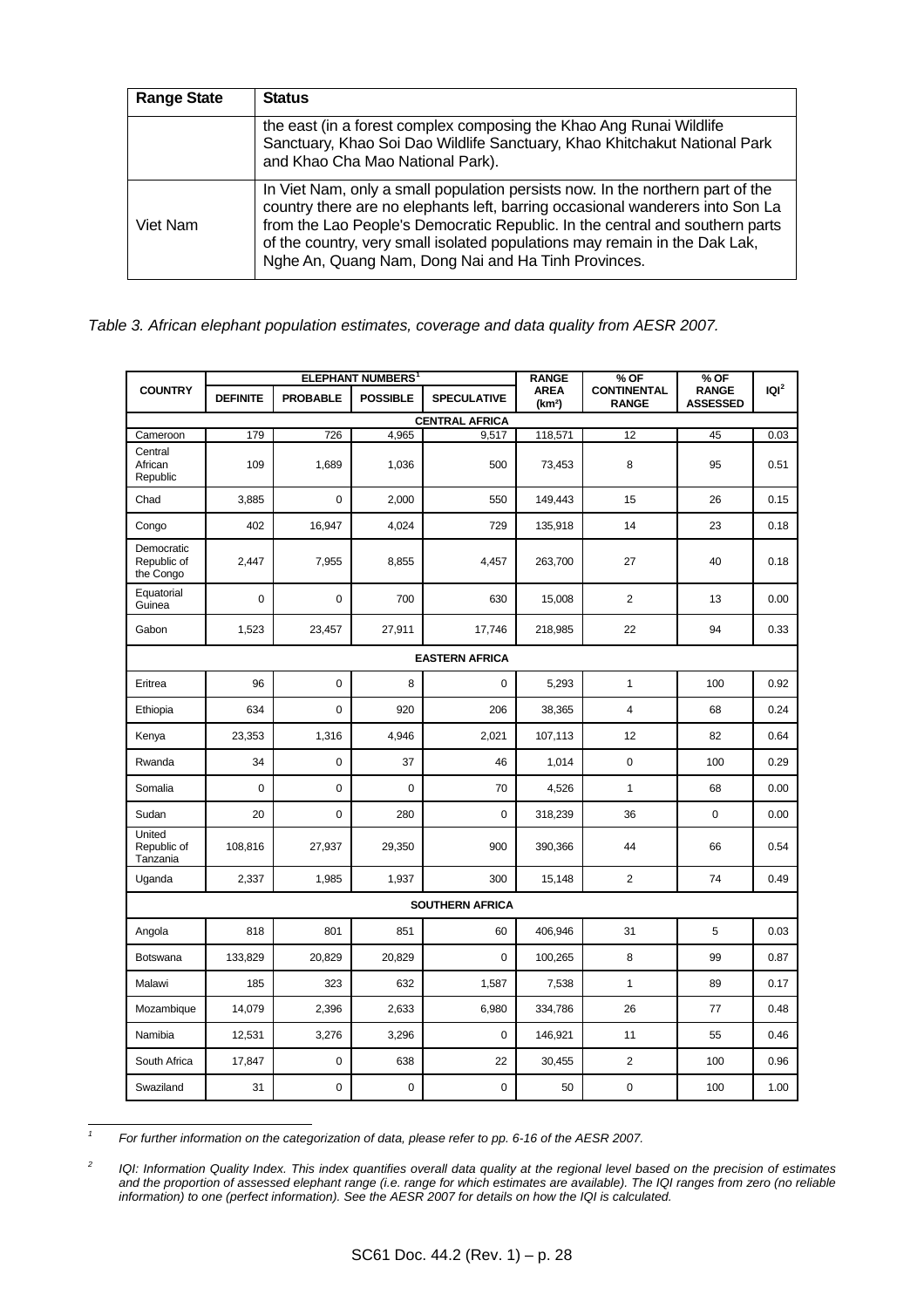|                         |                 |                 | <b>ELEPHANT NUMBERS<sup>1</sup></b> |                    | <b>RANGE</b>                      | $%$ OF                             | $%$ OF                          |                  |
|-------------------------|-----------------|-----------------|-------------------------------------|--------------------|-----------------------------------|------------------------------------|---------------------------------|------------------|
| <b>COUNTRY</b>          | <b>DEFINITE</b> | <b>PROBABLE</b> | <b>POSSIBLE</b>                     | <b>SPECULATIVE</b> | <b>AREA</b><br>(km <sup>2</sup> ) | <b>CONTINENTAL</b><br><b>RANGE</b> | <b>RANGE</b><br><b>ASSESSED</b> | IQI <sup>2</sup> |
| Zambia                  | 16,562          | 5,948           | 5,908                               | 813                | 201,247                           | 15                                 | 61                              | 0.47             |
| Zimbabwe                | 84,416          | 7,033           | 7,367                               | 291                | 76,931                            | 6                                  | 99                              | 0.91             |
|                         |                 |                 |                                     | <b>WEST AFRICA</b> |                                   |                                    |                                 |                  |
| Benin                   | 1,223           | $\mathbf 0$     | 0                                   | $\mathbf 0$        | 13,673                            | 8                                  | 51                              | 0.51             |
| <b>Burkina</b><br>Faso  | 4,154           | 320             | 520                                 | 0                  | 19,872                            | 11                                 | 72                              | 0.64             |
| Côte d'Ivoire           | 188             | 152             | 119                                 | 506                | 33,985                            | 19                                 | 72                              | 0.25             |
| Ghana                   | 789             | 387             | 241                                 | 12                 | 23,301                            | 13                                 | 42                              | 0.35             |
| Guinea                  | 135             | 79              | 79                                  | 57                 | 1,524                             | $\mathbf{1}$                       | 78                              | 0.47             |
| Guinea<br><b>Bissau</b> | 0               | $\mathbf 0$     | $\overline{7}$                      | 13                 | 1,346                             | $\mathbf{1}$                       | 100                             | 0.00             |
| Liberia                 | $\mathbf 0$     | $\mathbf 0$     | $\mathbf 0$                         | 1,676              | 15,977                            | 9                                  | 60                              | 0.00             |
| Mali                    | 357             | $\mathbf 0$     | 141                                 | 156                | 31,878                            | 18                                 | 100                             | 0.55             |
| Niger                   | 85              | $\mathbf 0$     | 17                                  | $\mathsf 0$        | 2,683                             | 2                                  | 100                             | 0.83             |
| Nigeria                 | 348             | $\mathbf 0$     | 105                                 | 375                | 22,968                            | 13                                 | 37                              | 0.16             |
| Senegal                 | 1               | $\mathbf 0$     | $\mathbf 0$                         | 9                  | 1,090                             | $\mathbf{1}$                       | 100                             | 0.10             |
| Sierra Leone            | $\mathbf 0$     | 0               | 80                                  | 135                | 1,804                             | $\mathbf{1}$                       | 59                              | 0.00             |
| Togo                    | 4               | $\mathbf 0$     | 61                                  | 0                  | 5,444                             | 3                                  | 69                              | 0.04             |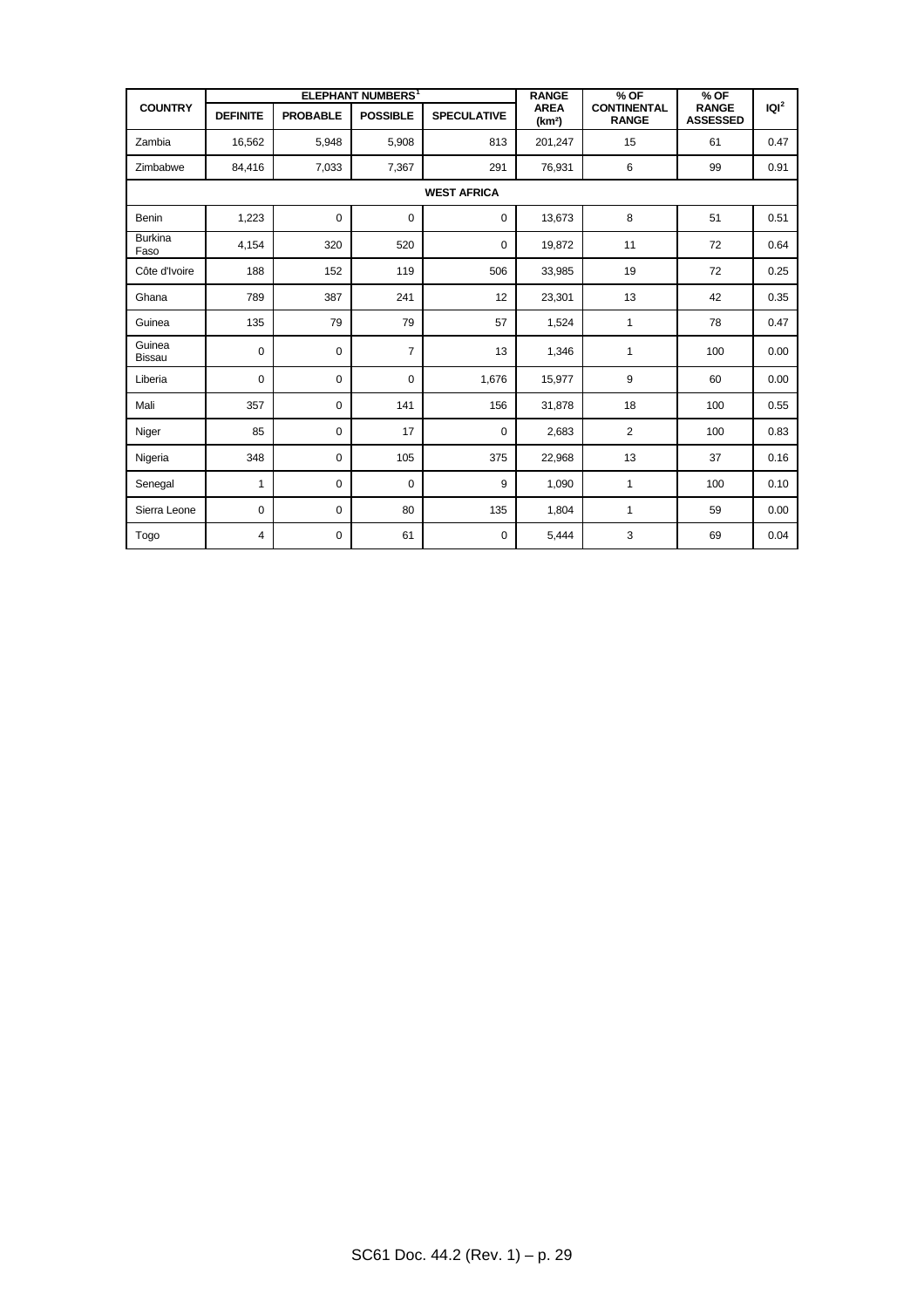*Table 4. Survey reports collected by MIKE and AfESG since 2007. Survey methods are coded as follows: GS – ground sample count; AT – aerial total count; AS – Aerial sample count; DC – dung count; GD – dung DNA-based mark-recapture; IG – Informed guess; OG – 'other guess'; RC – reconnaissance (no population estimate); Range – range information only.* 

| Country                                | Site name                                            | <b>Survey</b><br>year | <b>Method</b> | <b>Reference</b>                |  |  |
|----------------------------------------|------------------------------------------------------|-----------------------|---------------|---------------------------------|--|--|
|                                        | <b>CENTRAL AFRICA</b>                                |                       |               |                                 |  |  |
| Cameroon                               | Kalamaloué National Park                             | 2007                  | IG            | Omondi et al. 2007              |  |  |
| Cameroon                               | <b>Waza National Park</b>                            | 2007                  | AT            | Omondi et al. 2007              |  |  |
| Cameroon                               | Mbam et Djerem National Park                         | 2009                  | DC            | Maisels et al. 2009 b           |  |  |
| Cameroon                               | Deng Deng National Park and UFA<br>10065             | 2010                  | <b>RC</b>     | Maisels et al. 2011             |  |  |
| <b>Central African</b><br>Republic     | Manovo Zamza & other sites                           | 2009                  | GS            | Bouché 2009                     |  |  |
| <b>Central African</b><br>Republic     | Dzanga Ndoki National Park and<br>Special Reserve    | 2010                  | IG            | Turkalo 2010                    |  |  |
| <b>Central African</b><br>Republic     | Northern Central African Republic &<br>various sites | 2010                  | AS            | Bouché 2010                     |  |  |
| Chad                                   | Zakouma National Park                                | 2009                  | AT            | Potgieter et al., 2009          |  |  |
| Chad                                   | Zakouma National Park                                | 2011                  | AT            | Potgieter et al. 2011           |  |  |
| Chad                                   | Zakouma National Park                                | 2008                  | AS            | Poilecot 2008                   |  |  |
| Chad                                   | Zakouma National Park                                | 2010                  | AT            | Potgieter et al. 2010           |  |  |
| Chad                                   | Chari Baguirimi                                      | 2011                  | OG            |                                 |  |  |
| Congo                                  | Ngombe Fmu and Ntokou-Pikounda<br>Forest             | 2007                  | DC            | Malonga 2008                    |  |  |
| Congo                                  | Odzala-Kokoua National Park                          | 2008                  | <b>DC</b>     | <b>WCS 2008</b>                 |  |  |
| Democratic<br>Republic of the<br>Congo | Salonga National Park - East                         | 2007                  | <b>RC</b>     | Maisels et al. 2010             |  |  |
| Democratic<br>Republic of the<br>Congo | Salonga-Lukenie-Sankuru<br>Landscape                 | 2007                  | <b>RC</b>     | Steel 2007                      |  |  |
| Democratic<br>Republic of the<br>Congo | Salonga Corridor                                     | 2008                  | <b>RC</b>     | Maisels et al. 2009             |  |  |
| Democratic<br>Republic of the<br>Congo | Virunga National Park, Watalinga<br>Forest           | 2008                  | RC            | Nixon<br>and<br>Lusenge<br>2008 |  |  |
| Democratic<br>Republic of the<br>Congo | Sankuru National Reserve                             | 2009                  | <b>RC</b>     | Liengola et al. 2009            |  |  |
| Democratic<br>Republic of the<br>Congo | Maiko National Park - Lubutu Sector                  | 2010                  | <b>RC</b>     | Nixon 2010                      |  |  |
| Democratic<br>Republic of the<br>Congo | Salonga National Park - Lokofa<br><b>Block</b>       | 2010                  | <b>RC</b>     | Liengola et al. 2010            |  |  |
| Democratic<br>Republic of the<br>Congo | Virunga National Park                                | 2010                  | AS            | Plumptre et al. 2010            |  |  |
| Gabon                                  | Lope Waka Corridor                                   | 2008                  | DC            | Maisels et al. 2008             |  |  |
| Gabon                                  | Ivindo National Park & southern<br>buffer zone       | 2009                  | DC            | Maisels et al. 2010 c           |  |  |
| Gabon                                  | Lope National Park                                   | 2009                  | DC            | Maisels et al. 2010 b           |  |  |
|                                        | <b>EASTERN AFRICA</b>                                |                       |               |                                 |  |  |
| Ethiopia                               | Omo National Park                                    | 2007                  | AS            | Renaud 2007                     |  |  |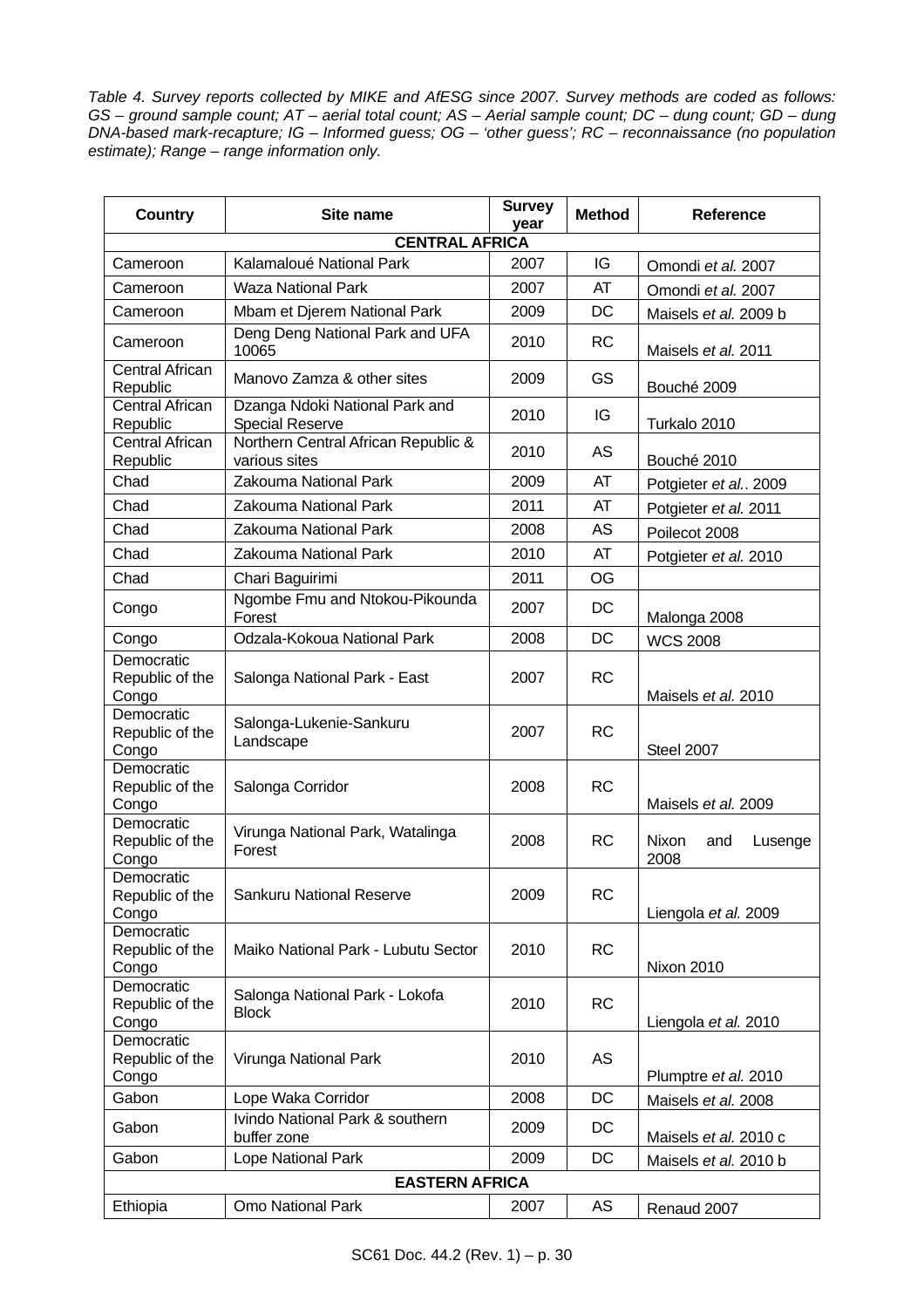| <b>Country</b>                                      | Site name                                 | <b>Survey</b><br>vear | <b>Method</b> | <b>Reference</b>                         |
|-----------------------------------------------------|-------------------------------------------|-----------------------|---------------|------------------------------------------|
| Ethiopia                                            | Kafta-Shiraro National Park               | 2008                  | <b>RC</b>     | Demeke and Shoshani<br>2008              |
| Ethiopia                                            | <b>Omo National Park</b>                  | 2008                  | IG            | African Parks 2008                       |
| Kenya                                               | Transmara District (Dry and Wet)          | 2007                  | DC            | Sitati and Bitok 2007                    |
| Kenya                                               | Southern Kenya                            | 2006-<br>2010         | <b>RC</b>     | Nyamu et al. 2010                        |
| Kenya                                               | Meru National Park & Conservation<br>Area | 2007                  | AT            | Mwangi et al. 2007                       |
| Kenya                                               | Marsabit & environs                       | 2008                  | AT            | Litoroh et al. 2010                      |
| Kenya                                               | Samburu Laikipia                          | 2008                  | AT            | Litoroh et al. 2010                      |
| Kenya                                               | <b>Tsavo Ecosystem</b>                    | 2008                  | AT            | Omondi et al. 2010                       |
| Kenya                                               | Amboseli Ecosystem                        | 2010                  | AT            | KWS & TAWIRI 2010                        |
| Kenya                                               | Magadi                                    | 2010                  | AT            | KWS & TAWIRI 2010                        |
| Sudan                                               | <b>Boma National Park</b>                 | 2007                  | AS            | Fay et al. 2007                          |
| Sudan                                               | Jonglei                                   | 2007                  | AS            | Fay et al. 2007                          |
| Sudan                                               | Southern National Park                    | 2007                  | AS            | Fay et al. 2007                          |
| Sudan                                               | <b>Bandingalo National Park</b>           | 2008                  | AS            | Grossman et al. 2008                     |
| Sudan                                               | Kidepo                                    | 2008                  | <b>AS</b>     | Grossman et al. 2008                     |
| Sudan                                               | Loelle Area                               | 2008                  | AS            | Grossman et al. 2008                     |
| Sudan                                               | Nimule                                    | 2008                  | AT            | Grossman et al. 2008                     |
| Tanzania<br>(United                                 | Mkomazi Ecosystem                         | 2008                  | AT            |                                          |
| Republic of)<br>Tanzania<br>(United<br>Republic of) | Katavi-Rukwa Ecosystem                    | 2009                  | <b>AS</b>     | Omondi et al. 2010<br><b>TAWIRI 2009</b> |
| <b>Tanzania</b><br>(United<br>Republic of)          | Moyowosi-Kigosi Ecosystem                 | 2009                  | <b>AS</b>     | <b>TAWIRI 2009</b>                       |
| Tanzania<br>(United<br>Republic of)                 | Ruaha Rungwa Ecosystem                    | 2009                  | AS            | <b>TAWIRI 2009</b>                       |
| Tanzania<br>(United<br>Republic of)                 | Selous Ecosystem                          | 2009                  | AS            | <b>TAWIRI 2009</b>                       |
| Tanzania<br>(United<br>Republic of)                 | Selous-Niassa Corridor                    | 2009                  | AS            | <b>TAWIRI 2009</b>                       |
| Tanzania<br>(United<br>Republic of)                 | Serengeti National Park                   | 2009                  | AT            | <b>TAWIRI 2009</b>                       |
| Tanzania<br>(United<br>Republic of)                 | Tarangire-Manyara Ecosystem               | 2009                  | AT            | <b>TAWIRI 2009</b>                       |
| Tanzania<br>(United<br>Republic of)                 | Natron                                    | 2010                  | AT            | KWS & TAWIRI 2010                        |
| Tanzania<br>(United<br>Republic of)                 | West Kilimanjaro                          | 2010                  | AT            | KWS & TAWIRI 2010                        |
| Uganda                                              | Queen Elizabeth National Park             | 2010                  | AT            | Plumptre et al. 2010                     |
| Uganda                                              | Queen Elizabeth National Park             | 2010                  | AS            | Plumptre et al. 2010                     |
|                                                     | <b>SOUTHERN AFRICA</b>                    |                       |               |                                          |
| <b>Botswana</b>                                     | NG31 Block Okavango Delta                 | 2009                  | AT            | Chase 2010                               |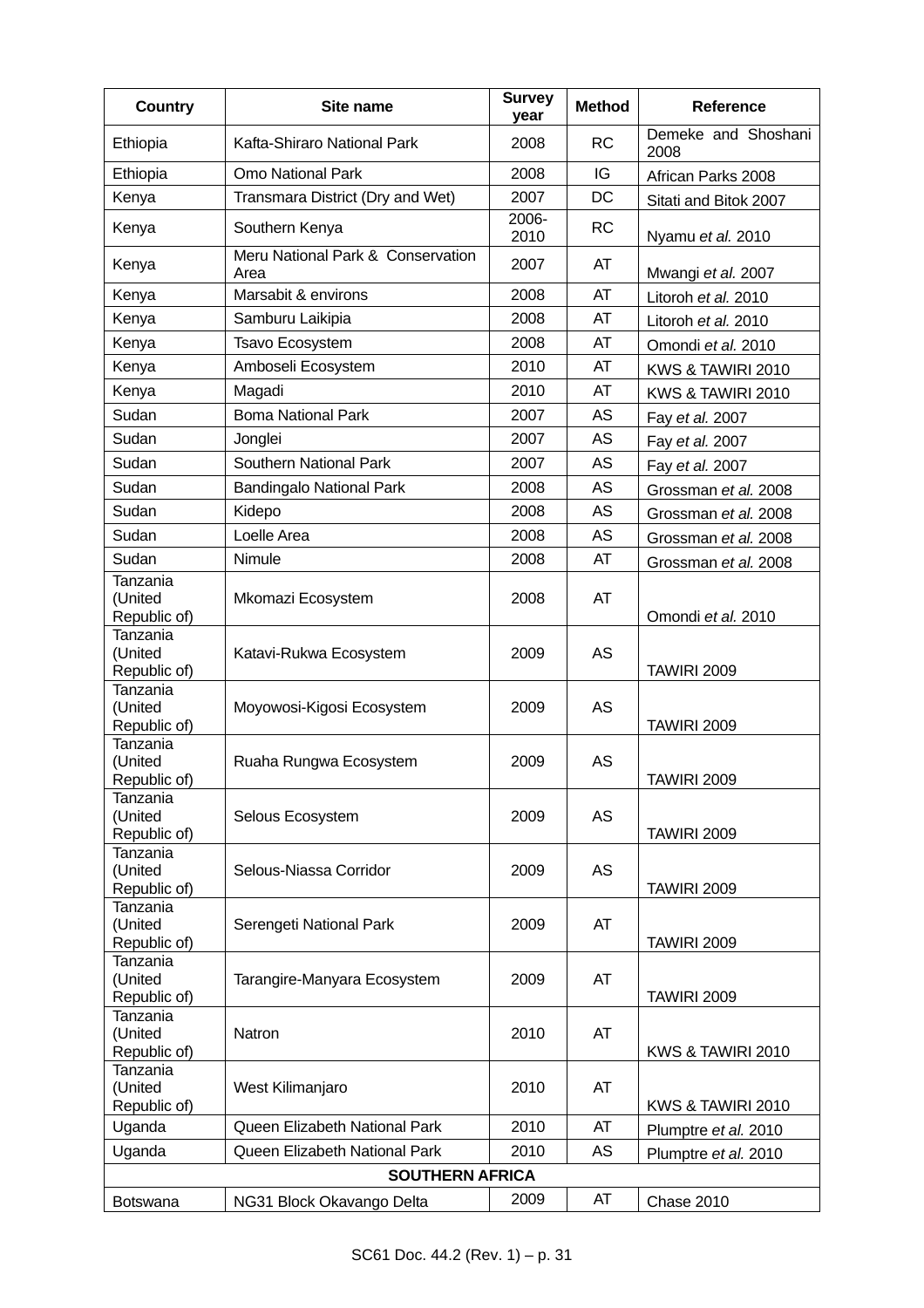| <b>Country</b>  | Site name                                                  | <b>Survey</b><br>year | <b>Method</b> | <b>Reference</b>        |  |
|-----------------|------------------------------------------------------------|-----------------------|---------------|-------------------------|--|
| <b>Botswana</b> | Okavango Panhandle (Eastern)                               | 2009                  | <b>AS</b>     | Songhurst et al. 2008   |  |
| <b>Botswana</b> | NG25 Block Okavango Delta                                  | 2008                  | AS            | Viljoen 2008            |  |
| <b>Botswana</b> | NG26 Block Okavango Delta                                  | 2009                  | AT            | Viljoen 2009            |  |
| <b>Botswana</b> | <b>Baines Drift to Motloutse River</b><br>Farms            | 2010                  | AT            | Selier 2010             |  |
| <b>Botswana</b> | Letsibogo Dam and Northern<br>Shashe Area                  | 2010                  | AT            | Selier 2010             |  |
| <b>Botswana</b> | Northern Tuli Game Reserve                                 | 2010                  | AT            | Selier 2010             |  |
| Malawi          | <b>Liwonde National Park</b>                               | 2008                  | AS            | <b>DNPW 2008</b>        |  |
| Malawi          | <b>Liwonde National Park</b>                               | 2009                  | AS            | Macpherson 2009         |  |
| Malawi          | Vwanza Marsh Wildlife Reserve                              | 2009                  | AT            | <b>WCS 2009</b>         |  |
| Malawi          | <b>Liwonde National Park</b>                               | 2010                  | AT            | Macpherson 2010         |  |
| Mozambique      | <b>Zinave National Park</b>                                | 2007                  | AS            | Stalmans 2007           |  |
| Mozambique      | <b>Gile National Reserve</b>                               | 2008                  | GS            | Mésochina et al. (2008) |  |
| Mozambique      | <b>Maputo Special Reserve</b>                              | 2008                  | AT            | Matthews 2008           |  |
| Mozambique      | Nationwide (except recently<br>surveyed areas)             | 2008                  | AS            | Dunham 2008             |  |
| Mozambique      | Niassa Reserve & border<br>concessions                     | 2009                  | AS            | Craig 2009              |  |
| Mozambique      | Parque National de Banhine                                 | 2009                  | AS            | Stalmans & Peel 2009    |  |
| Mozambique      | <b>Zinave National Park</b>                                | 2010                  | AS            | Dunham et al. 2010      |  |
| Namibia         | North East Namibia (Caprivi &<br>Khaudom)                  | 2007                  | <b>AS</b>     | Chase 2007              |  |
| South Africa    | <b>Kruger National Park</b>                                | 2007                  | AT            | Whyte 2007              |  |
| South Africa    | Marakele National Park &<br>Concession Area                | 2007                  | AT            | SANparks 2009           |  |
| South Africa    | Addo Elephant National Park                                | 2008                  | <b>IR</b>     | SANParks 2009           |  |
| South Africa    | <b>Garden Route National Park</b>                          | 2008                  | <b>DC</b>     | SANParks 2010           |  |
| South Africa    | Kruger & adjoining reserves                                | 2008                  | AT            | SANParks 2009           |  |
| South Africa    | Marakele National Park &<br><b>Concession Area</b>         | 2008                  | AT            | SANParks 2009           |  |
| South Africa    | Addo Elephant National Park                                | 2009                  | IR            | SANParks 2009           |  |
| South Africa    | Kruger & adjoining reserves                                | 2009                  | AT            | SANParks 2009           |  |
| South Africa    | <b>Addo Elephant National Park</b>                         | 2010                  | IR            | SANParks 2010           |  |
| South Africa    | <b>Kruger National Park</b>                                | 2010                  | AT            | SANParks 2010           |  |
| South Africa    | Mapungubwe National Park &<br>private farms adjacent       | 2010                  | AT            | Selier 2010             |  |
| South Africa    | <b>Marakele National Park</b>                              | 2010                  | AT            | SANParks 2010           |  |
| Zambia          | <b>Bangwelu Wetlands</b>                                   | 2008                  | Range         | African Parks 2008      |  |
| Zambia          | Kafue Ecosystem                                            | 2008                  | AS            | Frederick 2009          |  |
| Zambia          | Nationwide                                                 | 2008                  | AS            | Simukonda 2009          |  |
| Zimbabwe        | Gonarezhou                                                 | 2007                  | AS            | Dunham et al. 2007 b    |  |
| Zimbabwe        | Northwest Matabeleland                                     | 2007                  | AS            | Dunham et al. 2007      |  |
| Zimbabwe        | Gonarezhou & communal lands                                | 2009                  | AS            | Dunham et al. 2010      |  |
| Zimbabwe        | Sentinel Ranch, Nottingham<br>Estates, River Ranch Complex | 2010                  | AT            | Selier 2010             |  |
| Zimbabwe        | Tuli Safari Area                                           | 2010                  | AT            | Selier 2010             |  |
|                 | <b>WEST AFRICA</b>                                         |                       |               |                         |  |
| <b>Benin</b>    | Reserve de Biosphere de la<br>Pendjari                     | 2008                  | AS            | Sinsin et al. 2008      |  |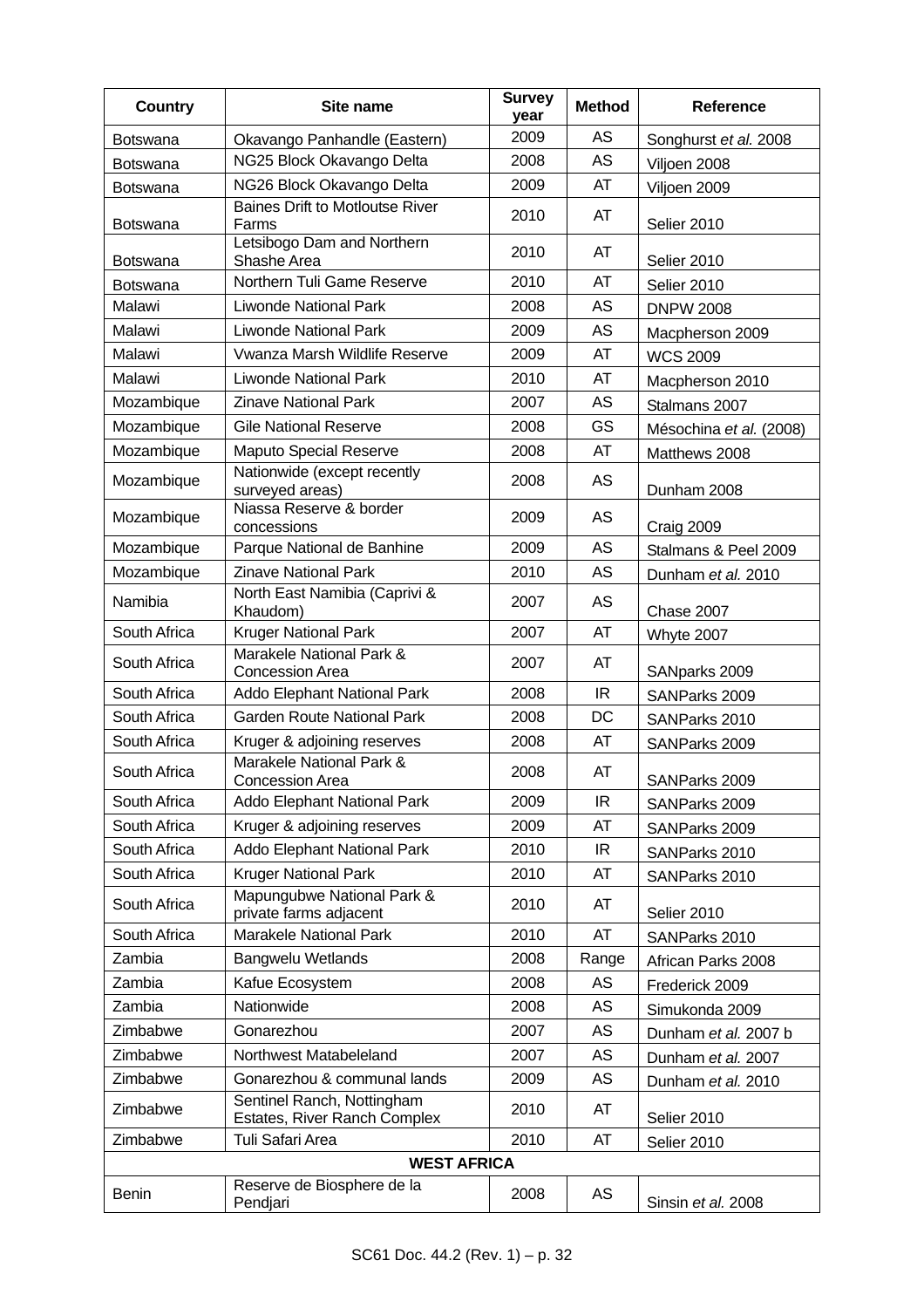| Country      | Site name                                                      | <b>Survey</b><br>year | <b>Method</b> | Reference            |
|--------------|----------------------------------------------------------------|-----------------------|---------------|----------------------|
| Ghana        | <b>Bia Conservation Area</b>                                   | 2007                  | DC.           | Danquah et al. 2009a |
| Ghana        | Goaso                                                          | 2007                  | DC.           | Danguah et al. 2009a |
| Ghana        | Ankasa Conservation Area & Draw<br><b>River Forest Reserve</b> | 2009                  | DC            | Danquah et al. 2009b |
| Ghana        | <b>Bia Conservation Area</b>                                   | 2009                  | DC.           | Danguah et al. 2009b |
| Liberia      | Sapo National Park                                             | 2009                  | DC.           | Boafo (2010)         |
| Mali         | Gourma                                                         | 2007                  | AT            | Bouché 2007b         |
| Nigeria      | South West Nigeria                                             | 2008                  | RC.           | 2009b                |
| Nigeria      | <b>Idanre Forest Reserve</b>                                   | 2009a                 | <b>RC</b>     | Ikemeh 2009a         |
| Sierra Leone | Gola Forest                                                    | 2007                  | DC            | Lindsell et al. 2010 |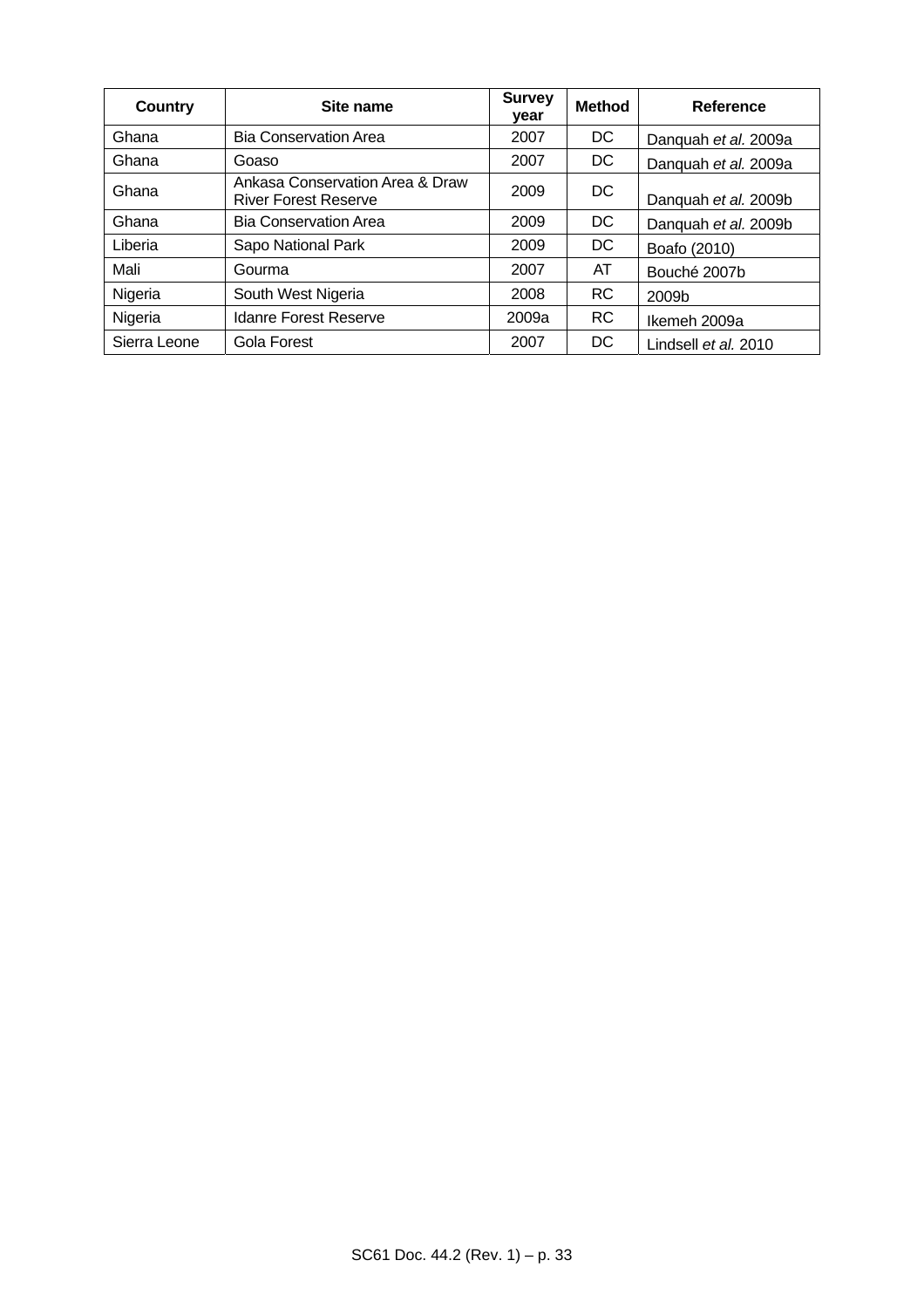*Table 5. National elephant conservation strategies in Africa.* 

| Country                        | Year                  | <b>Status</b>                            |  |  |  |
|--------------------------------|-----------------------|------------------------------------------|--|--|--|
|                                | <b>CENTRAL AFRICA</b> |                                          |  |  |  |
| Cameroon                       | 2010                  | Completed                                |  |  |  |
| <b>EASTERN AFRICA</b>          |                       |                                          |  |  |  |
| Kenya                          | 2011                  | Completed, awaiting ministerial approval |  |  |  |
| United Republic of<br>Tanzania | 2011                  | Completed, awaiting ministerial approval |  |  |  |
|                                |                       | <b>SOUTHERN AFRICA</b>                   |  |  |  |
| <b>Botswana</b>                | 2003                  | Completed                                |  |  |  |
| Mozambique                     | 2010                  | Completed, awaiting ministerial approval |  |  |  |
| Namibia                        | 2007                  | Completed                                |  |  |  |
| Zambia                         | 2003                  | Completed                                |  |  |  |
|                                | <b>WEST AFRICA</b>    |                                          |  |  |  |
| <b>Benin</b>                   | 2005                  | Completed                                |  |  |  |
| <b>Burkina Faso</b>            | 2003                  | Completed                                |  |  |  |
| Côte d'Ivoire                  | 2004                  | Completed                                |  |  |  |
| Ghana                          | 2000                  | Completed                                |  |  |  |
| Guinea-Bissau                  | 2000                  | Completed                                |  |  |  |
| Guinea                         | 2008                  | Completed                                |  |  |  |
| Liberia                        |                       | In development                           |  |  |  |
| Mali                           |                       | In development                           |  |  |  |
| Niger                          | 2010                  | Completed                                |  |  |  |
| Senegal                        |                       | In development                           |  |  |  |
| Togo                           | 2005                  | Completed                                |  |  |  |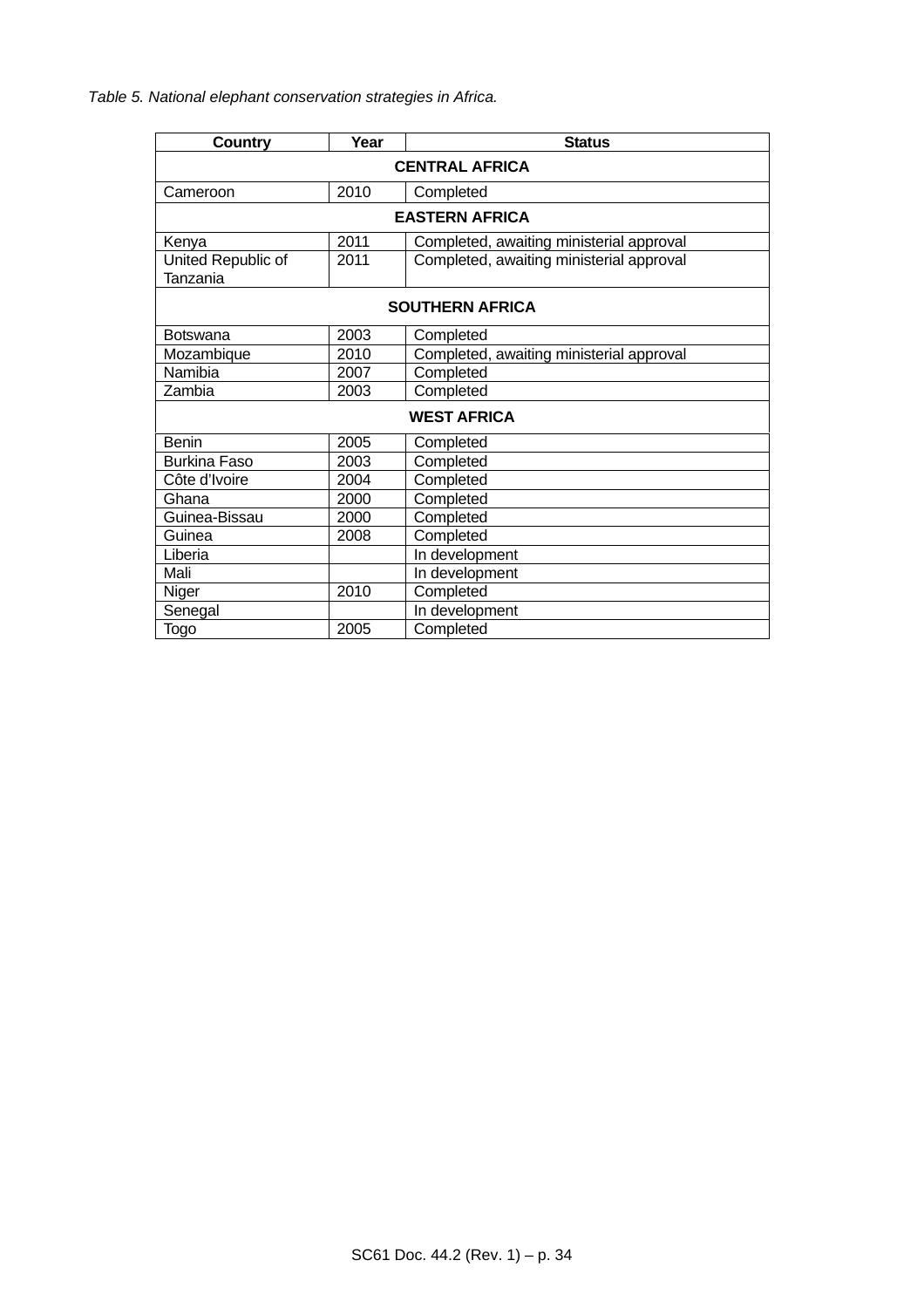| Table 6. Data received for the 2011 MIKE analysis. PIKE is shown followed by the number carcasses from which it was calculated (in brackets). |
|-----------------------------------------------------------------------------------------------------------------------------------------------|
|-----------------------------------------------------------------------------------------------------------------------------------------------|

| Subregion             | Country                                 | <b>Site</b>            | 2002      | 2003      | 2004      | 2005      | 2006     | 2007      | 2008      | 2009      | 2010      |
|-----------------------|-----------------------------------------|------------------------|-----------|-----------|-----------|-----------|----------|-----------|-----------|-----------|-----------|
|                       |                                         | Boumba-Bek             |           | 0.68(19)  | 0.71(7)   | 1(3)      | 0(12)    | 0(1)      | 0(1)      | 0.36(14)  | 0.6(5)    |
|                       | Cameroon                                | Waza                   |           | 0.33(3)   | 0.5(2)    | 0.5(2)    | 0.33(3)  | 0(1)      | 0(2)      | 1(1)      | 0(1)      |
|                       |                                         | Bangassou              |           | 1(3)      | 1(8)      |           |          |           |           |           | 1(6)      |
|                       | Central African<br>Republic             | Dzanga-Sangha          |           |           |           | 0.89(9)   | 0.5(2)   | 0.5(2)    | 0.63(27)  | 0.3(10)   | 0(5)      |
|                       |                                         | Sangba                 |           | 0.1(10)   | 0(1)      |           |          |           | 1(8)      | 1(4)      | 1(2)      |
|                       | Chad                                    | Zakouma                |           | 0.65(34)  | 0.86(35)  | 0.27(11)  | 0.67(60) | 0.97(160) | 0.94(86)  | 0.6(20)   | 0.92(39)  |
| <b>Central Africa</b> | Congo                                   | Nouabale-Ndoki         |           | 0.63(8)   | 0.29(14)  | 0.75(4)   | 0(5)     | 0(1)      | 0.25(4)   | 0.4(5)    | 0.33(6)   |
|                       |                                         | Odzala                 |           | 0.05(38)  | 0.53(36)  | 0(73)     | 0(1)     | 0.97(36)  | 0.53(17)  | 1(3)      |           |
|                       |                                         | Garamba                |           | 0.96(114) | 0.89(197) | 0.9(86)   | 0.94(34) | 0.5(14)   | 1(4)      | 1(6)      | 0.67(15)  |
|                       | Democratic                              | Kahuzi-Biega           |           | $- (0)$   | $- (0)$   | $- (0)$   | $- (0)$  | $- (0)$   | $- (0)$   | $- (0)$   |           |
|                       | Republic of the Okapi<br>Congo<br>Gabon |                        |           | 1(20)     | 0.9(10)   | 0.95(22)  | 1(5)     | 1(11)     | 0.67(3)   | 1(18)     | 0.87(15)  |
|                       |                                         | Salonga                |           | 0(2)      | 0.64(56)  | 0.25(4)   | $- (0)$  | $- (0)$   | $- (0)$   | 0.93(15)  | 0.97(29)  |
|                       |                                         | Virunga                |           |           |           | 0.44(9)   | 0.33(3)  | 0(15)     | 1(63)     | 0.8(20)   | 1(25)     |
|                       |                                         | Lopé                   |           | 0.57(7)   | 0.25(4)   | $- (0)$   | 0(1)     | $- (0)$   | 0(1)      | 0.67(3)   |           |
|                       |                                         | Minkébé                |           | 0.73(11)  | 0.92(13)  | 0.5(6)    | $- (0)$  | $- (0)$   | 1(4)      | 0.75(4)   | 0.94(18)  |
|                       | Eritrea                                 | Gash-Setit             | 0(3)      | 0.33(3)   | 0(1)      |           | 0.14(7)  | 0.5(4)    | 0.4(5)    | 0.17(6)   | 0(2)      |
|                       |                                         | Meru                   |           |           |           |           | 0.5(14)  | 0.27(11)  | 0.38(13)  | 0.48(40)  | 0.7(40)   |
|                       | Kenya                                   | Mount Elgon            |           | 0.86(7)   | 0.71(7)   | 0(1)      | 0.4(5)   | 0.5(2)    | 0.5(2)    | 0.71(7)   |           |
|                       |                                         | Samburu Laikipia       | 0.38(159) | 0.18(195) | 0.31(128) | 0.17(160) | 0.14(96) | 0.24(97)  | 0.51(278) | 0.26(326) | 0.47(164) |
|                       |                                         | Tsavo                  |           | 0.22(82)  | 0.29(65)  | 0.28(60)  | 0.17(88) | 0.2(56)   | 0.33(79)  | 0.16(329) | 0.68(81)  |
|                       | Rwanda                                  | Akagera                |           |           | $- (0)$   | $- (0)$   | 0(1)     |           |           |           |           |
|                       |                                         | <b>Murchison Falls</b> | $- (0)$   | 1(10)     | 0.5(2)    |           | 1(2)     | 0.5(2)    | 0.5(2)    | 0.4(5)    | 0.29(7)   |
|                       | Eastern Africa<br>Uganda                | Queen Elizabeth        | 0(3)      | 1(1)      | 0.38(8)   | 0(1)      | 0.18(11) | 1(4)      | 0.44(9)   | 0.38(8)   | 0.36(11)  |
|                       |                                         | Katavi Rukwa           |           | 0.75(12)  | 0.75(20)  | 0.5(6)    | 1(2)     | 1(2)      | 1(9)      | 0.8(5)    | 0.92(13)  |
|                       | Tanzania<br>(United                     | Ruaha Rungwa           |           | 0.1(10)   | 0.17(6)   | 0.67(15)  | 0.89(9)  | 0(2)      | 0.67(3)   | 0.33(3)   | 0.57(28)  |
|                       | Republic of)                            | Selous Mikumi          |           | 0.22(9)   | 0.18(11)  |           |          | 0.42(103) | 0.59(90)  | 0.48(100) | 0.55(195) |
|                       |                                         | Tarangire              |           | 0.14(7)   | 0(11)     |           | 0.25(4)  | 0.2(5)    | 0.4(5)    | 0(2)      | 0.5(42)   |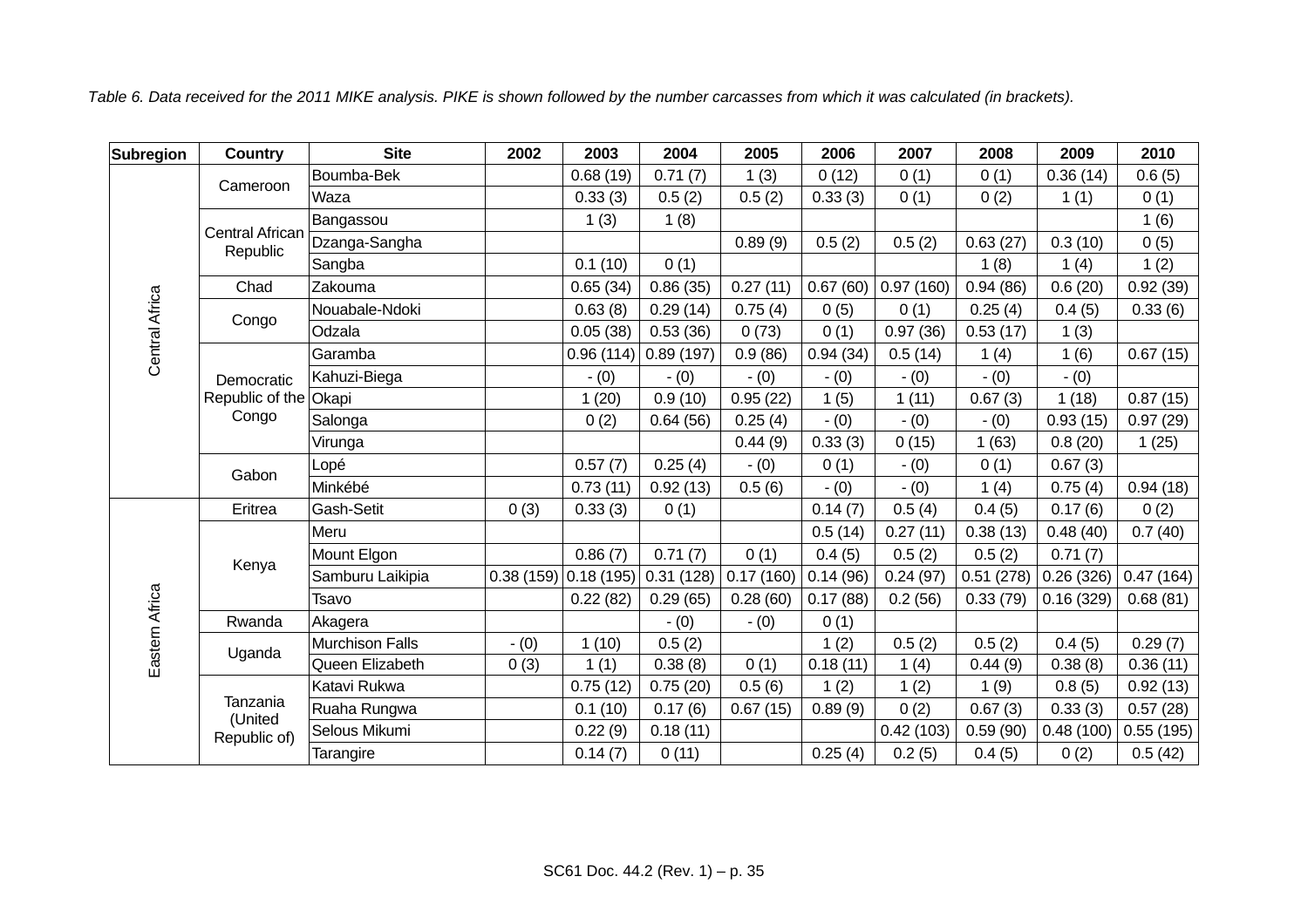| <b>Subregion</b> | <b>Country</b>      | <b>Site</b>   | 2002     | 2003    | 2004     | 2005      | 2006     | 2007      | 2008      | 2009      | 2010     |
|------------------|---------------------|---------------|----------|---------|----------|-----------|----------|-----------|-----------|-----------|----------|
|                  | Botswana            | Chobe         | $- (0)$  | 0(59)   | 0.07(73) | 0.05(153) | 0.1(111) | 0.14(101) | 0.04(113) | 0.13(120) | 0.24(37) |
|                  |                     | Cabora Bassa  | 0(1)     | 0.33(3) | 1(2)     |           |          |           |           |           | 0.58(12) |
|                  | Mozambique          | Niassa        |          |         | 0(14)    |           | 0.33(3)  |           | 0.88(16)  |           | 0.84(77) |
| Southern Africa  | Namibia             | Caprivi       | 0(1)     | 0.25(8) | 0(6)     | 0.25(4)   | 0.4(5)   | 0(5)      | $- (0)$   | 0(7)      | 0.33(6)  |
|                  |                     | Etosha        | 0(24)    | 0(18)   | 0(4)     | 0(25)     | 0(15)    | 0(25)     | 0(14)     | 0(21)     | 0(11)    |
|                  | South Africa        | Kruger        | 0(1)     | 0(2)    | 0(18)    | 0(35)     | 0(51)    | 0.03(34)  | 0(18)     | 0.03(35)  | 0(14)    |
|                  | Zambia              | South Luangwa | 0.25(4)  | 0.63(8) | 0.65(23) | 0.25(4)   | 0.77(35) | 0(11)     | 0.88(8)   | 0.43(14)  | 0.53(49) |
|                  | Zimbabwe            | Chewore       | 0.37(19) | 0.3(10) | 0.21(14) | 0(20)     | 0.12(17) | 0.79(14)  | 0.08(13)  | 0.38(26)  | 0.14(29) |
|                  |                     | Nyami Nyami   | 0.67(3)  | 0.29(7) | 0.82(11) | 0.83(6)   | 0.67(3)  | 0.5(10)   | 0.9(20)   | 0.87(52)  | 1(19)    |
|                  | <b>Benin</b>        | Pendjari      | 0(1)     | 0.5(2)  | 0.33(3)  |           |          |           | 0(1)      | 0.88(8)   | 0(6)     |
|                  |                     | W du Bénin    | 0(1)     | 0(1)    | 0(3)     |           |          |           |           | 0(1)      |          |
|                  | <b>Burkina Faso</b> | Nazinga       | 0(1)     |         | 0(2)     | 0(3)      | 0(1)     |           | 1(4)      | 1(1)      | 1(1)     |
|                  |                     | W du Burkina  | 0(1)     |         | 0(1)     |           |          |           | 1(6)      | 0.89(9)   |          |
|                  | Côte d'Ivoire       | Marahoué      |          |         |          |           |          | 1(8)      | 1(1)      | 1(2)      |          |
|                  |                     | Taï           |          |         | 1(2)     |           |          |           |           |           |          |
| West Africa      | Ghana               | Kakum         | 0.5(2)   | 0(6)    | 0(5)     |           |          | 0(1)      | 1(1)      | 1(1)      | 0(1)     |
|                  |                     | Mole          | 0(1)     | 0.5(2)  | 0.25(8)  | 1(3)      |          | 0.8(5)    | 1(2)      |           | 1(1)     |
|                  | Guinea              | Ziama         |          | 1(1)    | 1(2)     |           |          | 1(1)      | 1(4)      | 1(11)     |          |
|                  | Liberia             | Sapo          |          |         |          |           |          | 1(1)      | 1(1)      | 1(3)      |          |
|                  | Mali                | Gourma        | 0(3)     | 0(1)    | 0(1)     | 0(2)      | 0(3)     | 0(2)      | 0(2)      | 0.25(4)   | 0(27)    |
|                  | Niger               | W du Niger    | 1(1)     | 0.25(4) | 1(2)     |           |          |           |           | 0.33(3)   | 0.33(3)  |
|                  | Nigeria             | Sambisa       |          | 0.33(3) | 0.5(2)   |           |          |           |           |           |          |
|                  |                     | Yankari       | 0(6)     | 0.25(4) | 0.6(5)   | 0(2)      |          |           | 0(20)     | 0(5)      | 0.67(6)  |
|                  | Senegal             | Niokolo-Koba  |          | 0(1)    |          |           |          |           |           |           |          |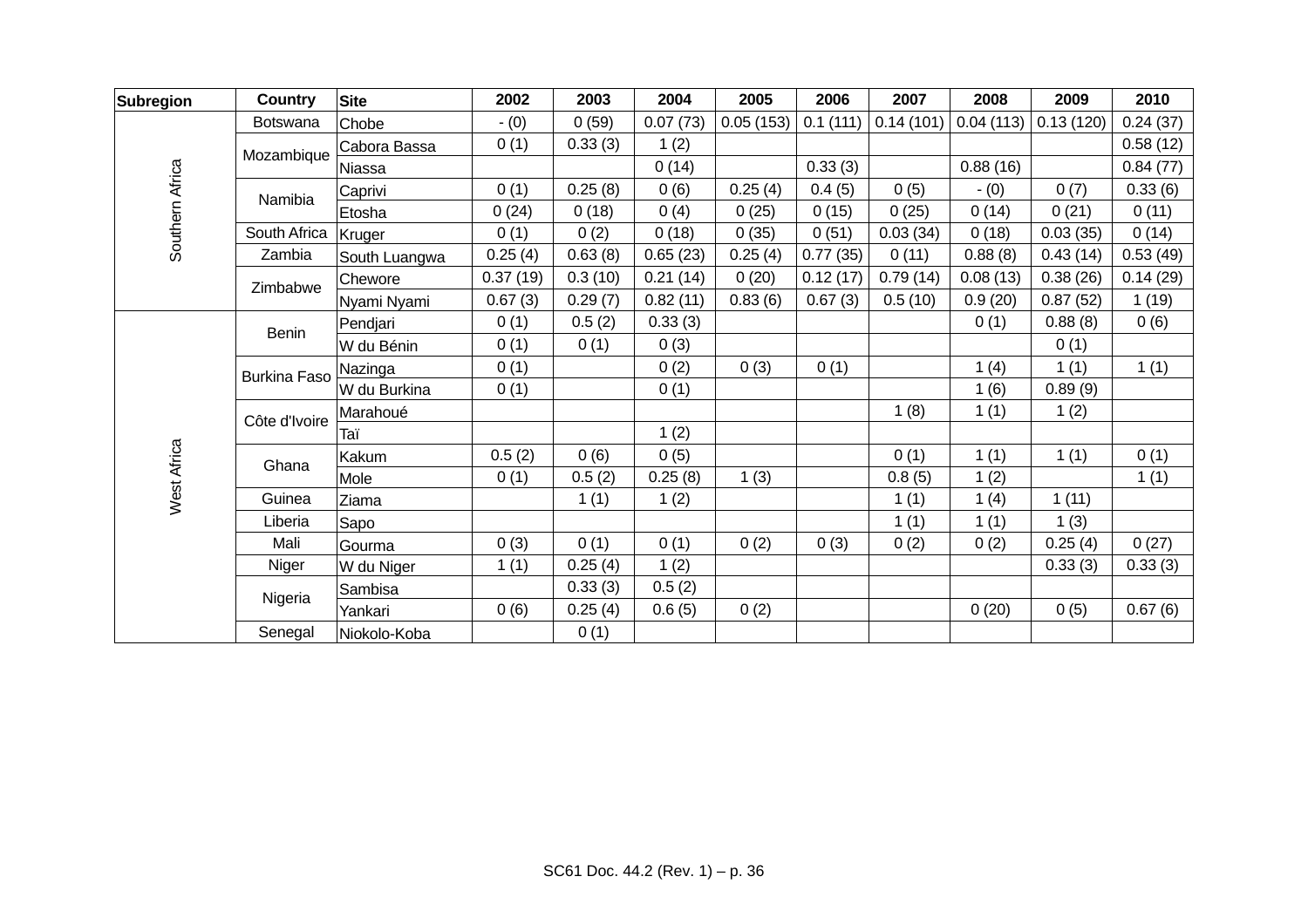| Subregion       | <b>Country</b> | <b>Site</b>                  | 2002 | 2003 | 2004    | 2005     | 2006    | 2007     | 2008     | 2009    | 2010 |
|-----------------|----------------|------------------------------|------|------|---------|----------|---------|----------|----------|---------|------|
|                 | Bangladesh     | Chunati                      |      |      |         | $- (0)$  | 0(1)    | 0(1)     | 0(1)     | 0(1)    |      |
|                 | <b>Bhutan</b>  | Samtse                       |      |      |         | $- (0)$  | $- (0)$ | $- (0)$  | $- (0)$  |         |      |
|                 |                | Chirang-Ripu                 |      | 0(1) | 0(2)    |          |         | 0(1)     | 0(8)     | 0(5)    |      |
|                 |                | Deomali                      |      |      |         | $- (0)$  | 0(2)    |          |          |         |      |
| South Asia      |                | Dihing Patkai                |      |      | 0.5(2)  | 0(1)     | 0(1)    | 0(3)     | 0.2(5)   | 0(3)    |      |
|                 |                | Eastern Dooars               |      | 0(4) | 0(12)   | 0.13(8)  | $- (0)$ | 0(15)    | 0.07(15) | 0(2)    |      |
|                 | India          | <b>Garo Hills</b>            |      | 0(6) | 0.1(10) | 0(2)     | 0(4)    | 0.09(11) | 0.17(6)  | 0.38(8) |      |
|                 |                | Mayurbhanj                   |      |      | 0(12)   | 0.12(17) | 0(1)    |          |          |         |      |
|                 |                | Mysore                       |      |      |         | 0.13(30) | 0.33(3) |          |          |         |      |
|                 |                | Shivalik                     |      |      |         | 0(2)     |         |          |          |         |      |
|                 |                | Wayanad                      |      |      | 0(2)    | 0.13(8)  | $- (0)$ |          |          |         |      |
|                 | Nepal          | Royal Suklaphanta            |      |      | $- (0)$ | $- (0)$  | $- (0)$ | $- (0)$  | $- (0)$  | $- (0)$ |      |
|                 | Cambodia       | Mondulkiri                   |      |      |         |          | 0(1)    |          |          |         |      |
|                 | China          | Xishuangbanna                |      |      |         | $- (0)$  | 0(1)    |          |          |         |      |
|                 | Indonesia      | <b>Bukit Barisan Selatan</b> |      |      |         |          | $- (0)$ |          |          |         |      |
|                 |                | Way Kambas                   |      |      |         |          | 0(1)    |          |          |         |      |
|                 | Lao People's   |                              |      |      |         |          |         |          |          |         |      |
| South East Asia | Democratic     | Nakai Nam Theun              |      | 1(1) |         |          |         | 0(1)     |          |         |      |
|                 | Republic       |                              |      |      |         |          |         |          |          |         |      |
|                 | Malaysia       | Gua Musang                   |      |      |         | $- (0)$  | $- (0)$ | $- (0)$  | $- (0)$  | $- (0)$ |      |
|                 |                | Kluang                       |      |      |         |          |         | 0(1)     |          | 0.5(2)  |      |
|                 | Myanmar        | Alaungdaw Kathapa            |      |      |         |          | 1(2)    |          |          | 1(1)    |      |
|                 |                | Shwe U Daung                 |      |      |         |          | 0(1)    |          |          | 0(1)    |      |
|                 | Thailand       | Kuibiri                      |      |      |         | $- (0)$  | $- (0)$ |          |          |         |      |
|                 |                | Salakphra                    |      |      |         | 0(1)     | $- (0)$ |          |          |         |      |
|                 | Viet Nam       | Cat Tien                     |      |      |         |          | $- (0)$ |          |          | 1(6)    |      |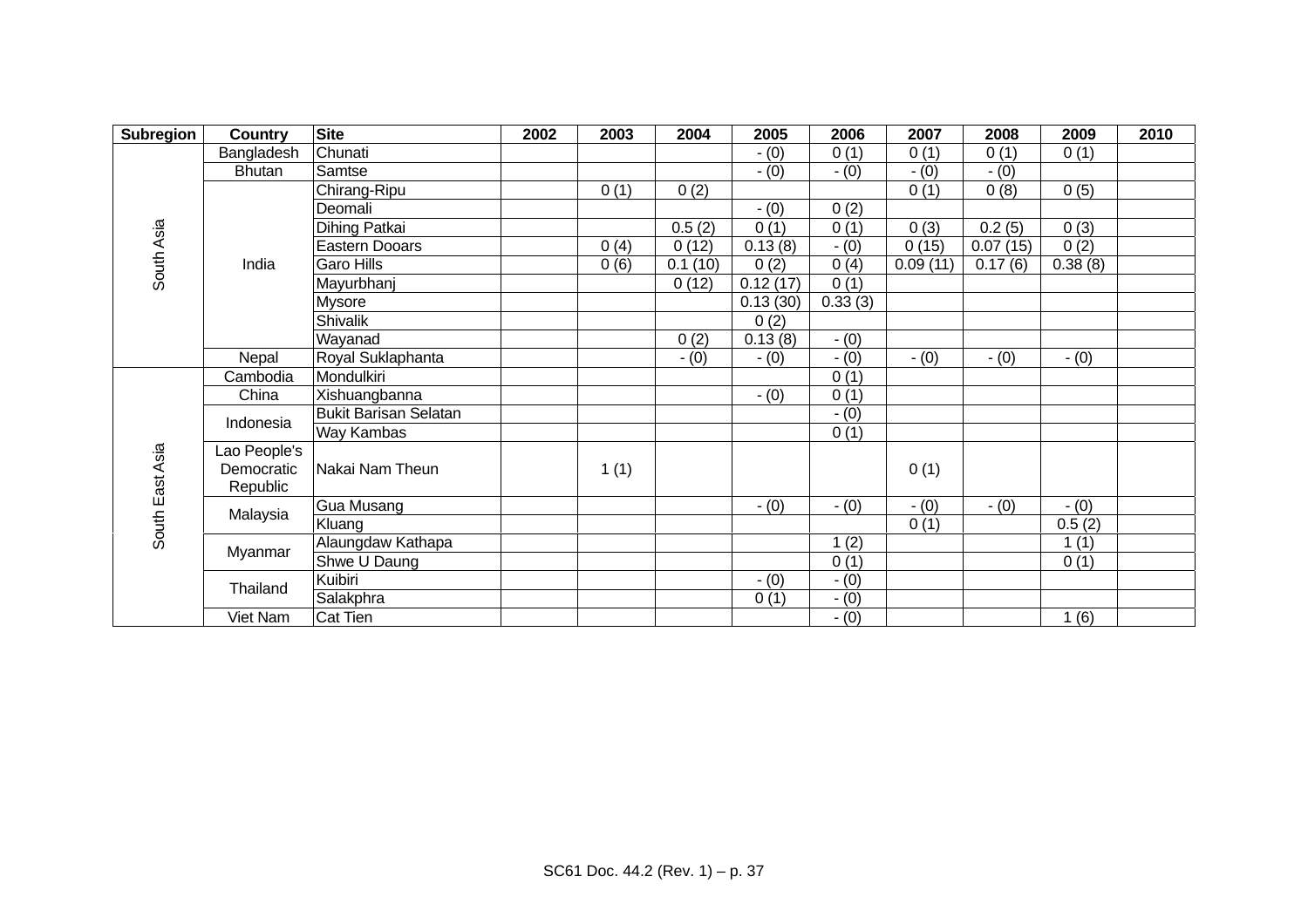| Region/<br>country/<br>territory       | 1989                     | 1990           | 1991                     | <b>7992</b>              | 1993                     | 1994                     | 5661                     | 9661                     | 1997                     | 8661                     | 6661                     | 2000                     | 2001                     | 2002                     | 2003                     | 2004                     | <b>2005</b>              | 2006                     | 2007                     | 2008                     | 5009                     | 2010                     | 2011           | Total          |
|----------------------------------------|--------------------------|----------------|--------------------------|--------------------------|--------------------------|--------------------------|--------------------------|--------------------------|--------------------------|--------------------------|--------------------------|--------------------------|--------------------------|--------------------------|--------------------------|--------------------------|--------------------------|--------------------------|--------------------------|--------------------------|--------------------------|--------------------------|----------------|----------------|
|                                        |                          |                |                          |                          |                          |                          |                          |                          |                          |                          |                          | <b>AFRICA</b>            |                          |                          |                          |                          |                          |                          |                          |                          |                          |                          |                |                |
| Angola                                 | $\sim$                   |                | $\blacksquare$           |                          |                          | $\blacksquare$           | $\overline{\phantom{a}}$ |                          |                          | $\overline{\phantom{a}}$ |                          | $\sim$                   | $\sim$                   | ä,                       |                          | $\blacksquare$           | $\sim$                   | $\overline{\phantom{a}}$ | ä,                       |                          |                          | $\sim$                   |                | $\mathbf 0$    |
| Algeria                                |                          |                | $\sim$                   | $\sim$                   | $\overline{\phantom{a}}$ | $\sim$                   | $\sim$                   | $\blacksquare$           | $\sim$                   | $\overline{\phantom{a}}$ | $\overline{\phantom{a}}$ | $\sim$                   | $\sim$                   | $\sim$                   | $\blacksquare$           | $\overline{\phantom{a}}$ | $\sim$                   | $\sim$                   | $\blacksquare$           | $\overline{\phantom{a}}$ | $\sim$                   | $\mathbf{r}$             | $\blacksquare$ | $\mathbf 0$    |
| Benin                                  | $\blacksquare$           | $\blacksquare$ | $\sim$                   | $\overline{\phantom{a}}$ | $\overline{\phantom{a}}$ | $\blacksquare$           | $\blacksquare$           | $\overline{\phantom{a}}$ | $\overline{\phantom{a}}$ | $\overline{\phantom{a}}$ | $\blacksquare$           | $\blacksquare$           | $\sim$                   | $\blacksquare$           | $\overline{\phantom{a}}$ | $\blacksquare$           | $\sim$                   | $\overline{\phantom{a}}$ | $\blacksquare$           | $\blacksquare$           | $\overline{\phantom{a}}$ | $\blacksquare$           | $\blacksquare$ | $\mathbf 0$    |
| Botswana                               | $\mathbf{1}$             | $\mathbf{r}$   | $\overline{a}$           | $\sim$                   | $\sim$                   | $\sim$                   | $\mathbf{3}$             | $\mathbf{1}$             | $\overline{\phantom{a}}$ | $\mathbf{1}$             | $\overline{4}$           | $\sqrt{5}$               | $\boldsymbol{9}$         | $\overline{4}$           | 14                       | $\overline{4}$           | 10                       | 20                       | 8                        | 14                       | 17                       | 12                       | $\sim$         | 127            |
| <b>Burkina Faso</b>                    | $\sim$                   | $\sim$         | $\sim$                   |                          |                          | -1                       | $\mathbf 0$              | $\mathbf 0$              | $\mathbf 0$              | $\blacksquare$           | ÷,                       | $\sim$                   | $\overline{\phantom{a}}$ | $\blacksquare$           | $\blacksquare$           | $\blacksquare$           | $\overline{\phantom{a}}$ | $\overline{\phantom{a}}$ | $\blacksquare$           |                          | $\blacksquare$           | $\overline{1}$           | $\blacksquare$ | $\overline{c}$ |
| Burundi                                | $\sim$                   | $\mathbf{r}$   | $\sim$                   | $\blacksquare$           | $\overline{\phantom{a}}$ | ÷,                       | $\sim$                   | $\sim$                   |                          | $\blacksquare$           | $\overline{\phantom{a}}$ | $\blacksquare$           | $\sim$                   | $\sim$                   | $\blacksquare$           | $\overline{\phantom{a}}$ | $\sim$                   | $\mathbf{r}$             | ä,                       | $\overline{\mathbf{1}}$  | $\blacksquare$           | $\mathbf{u}$             | $\sim$         | $\mathbf{1}$   |
| Cameroon                               | $\blacksquare$           | $\blacksquare$ | $\mathbf{3}$             | $\blacksquare$           | 3                        | 2                        | $\blacksquare$           | $\blacksquare$           | $\sim$                   | $\sim$                   | $\mathbf{3}$             | 12                       | $\mathbf{1}$             | $\overline{\phantom{a}}$ | $\overline{1}$           | 5                        | $\overline{4}$           | 15                       | $\,6\,$                  | 6                        | 11                       | $5\phantom{.0}$          | $\mathbf{1}$   | 78             |
| Cape Verde                             | $\blacksquare$           | ä,             | $\blacksquare$           |                          |                          | $\overline{\phantom{a}}$ | $\blacksquare$           | $\blacksquare$           | $\blacksquare$           | $\overline{\phantom{a}}$ | $\blacksquare$           | $\blacksquare$           | $\overline{\phantom{a}}$ | $\overline{\phantom{a}}$ |                          | $\overline{\phantom{a}}$ | $\overline{\phantom{a}}$ |                          | $\blacksquare$           |                          |                          | $\sim$                   |                | $\mathbf 0$    |
| Central<br>African<br>Republic         | $\blacksquare$           | $\blacksquare$ | $\overline{\phantom{a}}$ |                          |                          | $\blacksquare$           | $\blacksquare$           |                          | -1                       | $\blacksquare$           | $\blacksquare$           | $\blacksquare$           |                          | $\mathbf 1$              | $\overline{1}$           | -1                       | $\overline{\phantom{a}}$ | $\overline{\phantom{a}}$ | $\blacksquare$           | $\overline{\phantom{a}}$ | $\overline{c}$           | $\sim$                   |                | 6              |
| Chad                                   | $\sim$                   | $\sim$         | $\sim$                   | $\sim$                   | $\overline{\phantom{a}}$ | $\overline{a}$           | $\sim$                   | $\sim$                   | $\sim$                   | 3                        | $\overline{\phantom{a}}$ | $\sim$                   | $\sim$                   | $\sim$                   | $\overline{\phantom{a}}$ | $\overline{\phantom{a}}$ | $\sim$                   | $\sim$                   | $\overline{1}$           | $\sim$                   | $\overline{\phantom{a}}$ | $\sim$                   | $\mathbf{1}$   | $\overline{5}$ |
| Comoros                                | $\sim$                   | $\blacksquare$ | $\sim$                   | $\overline{\phantom{a}}$ | $\sim$                   | $\blacksquare$           | $\sim$                   | $\blacksquare$           | $\sim$                   | $\blacksquare$           | $\sim$                   | $\blacksquare$           | $\mathbf{r}$             | $\sim$                   | $\sim$                   | $\blacksquare$           | $\sim$                   | $\sim$                   | $\blacksquare$           | $\overline{\phantom{a}}$ | $\blacksquare$           | $\mathbf{u}$             | $\blacksquare$ | $\mathbf 0$    |
| Congo                                  | $\sim$                   | $\sim$         | $\blacksquare$           |                          |                          | $\blacksquare$           | $\blacksquare$           | $\blacksquare$           | $\overline{\phantom{a}}$ | $\overline{\phantom{a}}$ | $\blacksquare$           | $\sim$                   | $\sim$                   | $\sim$                   | 2                        | $\overline{\mathbf{1}}$  | $\mathbf{1}$             | $\overline{a}$           | $\blacksquare$           | 3                        | $\blacksquare$           | $\sim$                   | $\overline{1}$ | 8              |
| Côte d'Ivoire                          | $\sim$                   | $\sim$         | $\sim$                   | $\sim$                   | $\overline{a}$           | $\sim$                   | $\sim$                   | $\sim$                   | $\sim$                   | $\sim$                   | $\overline{a}$           | $\mathbf{r}$             | $\sim$                   | $\overline{7}$           | $\overline{1}$           | $\overline{c}$           | $\mathbf{1}$             | $\sim$                   | $\sim$                   | $\sim$                   |                          | $\mathbf{r}$             | $\overline{a}$ | 11             |
| Democratic<br>Republic of<br>the Congo | $\overline{\phantom{a}}$ | $\blacksquare$ | $\overline{\phantom{a}}$ |                          |                          | $\overline{\phantom{a}}$ | $\overline{\phantom{a}}$ |                          |                          | $\overline{\phantom{0}}$ | $\overline{\phantom{a}}$ | 3                        |                          | $\overline{\phantom{a}}$ |                          |                          | $\overline{\phantom{a}}$ | 3                        | $\blacksquare$           |                          |                          | $\overline{2}$           |                | 8              |
| Djibouti                               | $\sim$                   | $\sim$         | $\sim$                   | $\mathbf{1}$             | $\sim$                   | $\sim$                   | $\sim$                   | $\sim$                   | $\sim$                   | $\sim$                   | $\overline{a}$           | $\mathbf{r}$             | $\mathbf{1}$             | $\sim$                   | $\sim$                   | $\blacksquare$           | $\sim$                   | $\sim$                   | $\sim$                   | $\sim$                   | $\sim$                   | $\mathbf{u}$             | $\sim$         | $\overline{2}$ |
| Egypt                                  | $\blacksquare$           | $\blacksquare$ | $\blacksquare$           | $\overline{\phantom{a}}$ |                          | $\blacksquare$           | $\blacksquare$           | $\blacksquare$           | $\overline{\phantom{a}}$ | $\blacksquare$           | 3                        | 10                       | 6                        | 21                       | $\blacksquare$           | $\overline{\mathbf{1}}$  | $\sim$                   | $\blacksquare$           | $\blacksquare$           | $\overline{\phantom{a}}$ | ٠                        | $\blacksquare$           | $\mathbf{1}$   | 42             |
| Equatorial<br>Guinea                   | $\blacksquare$           | $\sim$         | $\sim$                   |                          |                          | $\overline{\phantom{a}}$ | $\sim$                   | $\sim$                   |                          | ۰                        | ÷                        | $\overline{\phantom{a}}$ |                          | $\blacksquare$           |                          | ÷                        | $\overline{\phantom{a}}$ | $\overline{a}$           | $\blacksquare$           |                          |                          | $\sim$                   | $\sim$         | $\mathbf 0$    |
| Eritrea                                | $\sim$                   | $\mathbf{r}$   | $\sim$                   | $\sim$                   | $\sim$                   | $\sim$                   | $\overline{1}$           | $\sim$                   | $\overline{1}$           | $\sim$                   | $\sim$                   | $\Delta$                 | $\sim$                   | $\sim$                   | $\overline{\phantom{a}}$ | $\sim$                   | $\sim$                   | $\sim$                   | $\sim$                   | $\overline{\phantom{a}}$ | $\sim$                   | $\mathbf{u}$             | $\sim$         | $\overline{2}$ |
| Ethiopia                               | $\blacksquare$           | $\mathbf{1}$   | $\overline{1}$           | 3                        | 10                       | 12                       | 5                        | 5                        | 4                        | 17                       | 16                       | 12                       | 3                        | 8                        | 9                        | 15                       | 78                       | $\sim$                   |                          | 4                        | 5                        | $\mathbf{1}$             | 17             | 226            |
| Gabon                                  | $\sim$                   | $\sim$         | $\sim$                   | 1                        | $\sim$                   | $\sim$                   | $\mathbf{r}$             | $\mathbf{1}$             | $\sim$                   | $\overline{1}$           | ÷,                       | $\mathbf{r}$             | $\sim$                   | $\sim$                   | ä,                       | $\overline{1}$           | 3                        | $\mathbf{r}$             | $\mathbf{r}$             | 1                        | 1                        | $\overline{4}$           | $\mathbf{r}$   | 13             |
| Gambia                                 | $\blacksquare$           | $\blacksquare$ | $\blacksquare$           | $\overline{\phantom{a}}$ | $\sim$                   | $\overline{\phantom{a}}$ | $\mathbf{r}$             | $\blacksquare$           | $\sim$                   | $\blacksquare$           | $\sim$                   | $\blacksquare$           | $\overline{\phantom{a}}$ | $\blacksquare$           | $\blacksquare$           | $\overline{\phantom{a}}$ | $\sim$                   | $\sim$                   | $\blacksquare$           | $\blacksquare$           | $\blacksquare$           | $\mathbf{r}$             | $\blacksquare$ | $\pmb{0}$      |
| Ghana                                  | $\overline{\phantom{a}}$ | $\sim$         | $\overline{a}$           |                          |                          | $\sim$                   | $\blacksquare$           | $\sim$                   |                          | $\overline{a}$           | $\sim$                   | $\sim$                   | $\mathbf{1}$             | $\blacksquare$           |                          | -1                       | $\sim$                   | $\overline{a}$           | $\sim$                   |                          |                          | $\sim$                   | $\overline{a}$ | $\overline{c}$ |
| Guinea                                 | $\blacksquare$           | $\blacksquare$ | $\blacksquare$           | $\overline{\phantom{a}}$ | $\blacksquare$           | $\overline{\phantom{a}}$ | $\blacksquare$           | $\overline{\phantom{a}}$ | $\overline{\phantom{a}}$ | -1                       | $\blacksquare$           | $\sim$                   | $\overline{\phantom{a}}$ | $\blacksquare$           | $\blacksquare$           | $\overline{\phantom{a}}$ | $\overline{\phantom{a}}$ | $\overline{\phantom{a}}$ | $\overline{\phantom{a}}$ | $\blacksquare$           | $\blacksquare$           | $\overline{\phantom{a}}$ | $\blacksquare$ | $\mathbf{1}$   |
| Guinea<br><b>Bissau</b>                | $\overline{\phantom{a}}$ |                | $\overline{a}$           |                          |                          | $\blacksquare$           | $\overline{\phantom{a}}$ |                          |                          |                          | $\blacksquare$           | $\overline{\phantom{0}}$ |                          |                          |                          |                          |                          |                          | ٠                        |                          |                          | $\overline{\phantom{a}}$ |                | $\mathbf 0$    |

## *Table 7. Number of ivory seizures by country by year (10 June 2011)*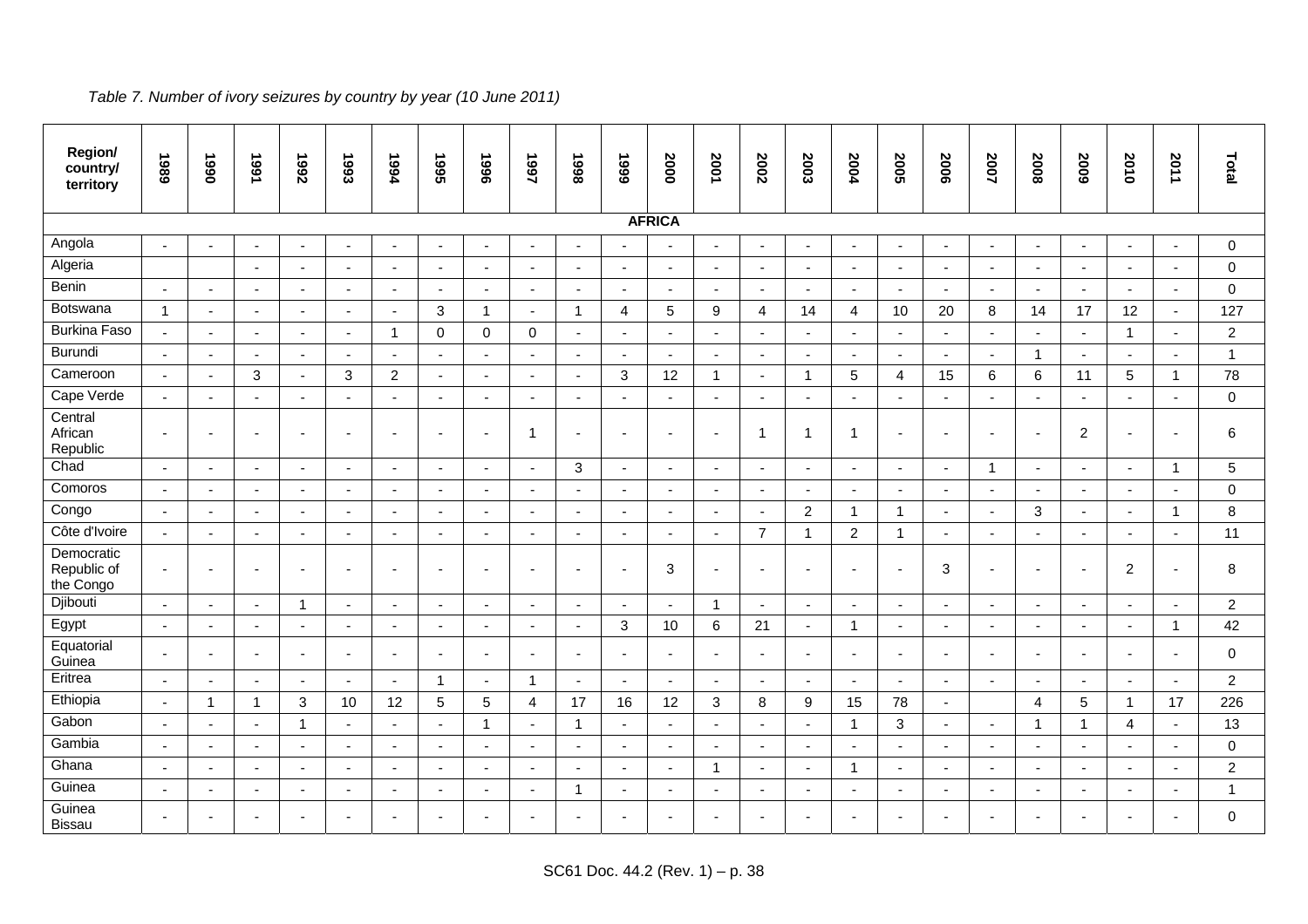| Region/<br>country/<br>territory  | 6861                     | 1990                     | 1991           | 7992                     | 1993                     | 1994                     | 1995                     | 9661                     | 1997                     | 1998                     | 6661                     | 2000           | 2001                     | 2002                     | 2003                     | 2004                     | <b>2005</b>              | 2006           | 2007                     | 2008                     | 2009                     | 2010                     | 2011                  | Total          |
|-----------------------------------|--------------------------|--------------------------|----------------|--------------------------|--------------------------|--------------------------|--------------------------|--------------------------|--------------------------|--------------------------|--------------------------|----------------|--------------------------|--------------------------|--------------------------|--------------------------|--------------------------|----------------|--------------------------|--------------------------|--------------------------|--------------------------|-----------------------|----------------|
| Kenya                             | $\overline{\phantom{a}}$ | $\mathbf{1}$             | $\mathbf{1}$   | 17                       | 20                       | $\overline{7}$           | 24                       | 8                        | $\,6\,$                  | $\overline{c}$           | 10                       | 33             | 33                       | 29                       | 36                       | 21                       | 58                       | 57             | 27                       | 30                       | 88                       | 61                       | 12                    | 581            |
| Lesotho                           | $\sim$                   | $\sim$                   | $\sim$         | $\sim$                   | $\sim$                   | $\blacksquare$           | $\sim$                   | $\sim$                   | $\mathbf{r}$             | $\blacksquare$           | $\sim$                   | $\sim$         | $\sim$                   | $\mathbf{r}$             | $\blacksquare$           |                          | $\sim$                   | $\sim$         | $\mathbf{r}$             | $\sim$                   | $\overline{\phantom{a}}$ | $\sim$                   | $\sim$                | $\Omega$       |
| Liberia                           | $\overline{a}$           | $\overline{\phantom{a}}$ | $\sim$         | $\sim$                   | $\overline{a}$           | $\overline{\phantom{a}}$ | $\sim$                   | $\sim$                   | $\overline{a}$           | $\overline{a}$           | $\sim$                   | $\sim$         | $\sim$                   | $\sim$                   |                          |                          | $\sim$                   | $\blacksquare$ | $\overline{\phantom{a}}$ | $\sim$                   |                          | $\sim$                   | $\sim$                | $\Omega$       |
| Libyan Arab<br>Jamahiriya         | $\tilde{\phantom{a}}$    | $\sim$                   | $\sim$         | $\blacksquare$           |                          | ÷,                       | $\sim$                   | $\sim$                   | $\blacksquare$           |                          | $\blacksquare$           | $\mathbf{r}$   | $\sim$                   | $\overline{\phantom{a}}$ | $\blacksquare$           |                          | $\sim$                   | $\blacksquare$ | $\sim$                   |                          |                          | $\blacksquare$           | ä,                    | $\Omega$       |
| Madagascar                        | $\sim$                   | $\mathbf{r}$             | $\omega$       | $\blacksquare$           | ä,                       | $\overline{\phantom{a}}$ | $\sim$                   | $\sim$                   | ä,                       | $\overline{\phantom{a}}$ | $\sim$                   | $\sim$         | $\sim$                   | $\blacksquare$           |                          | $\sim$                   | $\blacksquare$           | $\mathbf{r}$   | $\blacksquare$           | $\sim$                   |                          | $\sim$                   | $\sim$                | $\mathbf 0$    |
| Malawi                            | 22                       | 12                       | 27             | 26                       | 25                       | 4                        | 9                        | $\overline{2}$           | $\mathbf{1}$             | $\overline{1}$           | 4                        | $\mathbf{1}$   | $\overline{4}$           | $\mathbf{2}$             | 5                        | $\overline{c}$           | $\overline{7}$           | $\mathbf 0$    | $\blacksquare$           | $\blacksquare$           | $\blacksquare$           | $\blacksquare$           | $\overline{2}$        | 156            |
| Mali                              |                          | $\sim$                   | $\sim$         | $\sim$                   |                          |                          |                          | $\sim$                   | $\overline{a}$           |                          |                          | $\sim$         | $\sim$                   | $\sim$                   | $\overline{1}$           |                          | $\sim$                   | $\overline{a}$ | $\sim$                   |                          |                          | $\overline{\phantom{a}}$ | $\sim$                | $\overline{1}$ |
| Mauritania                        | $\tilde{\phantom{a}}$    | $\blacksquare$           | $\sim$         | $\sim$                   | $\sim$                   | $\blacksquare$           | $\blacksquare$           | $\overline{\phantom{a}}$ | $\blacksquare$           | $\blacksquare$           | $\sim$                   | $\Delta$       | $\blacksquare$           | $\mathbf{r}$             | $\blacksquare$           | $\sim$                   | $\blacksquare$           | $\blacksquare$ | $\sim$                   | $\sim$                   |                          | $\sim$                   | $\sim$                | $\Omega$       |
| Mauritius                         | $\sim$                   | $\blacksquare$           | $\sim$         | $\sim$                   | $\overline{\phantom{a}}$ | ÷.                       | $\sim$                   | $\sim$                   | $\overline{a}$           | $\overline{a}$           | $\overline{a}$           | $\Delta$       | $\mathbf 0$              | $\mathbf 0$              | ÷,                       |                          | $\sim$                   | $\blacksquare$ | $\blacksquare$           | $\sim$                   |                          | $\sim$                   | $\blacksquare$        | $\mathbf 0$    |
| Morocco                           | $\sim$                   | $\mathbf{r}$             | $\sim$         | $\sim$                   | $\sim$                   | $\mathbf{1}$             | 3                        | $\overline{1}$           | $\mathbf{r}$             | $\blacksquare$           | $\sim$                   | $\Delta$       | $\mathbf{1}$             | $\mathbf{r}$             | $\blacksquare$           | $\sim$                   | $\sim$                   | $\sim$         | $\blacksquare$           | $\sim$                   | $\sim$                   | $\sim$                   | $\mathbf{r}$          | 6              |
| Mozambique                        | $\overline{a}$           | $\sim$                   | $\sim$         | $\sim$                   | $\sim$                   | J.                       | $\sim$                   | $\sim$                   | $\overline{a}$           | $\overline{a}$           | $\mathbf{1}$             | $\mathbf{1}$   | $\sim$                   | $\overline{1}$           | $\mathbf{1}$             | $\overline{c}$           | 3                        | $\sim$         | $\sim$                   | 20                       | $\overline{a}$           | $\sim$                   | $\sim$                | 29             |
| Namibia                           | 24                       | 31                       | 44             | 40                       | 68                       | 69                       | 71                       | 50                       | 58                       | 22                       | 25                       | 21             | 17                       | 14                       | 13                       | 11                       | 12                       | 8              | 10                       | 14                       | 13                       | $\blacksquare$           | $\overline{a}$        | 635            |
| Niger                             | $\sim$                   | $\overline{\phantom{a}}$ | $\sim$         | $\overline{a}$           | $\blacksquare$           |                          | $\mathbf{1}$             | $\sim$                   | $\blacksquare$           | $\overline{\phantom{a}}$ |                          | $\sim$         | $\sim$                   | ä,                       | $\blacksquare$           |                          | $\sim$                   | $\blacksquare$ | $\blacksquare$           | $\blacksquare$           |                          | $\sim$                   | $\sim$                | $\mathbf{1}$   |
| Nigeria                           | 8                        | $\overline{2}$           | $\overline{2}$ | $\blacksquare$           | $\blacksquare$           | $\blacksquare$           | $\sim$                   | $\blacksquare$           | $\blacksquare$           | $\overline{a}$           | $\blacksquare$           | $\blacksquare$ | $\blacksquare$           | $\mathbf 0$              | $\mathbf 0$              |                          | $\blacksquare$           | $\blacksquare$ | $\blacksquare$           | $\blacksquare$           |                          | $\mathbf{1}$             | $\blacksquare$        | 13             |
| Reunion                           | $\sim$                   | $\sim$                   | $\sim$         | $\sim$                   | ÷.                       | ÷                        | $\sim$                   | $\sim$                   | $\overline{a}$           | $\overline{a}$           | ÷.                       | $\mathbf{1}$   | $\sim$                   | $\overline{1}$           | $\overline{\phantom{a}}$ | $\overline{\phantom{a}}$ | $\overline{1}$           | 2              | $\sim$                   | $\overline{\phantom{a}}$ |                          | $\overline{\phantom{a}}$ | $\sim$                | 5              |
| Rwanda                            | $\sim$                   | $\blacksquare$           | $\mathbf{r}$   | $\blacksquare$           | $\blacksquare$           | ÷                        | $\blacksquare$           | $\overline{\phantom{a}}$ | $\blacksquare$           |                          | $\overline{\phantom{a}}$ | $\mathbf{1}$   | $\sim$                   | $\blacksquare$           | $\overline{\phantom{a}}$ | $\overline{c}$           | $\overline{1}$           | $\mathbf{1}$   | $\blacksquare$           | $\blacksquare$           |                          | $\blacksquare$           | $\tilde{\phantom{a}}$ | 5              |
| Sao Tome<br>and Principe          |                          | $\blacksquare$           | $\sim$         | $\overline{\phantom{a}}$ |                          |                          | $\sim$                   | $\sim$                   | $\blacksquare$           |                          |                          | $\sim$         | $\overline{\phantom{a}}$ | $\blacksquare$           | $\overline{\phantom{a}}$ |                          | $\overline{\phantom{a}}$ | $\sim$         | $\blacksquare$           |                          |                          | $\overline{\phantom{a}}$ | $\overline{a}$        | $\mathbf 0$    |
| Senegal                           | $\sim$                   | $\sim$                   | $\mathbf{r}$   | $\sim$                   | $\sim$                   | $\blacksquare$           | $\blacksquare$           | $\sim$                   | $\blacksquare$           | $\blacksquare$           | $\sim$                   | $\mathcal{L}$  | $\mathbf{r}$             | $\sim$                   | $\blacksquare$           | $\sim$                   | $\sim$                   | $\sim$         | $\sim$                   | $\sim$                   | $\overline{a}$           | $\sim$                   | $\mathbf{r}$          | $\Omega$       |
| Seychelles                        | $\overline{a}$           | $\mathbf{r}$             | $\sim$         | $\sim$                   | $\overline{a}$           | ÷.                       | $\sim$                   | $\sim$                   | $\overline{a}$           | $\overline{\phantom{a}}$ | $\overline{a}$           | $\sim$         | $\mathbf{r}$             | $\overline{a}$           | $\overline{a}$           |                          | $\sim$                   | $\sim$         | $\overline{a}$           | $\overline{a}$           |                          | $\sim$                   | $\sim$                | $\mathbf 0$    |
| Sierra Leone                      | $\overline{a}$           | $\sim$                   | $\sim$         | $\blacksquare$           |                          | $\blacksquare$           | $\overline{\phantom{a}}$ | $\sim$                   | $\blacksquare$           |                          | $\sim$                   | $\sim$         | $\sim$                   | $\sim$                   | $\blacksquare$           | 1                        | $\overline{1}$           | $\Omega$       | $\mathbf 0$              | $\Omega$                 |                          | $\sim$                   | $\blacksquare$        | $\overline{c}$ |
| Somalia                           | $\overline{a}$           | $\mathbf{r}$             | $\sim$         | $\sim$                   | $\blacksquare$           | ÷,                       | $\sim$                   | $\sim$                   | $\mathbf{r}$             | $\overline{\phantom{a}}$ | $\blacksquare$           | $\sim$         | $\mathbf{r}$             | $\sim$                   | $\blacksquare$           |                          | $\sim$                   | $\sim$         | $\mathbf{r}$             |                          |                          | $\sim$                   | $\sim$                | $\Omega$       |
| South Africa                      | 3                        | $\overline{7}$           | 47             | 40                       | 47                       | 22                       | 16                       | 26                       | 49                       | 62                       | 63                       | 13             | 9                        | 25                       | 14                       | 10                       | $\overline{2}$           | 6              | $\overline{2}$           | $\overline{7}$           | 14                       | 6                        | $\mathbf{1}$          | 491            |
| Sudan                             |                          | $\overline{\phantom{a}}$ | $\sim$         | $\overline{\phantom{a}}$ | $\overline{\phantom{a}}$ |                          | $\overline{\phantom{a}}$ | $\blacksquare$           | $\overline{\phantom{a}}$ | $\blacksquare$           |                          | $\sim$         | $\sim$                   | ÷,                       | $\overline{\phantom{a}}$ |                          | $\mathbf 1$              | 10             | 3                        | 41                       | 57                       | $\overline{\phantom{a}}$ | $\sim$                | 112            |
| Swaziland                         | $\Omega$                 | $\blacksquare$           | $\sim$         | $\blacksquare$           | $\overline{a}$           | $\blacksquare$           | $\blacksquare$           | $\sim$                   | $\sim$                   | -1                       | $\blacksquare$           | $\blacksquare$ | $\mathbf{1}$             | $\overline{1}$           | $\blacksquare$           | $\blacksquare$           | $\blacksquare$           | $\mathbf{r}$   | $\blacksquare$           | $\sim$                   |                          | $\blacksquare$           | $\sim$                | 3              |
| United<br>Republic of<br>Tanzania | 34                       | 20                       | 41             | 25                       | 29                       | 21                       | 11                       | 19                       | 17                       | 10                       | 5                        | 6              | 15                       | 29                       | 13                       | 10                       | $\overline{7}$           | 47             | 33                       | 16                       | 31                       | 17                       | $\sim$                | 456            |
| Togo                              | $\sim$                   | $\sim$                   | $\sim$         | $\overline{a}$           | $\overline{a}$           | ÷.                       | $\sim$                   | $\sim$                   | $\overline{a}$           | $\overline{\phantom{a}}$ |                          | $\sim$         | $\sim$                   | $\overline{a}$           | $\overline{\phantom{a}}$ |                          | $\sim$                   | $\overline{a}$ | $\sim$                   | $\overline{\phantom{a}}$ |                          | $\overline{a}$           | $\sim$                | $\mathbf 0$    |
| Tunisia                           |                          |                          |                |                          |                          |                          |                          |                          |                          |                          |                          |                |                          |                          |                          |                          |                          |                |                          |                          |                          | ÷,                       |                       | $\mathbf 0$    |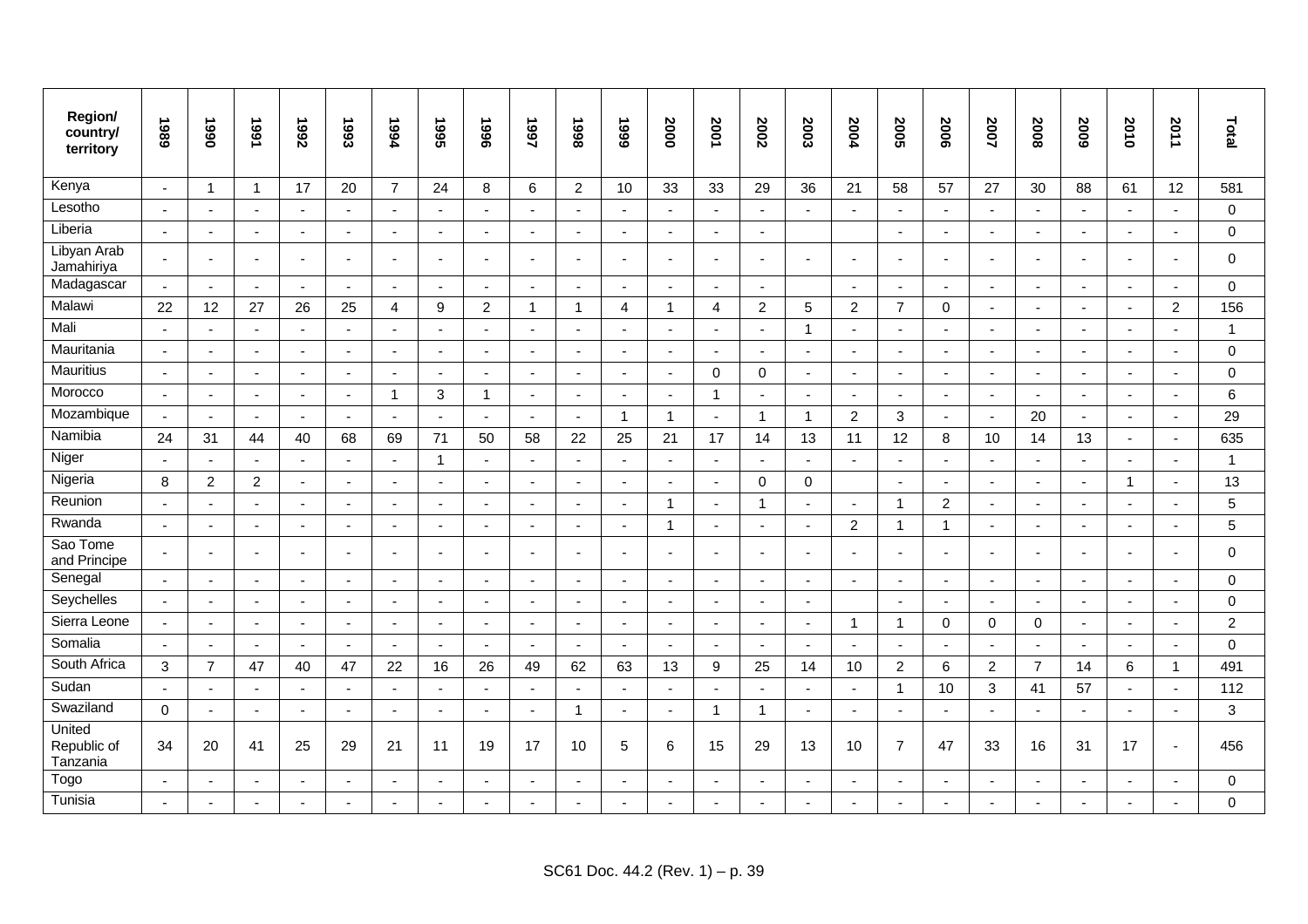| Region/<br>country/<br>territory       | 1989                     | 1990                     | 1661                     | 7992                     | 1993                     | 1994                     | 5661                     | 9661                     | 1997                     | 1998                     | 6661                     | 2000           | 2001                     | 2002                     | 2003                     | 2004           | 2005                     | 2006                     | 2007                     | 2008                     | 5009                     | 2010           | 2011                     | Total          |
|----------------------------------------|--------------------------|--------------------------|--------------------------|--------------------------|--------------------------|--------------------------|--------------------------|--------------------------|--------------------------|--------------------------|--------------------------|----------------|--------------------------|--------------------------|--------------------------|----------------|--------------------------|--------------------------|--------------------------|--------------------------|--------------------------|----------------|--------------------------|----------------|
| Uganda                                 | $\sim$                   | 3                        | $\sim$                   | $\mathbf 1$              | $\sim$                   | $\overline{1}$           | $\mathbf{1}$             | $\sim$                   | -1                       | $\overline{a}$           | -1                       | 3              | $\overline{2}$           | $\mathbf{3}$             | 3                        | $\overline{2}$ | $\mathbf 0$              | $\overline{4}$           | 5                        | 5                        | $\overline{2}$           | $\sim$         | $\mathbf{1}$             | 38             |
| Zambia                                 | 17                       | 16                       | 21                       | 17                       | 9                        | 10                       | 6                        | 3                        | 4                        | $\mathbf{1}$             | $\overline{\phantom{a}}$ | $\mathbf{1}$   | $\blacksquare$           | 3                        | 17                       | 26             | 13                       | 23                       | 16                       | 16                       | 11                       | $\overline{7}$ | $\mathbf{1}$             | 238            |
| Zimbabwe                               | $\overline{4}$           | 16                       | 21                       | 22                       | 27                       | 5                        | 17                       | 12                       | 28                       | 35                       | 39                       | 29             | 19                       | 9                        | 10                       | 3              | 24                       | 20                       | $\overline{2}$           | 14                       | 30                       | 26             | 3                        | 415            |
| Subtotal<br>(Africa)                   | 113                      | 109                      | 208                      | 193                      | 238                      | 155                      | 168                      | 128                      | 170                      | 157                      | 174                      | 152            | 122                      | 158                      | 141                      | 121            | 227                      | 216                      | 113                      | 192                      | 282                      | 143            | 41                       | 3,721          |
|                                        |                          |                          |                          |                          |                          |                          |                          |                          |                          |                          |                          | <b>ASIA</b>    |                          |                          |                          |                |                          |                          |                          |                          |                          |                |                          |                |
| Afghanistan                            | $\sim$                   | $\blacksquare$           |                          |                          |                          |                          | ÷,                       |                          |                          |                          |                          | $\blacksquare$ | $\overline{a}$           |                          |                          |                | $\sim$                   | $\blacksquare$           |                          |                          |                          | $\sim$         | $\blacksquare$           | $\,0\,$        |
| Bangladesh                             | $\sim$                   | $\sim$                   | $\sim$                   | $\overline{\phantom{a}}$ | $\sim$                   | $\blacksquare$           | $\sim$                   | $\sim$                   | $\overline{\phantom{a}}$ | $\blacksquare$           | $\sim$                   | $\sim$         | $\sim$                   | $\sim$                   | $\sim$                   | $\blacksquare$ | $\blacksquare$           | $\sim$                   | $\sim$                   | $\blacksquare$           | $\blacksquare$           | $\mathbf{u}$   | $\sim$                   | $\mathbf 0$    |
| <b>Brunei</b><br>Darussalam            | $\overline{\phantom{a}}$ | $\overline{\phantom{a}}$ | $\overline{\phantom{a}}$ |                          | $\overline{\phantom{a}}$ | $\blacksquare$           | $\blacksquare$           | $\blacksquare$           | $\blacksquare$           | $\blacksquare$           | $\blacksquare$           | $\sim$         | $\overline{\phantom{a}}$ | $\blacksquare$           | $\blacksquare$           | ٠              | $\overline{\phantom{a}}$ | $\overline{\phantom{a}}$ | $\blacksquare$           | $\overline{\phantom{a}}$ |                          | $\sim$         | $\blacksquare$           | $\mathbf 0$    |
| <b>Bhutan</b>                          | $\mathbf 0$              | $\mathbf 0$              | $\mathbf 0$              | $\mathbf 0$              | $\mathbf 0$              | $\mathbf 0$              | $\mathbf 0$              | $\mathbf 0$              | $\mathbf 0$              | $\mathbf 0$              | $\mathbf 0$              | $\mathbf 0$    | $\mathbf 0$              | 0                        | $\mathbf 0$              | $\blacksquare$ | $\sim$                   | $\blacksquare$           | $\blacksquare$           | $\blacksquare$           | $\blacksquare$           | $\blacksquare$ | $\overline{\phantom{a}}$ | $\mathbf 0$    |
| Cambodia                               | L.                       | $\sim$                   | $\mathbf{r}$             |                          | $\overline{\phantom{a}}$ | $\overline{a}$           | $\sim$                   | $\sim$                   | $\overline{a}$           | $\blacksquare$           | $\overline{a}$           | $\sim$         | $\sim$                   | $\overline{\phantom{a}}$ | $\blacksquare$           | ÷,             | $\sim$                   | $\sim$                   | $\sim$                   | $\blacksquare$           | $\blacksquare$           | $\mathbf{u}$   | $\sim$                   | $\Omega$       |
| China                                  | $\sim$                   | $\overline{a}$           | $\sim$                   | $\sim$                   | $\overline{2}$           | 3                        | $\mathbf{1}$             | 3                        | $\overline{\phantom{a}}$ | 3                        | 11                       | 30             | 75                       | 74                       | 62                       | 73             | 65                       | 32                       | 90                       | 53                       | 735                      | 688            | 9                        | 2,009          |
| Hong Kong<br>SAR                       | $\sim$                   | 19                       | 14                       | 18                       | 11                       | 8                        | 11                       | 14                       | 8                        | 5                        | $\overline{4}$           | 9              | $\overline{4}$           | $\overline{4}$           | $\mathbf 1$              | 5              | 5                        | $\overline{4}$           | -1                       | 4                        | 6                        | 10             | $\mathbf{r}$             | 165            |
| India                                  | $\blacksquare$           | $\sim$                   | 8                        | 4                        | $\mathbf 0$              | $\overline{1}$           | $\boldsymbol{2}$         | 11                       | 11                       | 12                       | 12                       | 28             | 25                       | 16                       | 58                       | 4              | 9                        | 5                        | 10                       | 5                        | 12                       | 8              | $\mathbf{1}$             | 242            |
| Indonesia                              | ÷,                       | $\sim$                   |                          |                          | $\blacksquare$           | ä,                       | $\blacksquare$           | $\sim$                   | $\overline{a}$           | $\blacksquare$           |                          | $\sim$         | $\sim$                   | $\overline{a}$           | $\overline{c}$           | 1              | $\sim$                   | $\overline{2}$           | 4                        | $\overline{c}$           |                          | $\sim$         | $\blacksquare$           | 11             |
| Iran                                   | $\sim$                   | $\mathbf{r}$             | $\sim$                   |                          | $\sim$                   | $\blacksquare$           | $\sim$                   | $\sim$                   | $\sim$                   | $\blacksquare$           | $\sim$                   | $\blacksquare$ | $\mathbf{r}$             | $\blacksquare$           | $\blacksquare$           | ÷,             | $\sim$                   | $\sim$                   | $\blacksquare$           | $\overline{\phantom{a}}$ | $\blacksquare$           | $\blacksquare$ | $\sim$                   | $\mathbf 0$    |
| Israel                                 | $\overline{\phantom{a}}$ | $\mathbf{r}$             | $\mathbf{r}$             | $\sim$                   | $\sim$                   | ä,                       | $\blacksquare$           | $\sim$                   | $\sim$                   | $\overline{\phantom{a}}$ | $\overline{2}$           | $\mathbf{r}$   | $\mathbf{r}$             | $\Delta$                 | $\overline{\phantom{a}}$ | $\blacksquare$ | $\mathbf{r}$             | $\overline{1}$           | $\blacksquare$           | $\blacksquare$           | $\sim$                   | $\mathbf{r}$   | $\Delta$                 | 3              |
| Japan                                  | $\mathbf{3}$             | $\overline{7}$           | $\overline{c}$           | $\overline{2}$           | $\overline{1}$           | 6                        | 46                       | 39                       | 23                       | 17                       | 18                       | 8              | 14                       | 9                        | 9                        | 6              | 6                        | 12                       | $\sqrt{5}$               | 6                        | 6                        | 5              | $\blacksquare$           | 250            |
| Jordan                                 | $\overline{\phantom{a}}$ | $\overline{\phantom{a}}$ | $\overline{\phantom{a}}$ | $\overline{\phantom{a}}$ | $\blacksquare$           | $\blacksquare$           | $\overline{\phantom{a}}$ | $\blacksquare$           | $\overline{\phantom{a}}$ | $\overline{a}$           | $\blacksquare$           | $\mathbf{1}$   | $\sim$                   | $\overline{\phantom{a}}$ | $\blacksquare$           | ٠              | $\overline{\phantom{a}}$ | $\overline{\phantom{a}}$ | $\overline{\phantom{a}}$ | $\blacksquare$           |                          | $\blacksquare$ | $\overline{\phantom{a}}$ | $\mathbf{1}$   |
| Kuwait                                 | $\sim$                   | $\sim$                   | $\sim$                   |                          | $\overline{\phantom{a}}$ | $\overline{\phantom{a}}$ | $\sim$                   | $\sim$                   | $\sim$                   | $\blacksquare$           | $\overline{\phantom{a}}$ | $\sim$         | $\sim$                   | $\sim$                   | $\blacksquare$           |                | $\sim$                   | $\sim$                   | $\sim$                   | $\blacksquare$           |                          | $\mathbf{r}$   | $\blacksquare$           | $\mathbf 0$    |
| Lao People's<br>Democratic<br>Republic | $\blacksquare$           | $\blacksquare$           |                          |                          |                          | ÷                        | $\blacksquare$           |                          | $\overline{\phantom{a}}$ |                          |                          | $\overline{a}$ |                          | $\overline{\phantom{a}}$ |                          |                | $\overline{\phantom{a}}$ | $\overline{\phantom{a}}$ | ۰                        |                          |                          | $\sim$         | $\overline{\phantom{a}}$ | $\Omega$       |
| Macau SAR                              | 2                        | $\overline{1}$           | $\mathbf 0$              | $\overline{7}$           | 3                        | 3                        | 3                        | $\overline{2}$           | $\sim$                   | $\blacksquare$           | ÷,                       | $\sim$         | $\mathbf{1}$             | $\overline{2}$           | $\overline{1}$           | 0              | $\mathbf 0$              | $\mathbf 0$              | $\blacksquare$           | $\blacksquare$           |                          | $\mathbf{1}$   | $\blacksquare$           | 26             |
| Malaysia                               | $\Omega$                 | $\mathbf 0$              | $\Omega$                 | 11                       | $\overline{2}$           | $\mathbf 0$              | $\Omega$                 | $\blacksquare$           | $\blacksquare$           | $\overline{1}$           | $\blacksquare$           | $\blacksquare$ | $\overline{c}$           | $\blacksquare$           | $\overline{1}$           | 1              | $\blacksquare$           | $\sim$                   | $\blacksquare$           | $\sim$                   | $\overline{\phantom{a}}$ | $\blacksquare$ | $\blacksquare$           | 18             |
| Mongolia                               |                          | $\overline{\phantom{a}}$ | $\sim$                   |                          | $\overline{\phantom{a}}$ |                          | $\overline{a}$           | $\sim$                   | $\sim$                   | $\overline{\phantom{a}}$ | ÷.                       | $\sim$         | $\Omega$                 | $\sim$                   | $\overline{a}$           |                | $\sim$                   | $\sim$                   | $\overline{a}$           | $\overline{\phantom{a}}$ | $\overline{a}$           | $\sim$         | $\overline{a}$           | $\Omega$       |
| Myanmar                                | $\overline{\phantom{a}}$ | $\blacksquare$           | $\overline{\phantom{a}}$ |                          |                          | $\overline{\phantom{a}}$ | $\overline{\phantom{a}}$ | $\overline{\phantom{a}}$ | $\overline{\phantom{a}}$ |                          | $\overline{\phantom{a}}$ | $\blacksquare$ |                          | $\overline{\phantom{a}}$ |                          | ٠              | $\blacksquare$           | $\blacksquare$           | $\overline{\phantom{a}}$ |                          |                          | $\blacksquare$ |                          | $\Omega$       |
| Nepal                                  | $\mathbf{1}$             | $\blacksquare$           | $\sim$                   | $\overline{a}$           | $\overline{\phantom{a}}$ | $\blacksquare$           | $\blacksquare$           | $\blacksquare$           | $\sim$                   | $\blacksquare$           | -1                       | $\overline{c}$ | $\sim$                   | $\overline{\phantom{a}}$ | $\blacksquare$           | 1              | $\mathbf{1}$             | $\sim$                   | -1                       | $\overline{\phantom{a}}$ | $\overline{\phantom{a}}$ | $\sim$         | $\blacksquare$           | $\overline{7}$ |
| Pakistan                               | Ĭ.                       | $\blacksquare$           |                          |                          |                          |                          | $\blacksquare$           |                          | $\overline{\phantom{a}}$ |                          |                          | $\sim$         | $\sim$                   | $\overline{a}$           |                          |                |                          | $\overline{\phantom{a}}$ | L,                       |                          |                          | $\sim$         | $\overline{\phantom{a}}$ | $\mathbf 0$    |
| Philippines                            | $\tilde{\phantom{a}}$    | $\blacksquare$           |                          |                          | $\blacksquare$           | $\blacksquare$           | $\blacksquare$           | 1                        | $\overline{c}$           | $\overline{1}$           | $\blacksquare$           | $\Omega$       | $\Omega$                 | $\blacksquare$           | ÷                        |                | 4                        | $\blacktriangleleft$     | $\blacksquare$           | $\blacksquare$           | 1                        | $\sim$         | ٠                        | 10             |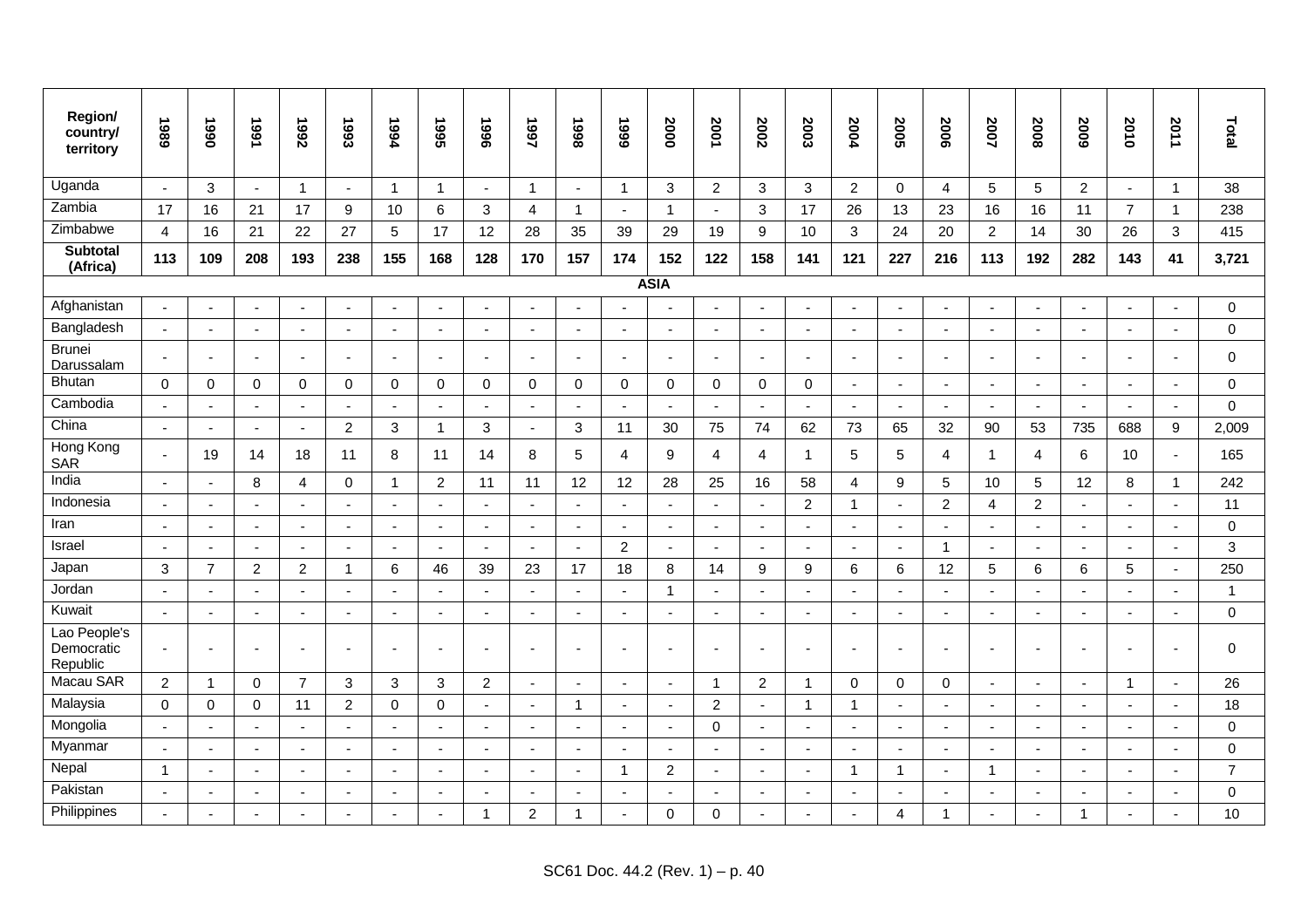| Region/<br>country/<br>territory | 1989                     | 1990                     | 1661                     | 7992                     | 1993                     | 1994                     | 5661                     | 9661           | 1997                     | 8661                     | 6661                     | 2000                     | 2001           | 2002                     | 2003                     | 2004                     | 2005                     | 2006           | 2007                     | 2008                     | 5009                     | 2010                     | 2011                     | Total          |
|----------------------------------|--------------------------|--------------------------|--------------------------|--------------------------|--------------------------|--------------------------|--------------------------|----------------|--------------------------|--------------------------|--------------------------|--------------------------|----------------|--------------------------|--------------------------|--------------------------|--------------------------|----------------|--------------------------|--------------------------|--------------------------|--------------------------|--------------------------|----------------|
| Qatar                            | $\sim$                   | $\mathbf{r}$             | $\blacksquare$           | $\mathbf{r}$             | $\blacksquare$           | $\sim$                   | $\mathbf{r}$             | $\blacksquare$ | $\blacksquare$           | $\blacksquare$           | $\sim$                   | $\blacksquare$           | $\omega$       | $\sim$                   | $\blacksquare$           | $\sim$                   | $\overline{2}$           | 4              | $\mathbf{1}$             | $\blacksquare$           | $\blacksquare$           | $\mathbf{r}$             | $\sim$                   | $\overline{7}$ |
| Republic of<br>Korea             | $\Omega$                 | $\mathbf 0$              | $\Omega$                 | $\mathbf 0$              | $\overline{2}$           | $\Omega$                 | $\mathbf{1}$             | $\sim$         | $\overline{1}$           |                          |                          | $\overline{4}$           | $\blacksquare$ | $\blacksquare$           |                          | $\overline{1}$           | $\blacksquare$           | $\blacksquare$ |                          |                          |                          | ÷,                       |                          | 9              |
| Saudi Arabia                     | $\sim$                   | $\omega$                 | $\sim$                   | $\sim$                   | $\sim$                   | $\sim$                   | $\blacksquare$           | $\sim$         | $\sim$                   | $\sim$                   | $\sim$                   | $\blacksquare$           | $\sim$         | $\sim$                   | $\sim$                   | $\sim$                   | $\sim$                   | $\sim$         | $\sim$                   | $\sim$                   | $\blacksquare$           | $\blacksquare$           | $\sim$                   | $\mathbf 0$    |
| Singapore                        | $\Omega$                 | $\overline{1}$           | $\mathbf{1}$             | $\overline{1}$           | 3                        | $\overline{2}$           | $\mathbf{1}$             | $\sim$         | ÷,                       |                          |                          | $\sim$                   | $\sim$         | $\overline{c}$           | $\overline{a}$           |                          | ä,                       | $\overline{2}$ | $\sim$                   |                          |                          | $\blacksquare$           |                          | 13             |
| Sri Lanka                        |                          | $\blacksquare$           | $\blacksquare$           | $\overline{\phantom{a}}$ | $\overline{\phantom{a}}$ |                          | $\blacksquare$           | $\blacksquare$ | $\overline{1}$           | $\overline{\phantom{a}}$ | 3                        | $\blacksquare$           | $\blacksquare$ | $\blacksquare$           | $\overline{\phantom{a}}$ |                          | $\blacksquare$           | $\blacksquare$ | $\blacksquare$           | $\overline{\phantom{a}}$ | $\blacksquare$           | $\overline{\phantom{a}}$ |                          | $\overline{4}$ |
| Syrian Arab<br>Republic          |                          | $\overline{\phantom{a}}$ | $\blacksquare$           |                          |                          |                          | $\blacksquare$           | ٠              | $\overline{\phantom{a}}$ |                          |                          | $\blacksquare$           | $\blacksquare$ | $\blacksquare$           |                          |                          | $\blacksquare$           | $\blacksquare$ |                          |                          |                          | ÷,                       |                          | $\mathbf 0$    |
| Taiwan,<br>province of<br>China  |                          | $\sim$                   | $\overline{1}$           | $\overline{\mathbf{1}}$  | 6                        | 13                       | 10                       | 10             | 11                       | 15                       | 13                       | $\overline{7}$           | $\blacksquare$ | $\overline{\phantom{a}}$ |                          |                          | $\overline{1}$           | $\overline{c}$ | $\overline{c}$           | $\overline{2}$           | $\overline{2}$           | $\blacksquare$           | $\overline{1}$           | 97             |
| Thailand                         |                          | $\sim$                   | $\mathbf{r}$             | $\mathbf{3}$             | 3                        | 9                        | 5                        | $\overline{4}$ | $\overline{\mathbf{1}}$  | $\mathbf{1}$             | $\mathbf{1}$             | $\mathbf{1}$             | $\overline{2}$ | 16                       | $\overline{1}$           | 8                        | $\blacksquare$           | $\mathbf{r}$   | $\blacksquare$           | $\mathbf{1}$             | $\overline{2}$           | 6                        | 3                        | 67             |
| <b>United Arab</b><br>Emirates   |                          | $\sim$                   | $\sim$                   | ÷                        | ÷.                       |                          | $\blacksquare$           | $\sim$         | $\overline{a}$           | $\sim$                   | $\mathbf{1}$             | $\blacksquare$           | $\mathbf{r}$   | $\sim$                   | $\mathbf{1}$             |                          | $\sim$                   | $\mathbf{1}$   | $\mathbf{1}$             |                          |                          | $\blacksquare$           | $\overline{\phantom{a}}$ | $\overline{4}$ |
| Uzbekistan                       |                          | $\overline{\phantom{a}}$ | $\overline{\phantom{a}}$ | $\blacksquare$           | $\overline{\phantom{a}}$ |                          | $\overline{\phantom{a}}$ | $\sim$         | $\blacksquare$           | $\overline{\phantom{a}}$ |                          | $\overline{\phantom{a}}$ | $\sim$         | $\blacksquare$           | $\overline{\phantom{a}}$ | $\overline{\phantom{a}}$ | $\overline{\phantom{a}}$ | $\blacksquare$ | $\overline{\phantom{a}}$ | $\overline{\phantom{a}}$ | $\overline{\phantom{a}}$ | $\overline{\phantom{a}}$ | $\overline{\phantom{a}}$ | $\Omega$       |
| Viet Nam                         | $\sim$                   | $\sim$                   | $\sim$                   | $\overline{\phantom{a}}$ | ÷                        |                          | $\sim$                   | $\sim$         | $\sim$                   | 1                        | $\sim$                   | $\mathbf{1}$             | $\overline{2}$ | $\mathbf{r}$             | $\blacksquare$           | $\mathbf 1$              | $\sim$                   | $\overline{2}$ | $\mathbf 1$              | -1                       | 5                        | $\sqrt{5}$               | -1                       | 20             |
| Yemen                            | $\sim$                   | $\sim$                   | $\sim$                   | $\mathbf{r}$             | $\sim$                   | $\overline{\phantom{a}}$ | $\blacksquare$           | $\mathbf{r}$   | $\sim$                   | $\sim$                   | $\sim$                   | $\sim$                   | $\mathbf{r}$   | $\sim$                   | $\sim$                   | $\sim$                   | $\sim$                   | $\mathbf{r}$   | $\sim$                   | $\sim$                   | $\sim$                   | $\sim$                   | $\sim$                   | $\mathbf 0$    |
| <b>Subtotal</b><br>(Asia)        | $\bf 6$                  | 28                       | 26                       | 47                       | 33                       | 45                       | 80                       | 84             | 58                       | 56                       | 66                       | 91                       | 125            | 123                      | 136                      | 101                      | 93                       | 68             | 116                      | 74                       | 769                      | 723                      | 15                       | 2,963          |
|                                  |                          |                          |                          |                          |                          |                          |                          |                |                          |                          |                          | <b>EUROPE</b>            |                |                          |                          |                          |                          |                |                          |                          |                          |                          |                          |                |
| Albania                          | $\overline{\phantom{a}}$ | $\sim$                   | $\blacksquare$           | $\blacksquare$           | $\overline{\phantom{a}}$ | $\overline{\phantom{a}}$ | $\overline{\phantom{a}}$ | $\blacksquare$ | $\overline{\phantom{a}}$ | $\overline{\phantom{a}}$ |                          | $\overline{\phantom{a}}$ | $\sim$         | $\sim$                   | $\overline{\phantom{a}}$ | $\blacksquare$           | $\blacksquare$           | $\blacksquare$ | $\overline{\phantom{a}}$ | $\overline{\phantom{0}}$ | $\overline{\phantom{a}}$ | $\blacksquare$           | $\blacksquare$           | $\mathbf 0$    |
| Armenia                          |                          |                          |                          |                          |                          |                          |                          |                |                          |                          |                          |                          |                |                          |                          |                          |                          |                |                          |                          | $\mathbf 0$              | $\mathbf 0$              | $\blacksquare$           | $\mathbf 0$    |
| Austria                          | $\mathbf 0$              | $\mathbf 0$              | $\mathbf 0$              | $\mathbf 0$              | 0                        | 0                        | $\mathbf 0$              | $\mathbf 0$    | 6                        | 8                        | $\overline{c}$           | $\overline{1}$           | 6              | $\mathbf 0$              | $\blacksquare$           | $\overline{2}$           | $\overline{1}$           | 2              | $\overline{2}$           | $\sim$                   | $\overline{1}$           | $\blacksquare$           | $\blacksquare$           | 31             |
| Azerbaijan                       | $\sim$                   | $\sim$                   | $\sim$                   | $\sim$                   | $\overline{\phantom{a}}$ | $\sim$                   | $\sim$                   | $\sim$         | $\sim$                   | $\sim$                   | $\overline{\phantom{a}}$ | $\sim$                   | $\sim$         | $\sim$                   | $\overline{a}$           | $\sim$                   | $\overline{a}$           | $\sim$         | $\sim$                   | $\overline{\phantom{a}}$ | $\overline{\phantom{a}}$ | $\overline{a}$           | $\overline{a}$           | $\mathbf 0$    |
| <b>Belarus</b>                   |                          | $\sim$                   | $\sim$                   | $\mathbf{r}$             |                          |                          | $\sim$                   | $\blacksquare$ | $\sim$                   |                          |                          | $\sim$                   | $\sim$         | $\sim$                   |                          |                          | $\sim$                   | $\sim$         | $\sim$                   |                          |                          | $\blacksquare$           |                          | $\mathbf 0$    |
| Belgium                          | 21                       | $\boldsymbol{9}$         | 23                       | 32                       | 43                       | 55                       | 36                       | 57             | 24                       | 12                       | 8                        | 14                       | 10             | 31                       | 27                       | 19                       | 13                       | 13             | 10                       | 8                        | $\sim$                   | $\blacksquare$           | $\blacksquare$           | 465            |
| Bulgaria                         | $\sim$                   | $\omega$                 | $\omega$                 | $\mathbf{r}$             | ÷                        |                          | $\sim$                   | $\overline{a}$ | $\sim$                   | $\mathbf{1}$             | $\sim$                   | $\sim$                   | $\omega$       | $\sim$                   | $\overline{a}$           |                          | $\sim$                   | $\mathbf{r}$   | $\mathbf{r}$             | $\sim$                   | ÷                        | $\overline{a}$           | $\overline{a}$           | $\overline{1}$ |
| Croatia                          | $\sim$                   | $\sim$                   | $\mathbf{r}$             | $\mathbf{r}$             | $\sim$                   | $\overline{\phantom{a}}$ | $\blacksquare$           | $\mathbf{r}$   | $\sim$                   | $\sim$                   | $\sim$                   | $\blacksquare$           | $\blacksquare$ | $\sim$                   | $\sim$                   | $\overline{a}$           | $\blacksquare$           | $\blacksquare$ | $\blacksquare$           | $\sim$                   | $\blacksquare$           | $\blacksquare$           | $\sim$                   | $\mathbf 0$    |
| Cyprus                           | $\sim$                   | $\overline{a}$           | $\blacksquare$           | $\overline{\phantom{a}}$ | ÷                        | $\sim$                   | $\sim$                   | $\mathbf{1}$   | $\overline{c}$           | $\overline{\phantom{a}}$ | $\sim$                   | $\mathbf{1}$             | $\sim$         | $\sim$                   | $\overline{\phantom{a}}$ | $\overline{\phantom{a}}$ | $\sim$                   | $\sim$         | $\overline{\phantom{a}}$ | $\overline{\phantom{a}}$ | $\overline{a}$           | $\overline{\phantom{a}}$ | $\overline{\phantom{a}}$ | $\overline{4}$ |
| Czech<br>Republic                |                          | $\sim$                   | $\blacksquare$           | $\blacksquare$           | $\overline{\phantom{a}}$ |                          | $\sim$                   | $\blacksquare$ | $\overline{\phantom{a}}$ | 3                        | $\mathbf{1}$             | $\sim$                   | $\mathbf{r}$   | $\blacksquare$           | $\overline{\phantom{a}}$ |                          | $\overline{2}$           | $\sim$         | $\mathbf{1}$             | -1                       | 4                        | $\sim$                   | $\blacksquare$           | 12             |
| Denmark                          | $\overline{1}$           | 5                        | $\mathfrak{Z}$           | 6                        | $\overline{7}$           | 5                        | 5                        | $\mathbf{1}$   | -1                       | 10                       | 3                        | $\overline{2}$           | $\mathbf{1}$   | $\overline{c}$           | 6                        | 6                        | 5                        | $\overline{2}$ | $\mathbf{1}$             | -1                       |                          | 9                        | ÷.                       | 82             |
| Estonia                          |                          |                          |                          |                          |                          |                          |                          |                |                          |                          |                          | $\overline{\phantom{a}}$ |                |                          |                          |                          | $\mathbf{1}$             |                | 1                        |                          |                          |                          |                          | $\overline{2}$ |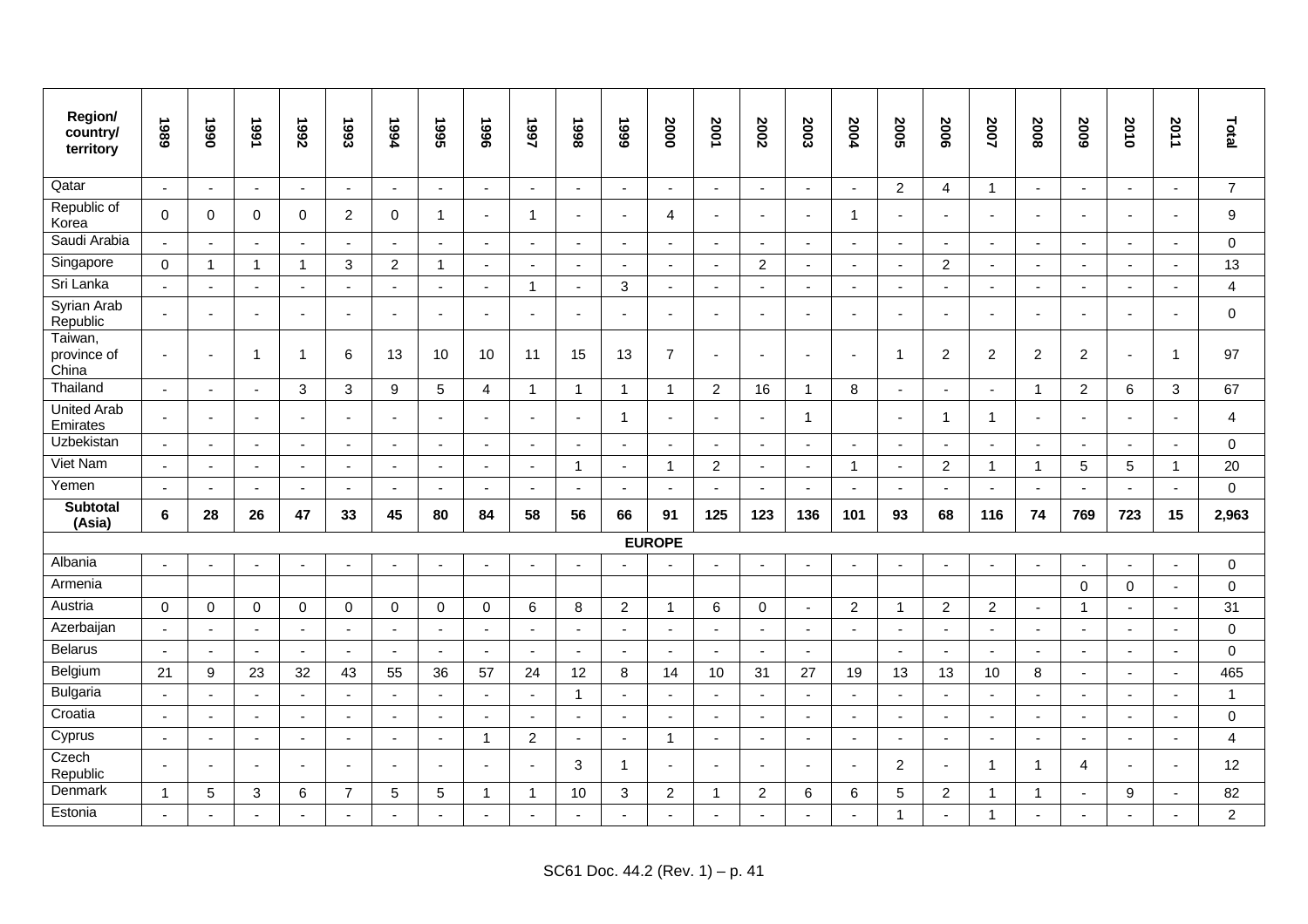| Region/<br>country/<br>territory | 1989                     | 1990                     | 1661                     | 7992           | 1993                     | 1994                     | 1995                     | 9661                     | 1997                     | 8661                     | 6661                     | 2000                     | 2001                     | 2002           | 2003                     | 2004                     | 2005                     | 2006                     | 2007                     | 2008                     | 5009                     | 2010                     | 2011           | Total            |
|----------------------------------|--------------------------|--------------------------|--------------------------|----------------|--------------------------|--------------------------|--------------------------|--------------------------|--------------------------|--------------------------|--------------------------|--------------------------|--------------------------|----------------|--------------------------|--------------------------|--------------------------|--------------------------|--------------------------|--------------------------|--------------------------|--------------------------|----------------|------------------|
| Finland                          | $\sim$                   | $\blacksquare$           | $\sim$                   | $\blacksquare$ | $\blacksquare$           | $\blacksquare$           | $\blacksquare$           | $\sim$                   | $\blacksquare$           | $\blacksquare$           | $\overline{1}$           | $\blacksquare$           | $\sim$                   | $\overline{1}$ | $\overline{2}$           | $\blacksquare$           | $\sim$                   | $\sim$                   | $\sim$                   | $\blacksquare$           | $\sim$                   | $\blacksquare$           | $\blacksquare$ | $\overline{4}$   |
| France                           | $\overline{2}$           | 85                       | 79                       | 116            | 91                       | $\overline{a}$           | $\mathbf{1}$             | $\sim$                   | $\mathbf{1}$             | -1                       | 25                       | 141                      | 89                       | 60             | 29                       | $\overline{7}$           | 37                       | 57                       | 20                       | 10                       | 8                        | 13                       | $\sim$         | 872              |
| Georgia                          | $\sim$                   | $\sim$                   | $\sim$                   |                | $\blacksquare$           | $\sim$                   | $\sim$                   | $\sim$                   | $\blacksquare$           | $\blacksquare$           | $\blacksquare$           | $\sim$                   | $\mathbf{r}$             | $\sim$         | $\blacksquare$           | $\blacksquare$           | $\sim$                   | $\sim$                   |                          | $\sim$                   | $\blacksquare$           | $\sim$                   | $\sim$         | $\mathbf 0$      |
| Germany                          | $\Omega$                 | $\mathbf 0$              | 98                       | 115            | 47                       | $\mathbf{1}$             | $\blacksquare$           | 49                       | 62                       | 52                       | 49                       | 49                       | 38                       | 33             | 39                       | 29                       | 59                       | 48                       | 40                       | 16                       | 30                       | $\overline{7}$           | $\mathbf{1}$   | 862              |
| Greece                           | $\sim$                   | $\sim$                   | $\sim$                   | ÷              | ÷,                       | ۰                        | $\sim$                   | $\sim$                   | ÷                        | $\overline{\phantom{a}}$ | ÷.                       | $\sim$                   | $\sim$                   | $\sim$         | $\overline{\phantom{a}}$ |                          | $\sim$                   | $\overline{\phantom{a}}$ | ÷                        | $\overline{\phantom{a}}$ |                          | $\sim$                   | ÷.             | $\mathbf 0$      |
| Hungary                          | $\sim$                   | $\sim$                   | $\sim$                   | $\blacksquare$ | ÷,                       | $\blacksquare$           | 4                        | 3                        |                          | 3                        | $\mathbf 0$              | $\overline{c}$           | $\sqrt{5}$               | $\overline{4}$ | -1                       | 1                        | $\blacksquare$           | $\overline{4}$           |                          | $\blacksquare$           | $\overline{2}$           | $\overline{\phantom{a}}$ | $\blacksquare$ | 30               |
| Iceland                          | $\overline{\phantom{a}}$ | $\sim$                   | $\sim$                   | $\blacksquare$ | ÷,                       | $\overline{a}$           | $\sim$                   | $\sim$                   | $\overline{\phantom{a}}$ | $\blacksquare$           | $\overline{\phantom{a}}$ | $\mathbf{r}$             | $\mathbf{r}$             | $\blacksquare$ | $\blacksquare$           |                          | $\sim$                   | $\sim$                   | $\sim$                   | ÷.                       |                          | $\sim$                   | $\blacksquare$ | $\mathbf 0$      |
| Ireland                          | $\sim$                   | $\sim$                   | $\blacksquare$           | $\blacksquare$ |                          | $\overline{\phantom{a}}$ | $\sim$                   | $\sim$                   | -1                       | $\mathbf 0$              | 0                        | 0                        | $\mathbf 0$              | 0              | 0                        |                          | $\sim$                   | $\blacksquare$           | $\overline{\phantom{a}}$ |                          |                          | $\sim$                   | $\blacksquare$ | $\mathbf{1}$     |
| Italy                            | $\Omega$                 | $\mathbf{1}$             | 2                        | $\overline{2}$ | 49                       | $\overline{c}$           | $\overline{2}$           | $\blacksquare$           | $\overline{4}$           | $\overline{1}$           | $\overline{1}$           | 8                        | 8                        | 35             | 25                       | 9                        | 15                       | 8                        | $5\phantom{.0}$          | 3                        | $\overline{\phantom{a}}$ | $\blacksquare$           | $\sim$         | 180              |
| Kazakhstan                       | $\overline{\phantom{a}}$ | $\overline{\phantom{a}}$ | $\overline{\phantom{a}}$ | $\overline{a}$ | $\overline{\phantom{a}}$ | $\overline{a}$           | $\sim$                   | $\overline{\phantom{a}}$ |                          | $\overline{\phantom{a}}$ | ۰.                       | $\overline{\phantom{a}}$ | $\overline{\phantom{a}}$ | $\overline{a}$ | $\overline{\phantom{a}}$ | $\overline{\phantom{a}}$ | $\overline{\phantom{a}}$ | $\overline{a}$           | $\sim$                   | $\overline{\phantom{a}}$ |                          | $\overline{\phantom{a}}$ | $\blacksquare$ | $\mathbf 0$      |
| Latvia                           | $\mathbf 0$              | 0                        | $\mathbf 0$              | $\mathbf 0$    | $\mathbf 0$              | $\mathbf 0$              | $\mathbf 0$              | $\mathbf 0$              | 0                        | $\mathbf 0$              | $\mathbf 0$              | $\mathbf 0$              | 0                        | 0              | 0                        | $\mathbf 0$              | $\mathbf 0$              | 0                        | $\blacksquare$           |                          |                          | $\overline{\phantom{a}}$ | ä,             | $\mathbf 0$      |
| Liechtenstein                    | $\overline{\phantom{a}}$ | $\sim$                   | $\sim$                   | $\blacksquare$ | $\blacksquare$           | $\blacksquare$           | $\sim$                   | $\blacksquare$           | $\blacksquare$           | $\blacksquare$           | $\sim$                   | $\sim$                   | $\blacksquare$           | $\blacksquare$ | $\blacksquare$           | $\blacksquare$           | $\sim$                   | $\blacksquare$           | $\sim$                   | $\blacksquare$           | $\blacksquare$           | $\overline{\phantom{a}}$ | $\blacksquare$ | $\mathbf 0$      |
| Lithuania                        | $\sim$                   | $\sim$                   | $\sim$                   | $\blacksquare$ | ÷,                       |                          | $\overline{a}$           | $\blacksquare$           | $\overline{\phantom{a}}$ | $\overline{\phantom{a}}$ |                          | $\sim$                   | $\sim$                   | $\blacksquare$ | $\overline{\phantom{a}}$ |                          | $\overline{a}$           | $\sim$                   | $\blacksquare$           |                          |                          | $\overline{\phantom{a}}$ | $\blacksquare$ | 0                |
| Luxembourg                       | $\blacksquare$           | $\sim$                   | $\blacksquare$           | $\blacksquare$ | $\sim$                   | $\sim$                   | $\blacksquare$           | $\overline{1}$           | ÷,                       | $\blacksquare$           | $\blacksquare$           | $\blacksquare$           | $\blacksquare$           | $\sim$         | $\blacksquare$           | $\overline{\phantom{a}}$ | $\blacksquare$           | $\blacksquare$           | $\sim$                   | $\blacksquare$           | $\overline{\phantom{a}}$ | $\blacksquare$           | $\blacksquare$ | $\mathbf{1}$     |
| Malta                            | $\Omega$                 | $\Omega$                 | $\Omega$                 | $\mathbf 0$    | $\sim$                   | $\Omega$                 | $\sim$                   | $\mathbf{1}$             | $\mathbf{1}$             | $\Omega$                 | $\Omega$                 | $\Omega$                 | $\mathbf 0$              | $\mathbf 0$    | $\Omega$                 | 1                        | $\sim$                   | $\mathbf{r}$             | $\overline{a}$           | $\overline{a}$           |                          | $\sim$                   | $\mathbf{r}$   | 3                |
| Monaco                           | $\mathbf 0$              | 0                        | $\mathbf 0$              | $\mathbf 0$    | $\mathbf 0$              | 0                        | 0                        | $\mathbf 0$              | 0                        | $\mathbf 0$              | $\mathbf 0$              | $\mathbf 0$              | 0                        |                | $\overline{\phantom{a}}$ |                          | $\blacksquare$           | $\blacksquare$           |                          |                          |                          | $\overline{\phantom{a}}$ |                | $\mathbf 0$      |
| Montenegro                       | $\Omega$                 | 0                        | $\mathbf 0$              | $\mathbf 0$    | $\mathbf 0$              | 0                        | 0                        | $\mathbf 0$              | $\mathbf 0$              | $\mathbf 0$              | $\mathbf 0$              | $\mathbf 0$              | $\mathbf 0$              | 0              | 0                        | 0                        | $\mathbf 0$              | $\overline{\phantom{a}}$ | $\blacksquare$           | $\blacksquare$           | $\overline{\phantom{a}}$ | $\blacksquare$           | $\blacksquare$ | $\mathbf 0$      |
| Netherlands                      | $\overline{a}$           | $\sim$                   | $\sim$                   | $\mathbf 1$    | ÷,                       | -1                       | $\overline{\phantom{a}}$ | $\overline{4}$           | -1                       | -1                       | $\overline{2}$           | 30                       | 19                       | 31             | 31                       | 2                        | 3                        | 5                        | 14                       | 5                        | 3                        |                          | $\blacksquare$ | 153              |
| Norway                           | $\sim$                   | $\sim$                   | $\sim$                   | $\sim$         | $\blacksquare$           | $\blacksquare$           | $\sim$                   | $\sim$                   | $\sim$                   | $\blacksquare$           | $\blacksquare$           | $\mathbf{r}$             | $\mathbf{1}$             | $\blacksquare$ | $\overline{2}$           | 3                        | $\blacksquare$           | $\mathbf{1}$             | $\overline{1}$           | $\blacksquare$           | $\overline{\phantom{a}}$ | $\blacksquare$           | $\sim$         | 8                |
| Poland                           | $\sim$                   | $\sim$                   | $\sim$                   | $\blacksquare$ | $\sim$                   | $\blacksquare$           | $\sim$                   | $\sim$                   | $\blacksquare$           | $\blacksquare$           | 9                        | 3                        | $\overline{4}$           | $\overline{2}$ | 4                        | 5                        | $\sim$                   | 5                        | $\blacksquare$           | 2                        | -1                       | $\mathbf 0$              | $\blacksquare$ | 35               |
| Portugal                         | 3                        | 17                       | 8                        | 15             | 16                       | $\Omega$                 | $\sim$                   | $\sim$                   | ۰                        | $\overline{\phantom{a}}$ | 1                        | 10                       | 16                       | 4              | 33                       | 43                       | 32                       | $30\,$                   | 50                       | 25                       |                          | $\overline{a}$           | $\blacksquare$ | 303              |
| Republic of<br>Moldova           | $\Omega$                 | 0                        | $\mathbf{0}$             | $\Omega$       | $\Omega$                 | $\Omega$                 | 0                        | $\Omega$                 | 0                        | $\Omega$                 | $\Omega$                 | $\mathbf 0$              | $\Omega$                 | $\blacksquare$ | $\overline{\phantom{a}}$ |                          | $\overline{\phantom{a}}$ | $\overline{a}$           | $\sim$                   | $\overline{\phantom{a}}$ |                          | $\blacksquare$           | $\blacksquare$ | $\Omega$         |
| Romania                          | $\sim$                   | $\overline{\phantom{a}}$ | $\overline{\phantom{a}}$ | $\blacksquare$ | $\overline{\phantom{a}}$ |                          | $\sim$                   | $\blacksquare$           | $\blacksquare$           | $\blacksquare$           |                          | $\sim$                   | $\blacksquare$           | $\blacksquare$ | $\overline{\phantom{a}}$ |                          | $\sim$                   | $\mathbf{1}$             | $\overline{1}$           | $\overline{\phantom{a}}$ |                          | $\overline{\phantom{a}}$ | $\blacksquare$ | $\boldsymbol{2}$ |
| Russian<br>Federation            |                          | $\overline{\phantom{a}}$ | $\overline{\phantom{a}}$ | $\blacksquare$ | $\overline{\phantom{a}}$ | $\overline{\phantom{a}}$ | $\overline{\phantom{a}}$ | $\blacksquare$           | $\blacksquare$           | $\overline{\phantom{a}}$ | -1                       | $\sim$                   | $\blacksquare$           | $\blacksquare$ | $\overline{\phantom{a}}$ |                          | $\overline{\phantom{a}}$ | $\blacksquare$           | $\overline{\phantom{a}}$ | $\overline{\phantom{a}}$ |                          | $\blacksquare$           | $\blacksquare$ | $\mathbf{1}$     |
| Serbia                           | $\Omega$                 | $\mathbf 0$              | $\Omega$                 | $\mathbf 0$    | $\mathbf 0$              | $\Omega$                 | $\mathbf 0$              | $\Omega$                 | 0                        | $\Omega$                 | $\Omega$                 | $\mathbf 0$              | $\mathbf 0$              | $\mathbf 0$    | $\Omega$                 | $\Omega$                 | $\mathbf{0}$             | $\blacksquare$           | $\sim$                   | $\overline{a}$           |                          | $\overline{\phantom{a}}$ | $\blacksquare$ | $\mathbf 0$      |
| Slovakia                         | $\mathbf 0$              | 0                        | $\mathbf 0$              | $\mathbf 0$    | $\mathbf 0$              | 0                        | $\mathbf 0$              | 0                        | 0                        | 0                        | -1                       | $\mathbf 0$              | 0                        | $\overline{2}$ | 0                        | $\mathbf 0$              | $\mathbf 0$              | 0                        | $\overline{a}$           |                          |                          | $\overline{\phantom{a}}$ | ä,             | 3                |
| Slovenia                         | $\sim$                   | $\sim$                   | $\sim$                   | $\blacksquare$ | $\overline{\phantom{a}}$ | $\blacksquare$           | $\sim$                   | $\sim$                   | $\blacksquare$           | $\blacksquare$           | $\sim$                   | $\mathbf{r}$             | $\sim$                   | $\sim$         | $\blacksquare$           | -1                       | $\sim$                   | $\mathbf{1}$             | $\sim$                   | 1                        | $\overline{\phantom{a}}$ | $\sim$                   | $\sim$         | 3                |
| Spain                            | 9                        | 54                       | 6                        | $\overline{2}$ | $\overline{7}$           | $\overline{1}$           | 12                       | 36                       | 5                        | 21                       | 14                       | 24                       | 21                       | 15             | 17                       | 10                       | 10                       | $\overline{7}$           |                          |                          | $\overline{\phantom{a}}$ | 23                       | $\blacksquare$ | 295              |
| Sweden                           | $\blacksquare$           |                          |                          |                |                          |                          |                          |                          |                          | $\overline{c}$           | 4                        |                          | $\mathbf{1}$             | -1             |                          |                          | $\mathbf 1$              | 5                        | -1                       | $\overline{c}$           | $\mathbf 0$              | ٠                        |                | 18               |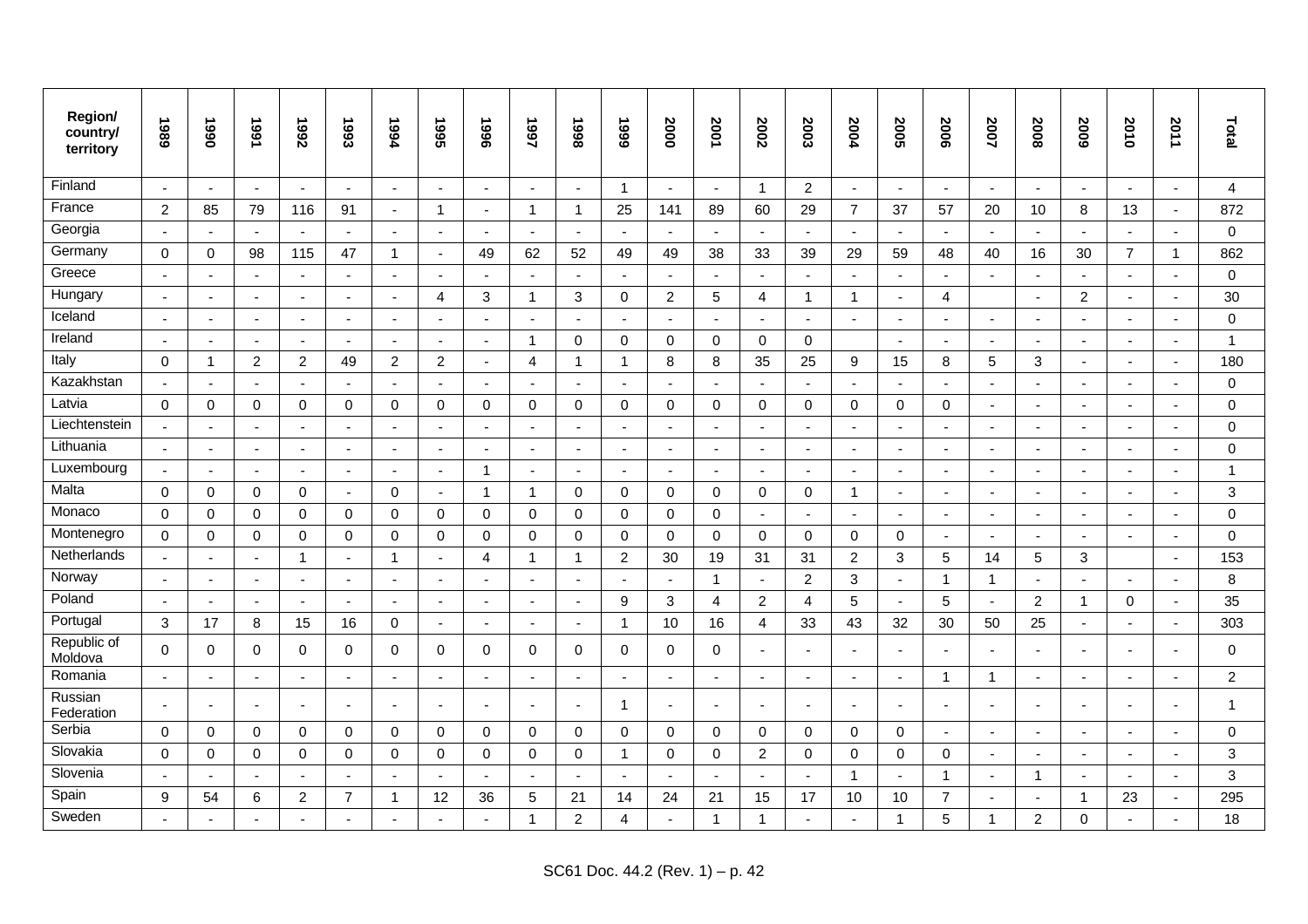| Region/<br>country/<br>territory                   | 1989     | 1990                     | 1991           | 7992           | 1993                     | 1994           | 1995                     | 9661           | 1997           | 1998                                        | 6661                 | 2000                     | 2001                     | 2002           | 2003                     | <b>2004</b>              | 2005                     | 2006                     | 2007           | 2008                     | 5009           | 2010           | 2011                     | Total          |
|----------------------------------------------------|----------|--------------------------|----------------|----------------|--------------------------|----------------|--------------------------|----------------|----------------|---------------------------------------------|----------------------|--------------------------|--------------------------|----------------|--------------------------|--------------------------|--------------------------|--------------------------|----------------|--------------------------|----------------|----------------|--------------------------|----------------|
| Switzerland                                        | 133      | 64                       | 26             | 8              | 6                        | 5              | $\overline{7}$           | 5              | 50             | 38                                          | 60                   | 36                       | 47                       | 29             | 44                       | 26                       | 11                       | 11                       | 8              | 6                        | 2              | $\overline{a}$ | $\overline{a}$           | 622            |
| The former<br>Yugoslav<br>Republic of<br>Macedonia | $\Omega$ | $\mathbf 0$              | $\mathbf{0}$   | 0              | $\Omega$                 | $\Omega$       | $\mathbf 0$              | $\Omega$       | 0              | $\Omega$                                    | $\Omega$             | $\mathbf 0$              | $\Omega$                 | $\mathbf 0$    | $\Omega$                 | $\Omega$                 | $\Omega$                 | $\Omega$                 | $\mathbf 0$    | $\Omega$                 | $\Omega$       |                | ÷,                       | $\mathbf 0$    |
| Turkey                                             |          | $\sim$                   | $\blacksquare$ | $\blacksquare$ | $\blacksquare$           |                | $\overline{\phantom{a}}$ | $\blacksquare$ | $\blacksquare$ | $\blacksquare$                              | $\Omega$             | $\mathbf 0$              | $\mathbf 0$              | $\mathbf{r}$   | $\overline{\phantom{a}}$ |                          | $\blacksquare$           | $\blacksquare$           | $\blacksquare$ | $\sim$                   |                | $\blacksquare$ | $\blacksquare$           | $\mathbf 0$    |
| Ukraine                                            | $\sim$   | $\sim$                   | $\mathbf{r}$   | $\blacksquare$ | $\sim$                   |                | $\sim$                   | $\mathbf{r}$   | $\blacksquare$ | $\sim$                                      | $\sim$               | $\sim$                   | $\sim$                   | $\mathbf{r}$   | $\sim$                   | $\overline{a}$           | $\sim$                   | $\mathbf{r}$             | $\sim$         |                          | $\overline{a}$ | $\sim$         | $\sim$                   | $\mathbf 0$    |
| United<br>Kingdom                                  |          | 170                      | 118            | 44             | 26                       | -1             | 4                        | 57             | $\overline{7}$ | 55                                          | 12                   | 11                       | 32                       | 27             | 32                       | 15                       | 26                       | 24                       | 11             | $\overline{7}$           | 18             | 8              | 4                        | 709            |
| <b>Subtotal</b><br>(Europe)                        | 169      | 405                      | 363            | 341            | 292                      | 71             | 71                       | 215            | 167            | 208                                         | 194                  | 332                      | 298                      | 277            | 292                      | 179                      | 216                      | 224                      | 166            | 87                       | 70             | 60             | 5                        | 4,702          |
|                                                    |          |                          |                |                |                          |                |                          |                |                |                                             | <b>NORTH AMERICA</b> |                          |                          |                |                          |                          |                          |                          |                |                          |                |                |                          |                |
| Canada                                             | $\Omega$ | $\mathbf 0$              | $\mathbf 0$    | 0              | $\mathbf 0$              | -1             | ÷,                       | -1             | $\overline{a}$ | 21                                          | 19                   | 9                        | 22                       | 15             | 24                       | 24                       | $\sim$                   | -1                       | $\overline{2}$ | 6                        |                | $\overline{a}$ | ÷,                       | 145            |
| Mexico                                             | $\sim$   | $\overline{\phantom{a}}$ | $\overline{a}$ | $\sim$         | $\sim$                   |                | $\sim$                   | $\mathbf{1}$   | $\overline{1}$ |                                             |                      | $\sim$                   | $\overline{a}$           | $\mathbf{r}$   |                          | $\overline{a}$           | $\sim$                   | $\overline{a}$           | $\mathbf{r}$   | $\sim$                   | $\sim$         | $\sim$         | $\overline{a}$           | $\overline{2}$ |
| <b>United States</b>                               | $\sim$   | 452                      | 264            | 234            | 172                      | 112            | 199                      | 218            | 194            | 221                                         | 182                  | 227                      | 185                      | 157            | 148                      | 172                      | 174                      | 165                      | 146            | 112                      | 176            | 170            | $\overline{1}$           | 4,081          |
| <b>Subtotal</b><br>(North<br>America)              | $\bf{0}$ | 452                      | 264            | 234            | 172                      | 113            | 199                      | 220            | 195            | 242                                         | 201                  | 236                      | 207                      | 172            | 172                      | 196                      | 174                      | 166                      | 148            | 118                      | 176            | 170            | 1                        | 4,228          |
|                                                    |          |                          |                |                |                          |                |                          |                |                |                                             |                      | <b>OCEANIA</b>           |                          |                |                          |                          |                          |                          |                |                          |                |                |                          |                |
| Australia                                          |          | $\overline{\phantom{a}}$ | ä,             | $\sim$         |                          |                | $\blacksquare$           | 45             | 89             | 70                                          | 46                   | 39                       | 34                       | $\blacksquare$ | 54                       | 109                      | 93                       | 114                      | 117            | 199                      | 154            | ÷,             |                          | 1,163          |
| Fiji                                               | $\sim$   | $\blacksquare$           | $\sim$         | $\sim$         | $\sim$                   | $\sim$         | $\sim$                   | $\blacksquare$ | $\blacksquare$ | $\sim$                                      | $\sim$               | $\sim$                   | $\sim$                   | $\mathbf{r}$   | $\sim$                   | $\overline{a}$           | $\sim$                   | $\mathbf{r}$             | $\sim$         | $\sim$                   | $\sim$         | ä,             | $\sim$                   | $\mathbf 0$    |
| New Zealand                                        | 10       | 31                       | 18             | 16             | $\blacksquare$           |                | $\sim$                   | 8              | $\mathbf{r}$   | $\sim$                                      |                      | $\overline{7}$           | 30                       | 10             | $\overline{\phantom{a}}$ | $\overline{\phantom{a}}$ | ÷,                       | $\overline{\phantom{a}}$ | 13             | 5                        | $\overline{1}$ | ä,             | $\overline{\phantom{a}}$ | 149            |
| Papua New<br>Guinea                                |          | $\overline{\phantom{a}}$ | $\sim$         | $\mathbf{r}$   | $\overline{\phantom{a}}$ | $\blacksquare$ | $\blacksquare$           | $\sim$         | $\blacksquare$ | $\sim$                                      |                      | $\sim$                   | $\sim$                   | $\blacksquare$ | $\sim$                   | $\overline{\phantom{a}}$ | $\blacksquare$           | $\sim$                   | $\sim$         | $\sim$                   | $\blacksquare$ | $\blacksquare$ | $\blacksquare$           | $\Omega$       |
| Palau                                              |          | $\sim$                   | $\blacksquare$ | $\sim$         |                          |                | ÷,                       | $\sim$         | $\blacksquare$ |                                             |                      | $\blacksquare$           | $\overline{\phantom{a}}$ | $\blacksquare$ |                          |                          |                          | ä,                       | $\blacksquare$ |                          |                |                |                          | $\Omega$       |
| Samoa                                              |          | $\sim$                   | $\blacksquare$ | $\blacksquare$ | $\overline{\phantom{a}}$ |                | $\sim$                   | $\blacksquare$ | $\blacksquare$ | $\sim$                                      |                      | $\overline{\phantom{a}}$ | $\blacksquare$           | $\blacksquare$ | $\overline{\phantom{a}}$ | $\overline{\phantom{a}}$ | $\blacksquare$           | $\blacksquare$           | $\blacksquare$ | $\overline{\phantom{a}}$ | $\blacksquare$ | $\overline{a}$ | $\blacksquare$           | $\Omega$       |
| Vanuatu                                            |          | $\sim$                   | $\overline{a}$ | $\sim$         | $\sim$                   |                | $\sim$                   | $\sim$         | $\overline{a}$ | $\blacksquare$                              |                      | $\overline{1}$           | $\sim$                   | $\overline{a}$ | $\sim$                   | $\sim$                   | $\sim$                   | $\sim$                   |                |                          | $\sim$         | $\overline{a}$ | $\overline{a}$           | $\overline{1}$ |
| <b>Subtotal</b><br>(Oceania)                       | 10       | 31                       | 18             | 16             | $\bf{0}$                 | $\bf{0}$       | $\mathbf 0$              | 53             | 89             | 70                                          | 46                   | 47                       | 64                       | 10             | 54                       | 109                      | 93                       | 114                      | 130            | 204                      | 155            | $\mathbf 0$    | $\bf{0}$                 | 1,313          |
|                                                    |          |                          |                |                |                          |                |                          |                |                | CENTRAL AND SOUTH AMERICA AND THE CARIBBEAN |                      |                          |                          |                |                          |                          |                          |                          |                |                          |                |                |                          |                |
| Antigua and<br>Barbuda                             |          | $\blacksquare$           | $\blacksquare$ | $\blacksquare$ |                          |                | $\blacksquare$           | $\sim$         |                |                                             |                      | $\blacksquare$           | $\sim$                   |                |                          |                          | $\overline{\phantom{a}}$ | $\blacksquare$           |                |                          |                | $\blacksquare$ | $\sim$                   | $\mathbf 0$    |
| Argentina                                          |          | $\overline{a}$           | $\overline{a}$ | $\sim$         |                          |                | ÷                        | ÷              | $\sim$         |                                             |                      | $\overline{a}$           | $\overline{a}$           | $\sim$         |                          |                          | $\overline{a}$           | ÷                        |                |                          |                | ÷              |                          | $\pmb{0}$      |
| Bahamas                                            |          | $\overline{\phantom{a}}$ |                |                |                          |                | ÷,                       | ÷.             |                |                                             |                      | $\overline{a}$           |                          |                |                          |                          |                          |                          |                |                          |                |                |                          | $\mathbf 0$    |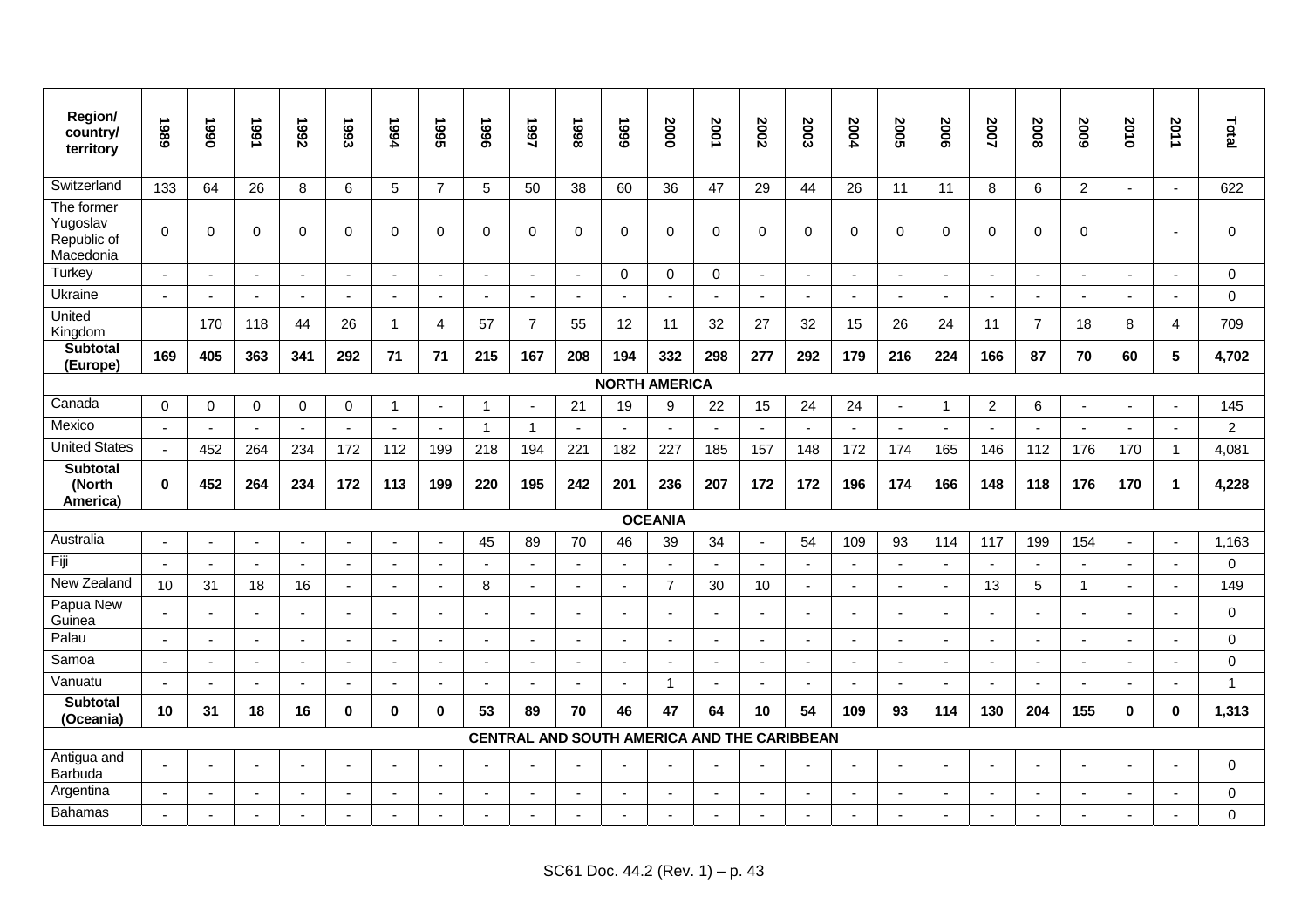| Region/<br>country/<br>territory              | 1989                     | 1990           | 1991                     | <b>Z66L</b>    | 1993                     | 1994                     | 1995                     | 9661                     | 1997                     | 866L                     | 6661                     | 2000                     | 2001                     | 2002           | 2003                     | <b>2004</b>              | <b>2005</b>              | 2006                     | 2007                     | 2008                     | 5009                     | 2010                     | 2011                  | Total        |
|-----------------------------------------------|--------------------------|----------------|--------------------------|----------------|--------------------------|--------------------------|--------------------------|--------------------------|--------------------------|--------------------------|--------------------------|--------------------------|--------------------------|----------------|--------------------------|--------------------------|--------------------------|--------------------------|--------------------------|--------------------------|--------------------------|--------------------------|-----------------------|--------------|
| <b>Barbados</b>                               | $\blacksquare$           | $\blacksquare$ | $\blacksquare$           | $\blacksquare$ | $\blacksquare$           | $\sim$                   | $\blacksquare$           | $\blacksquare$           | $\blacksquare$           | $\sim$                   | $\sim$                   | $\mathbf{r}$             | $\mathbf{r}$             | $\blacksquare$ | $\blacksquare$           | $\blacksquare$           | $\blacksquare$           | $\blacksquare$           | $\blacksquare$           | $\blacksquare$           | $\sim$                   | $\sim$                   | $\blacksquare$        | $\pmb{0}$    |
| <b>Belize</b>                                 | $\sim$                   | $\omega$       | $\sim$                   | $\overline{a}$ | $\sim$                   | $\sim$                   | $\sim$                   | $\sim$                   | $\overline{a}$           | $\sim$                   | $\overline{a}$           | $\omega$                 | $\sim$                   | $\sim$         | $\sim$                   | $\overline{\phantom{a}}$ | $\sim$                   | $\sim$                   | $\mathbf{r}$             | $\sim$                   |                          | $\sim$                   | $\overline{a}$        | $\mathbf 0$  |
| <b>Bolivia</b><br>(Plurinational<br>State of) | $\blacksquare$           | $\blacksquare$ |                          | $\blacksquare$ | $\blacksquare$           | ٠                        | $\sim$                   | $\sim$                   | $\overline{\phantom{a}}$ | ÷,                       | $\overline{\phantom{a}}$ | $\sim$                   | $\blacksquare$           | $\blacksquare$ | ÷,                       | $\overline{\phantom{a}}$ | $\sim$                   | $\blacksquare$           |                          | ÷,                       |                          | $\sim$                   | $\blacksquare$        | $\mathbf 0$  |
| <b>Brazil</b>                                 | $\Omega$                 | $\mathbf 0$    | $\mathbf 0$              | $\mathbf 0$    | $\mathbf 0$              | $\mathbf 0$              | $\mathbf 0$              | $\mathbf 0$              | $\mathbf 0$              | $\mathbf 0$              | $\mathbf 0$              | $\mathbf 0$              | $\mathbf 0$              | $\mathbf 0$    | $\mathbf 0$              |                          | $\mathbf{r}$             | $\sim$                   | $\sim$                   | ÷,                       |                          | $\sim$                   | $\blacksquare$        | $\mathbf 0$  |
| Chile                                         | $\sim$                   | $\sim$         | $\sim$                   | $\sim$         | $\blacksquare$           | $\sim$                   | $\sim$                   | $\sim$                   | $\sim$                   | $\overline{1}$           | $\sim$                   | $\sim$                   | $\sim$                   | $\sim$         | $\sim$                   | $\sim$                   | $\sim$                   | $\sim$                   | $\sim$                   | $\sim$                   | $\overline{\phantom{a}}$ | $\sim$                   | $\sim$                | $\mathbf{1}$ |
| Colombia                                      | $\overline{\phantom{a}}$ | $\overline{a}$ | $\sim$                   | $\sim$         | $\overline{\phantom{a}}$ | $\overline{a}$           | $\sim$                   | $\sim$                   | $\overline{a}$           | $\overline{\phantom{a}}$ | $\overline{\phantom{a}}$ | $\sim$                   | $\overline{a}$           | $\blacksquare$ | $\sim$                   | $\overline{\phantom{a}}$ | $\sim$                   | $\overline{a}$           | $\overline{a}$           | $\overline{\phantom{a}}$ | $\overline{a}$           | $\sim$                   | $\overline{a}$        | $\mathbf 0$  |
| Costa Rica                                    |                          | $\blacksquare$ | $\sim$                   | $\blacksquare$ |                          | ٠                        | $\overline{\phantom{a}}$ | $\sim$                   | $\blacksquare$           |                          | $\blacksquare$           | $\sim$                   | $\sim$                   | $\blacksquare$ | $\overline{\phantom{a}}$ | ÷                        | $\sim$                   | $\sim$                   | $\blacksquare$           |                          |                          | $\sim$                   |                       | $\pmb{0}$    |
| Cuba                                          | $\sim$                   | $\blacksquare$ | $\sim$                   | $\blacksquare$ | $\overline{\phantom{a}}$ | $\blacksquare$           | $\sim$                   | $\sim$                   | $\blacksquare$           | $\blacksquare$           | $\blacksquare$           | $\sim$                   | $\blacksquare$           | $\blacksquare$ | $\sim$                   | $\blacksquare$           | $\sim$                   | $\blacksquare$           | $\sim$                   | $\blacksquare$           | $\blacksquare$           | $\blacksquare$           | $\tilde{\phantom{a}}$ | $\mathbf 0$  |
| Dominica                                      | $\sim$                   | $\sim$         | $\sim$                   | $\overline{a}$ | $\overline{a}$           | J.                       | $\sim$                   | $\sim$                   | $\overline{a}$           | $\sim$                   | $\overline{a}$           | $\sim$                   | $\sim$                   | $\mathbf{r}$   | $\overline{a}$           |                          | $\sim$                   | $\sim$                   | $\sim$                   | $\overline{a}$           |                          | $\sim$                   | $\overline{a}$        | $\mathbf 0$  |
| Dominican<br>Republic                         | $\sim$                   | $\sim$         | $\sim$                   | $\blacksquare$ | $\blacksquare$           | $\overline{\phantom{a}}$ | $\sim$                   | $\overline{\phantom{a}}$ | $\blacksquare$           | $\blacksquare$           | $\overline{\phantom{a}}$ | $\overline{\phantom{a}}$ | $\sim$                   | $\blacksquare$ | $\overline{a}$           | $\overline{\phantom{a}}$ | $\sim$                   | $\blacksquare$           | $\overline{\phantom{a}}$ | $\blacksquare$           |                          | $\sim$                   | $\blacksquare$        | $\Omega$     |
| Ecuador                                       | $\sim$                   | $\sim$         | $\sim$                   | $\sim$         | $\sim$                   | ÷.                       | $\sim$                   | $\sim$                   | $\sim$                   | $\overline{a}$           | $\overline{\phantom{a}}$ | $\sim$                   | $\overline{\phantom{a}}$ | $\sim$         | $\sim$                   |                          | $\sim$                   | $\overline{\phantom{a}}$ | $\sim$                   | ÷.                       |                          | $\sim$                   | $\sim$                | $\mathbf 0$  |
| El Salvador                                   |                          | $\blacksquare$ | $\sim$                   | $\blacksquare$ | $\overline{\phantom{a}}$ | ÷                        | $\overline{\phantom{a}}$ | $\sim$                   | $\overline{\phantom{a}}$ | ÷,                       | ÷,                       | $\blacksquare$           | $\sim$                   | $\blacksquare$ | $\overline{a}$           |                          | $\overline{\phantom{a}}$ | $\blacksquare$           | $\blacksquare$           |                          |                          | $\blacksquare$           |                       | $\mathbf 0$  |
| Grenada                                       | $\sim$                   | $\sim$         | $\sim$                   | $\sim$         | $\blacksquare$           | $\blacksquare$           | $\sim$                   | $\sim$                   | $\sim$                   | $\blacksquare$           | $\blacksquare$           | $\sim$                   | $\sim$                   | $\sim$         | $\blacksquare$           | $\sim$                   | $\sim$                   | $\sim$                   | $\sim$                   | $\blacksquare$           | $\overline{\phantom{a}}$ | $\sim$                   | $\blacksquare$        | $\mathbf 0$  |
| Guatemala                                     | $\sim$                   | $\sim$         | $\sim$                   | $\overline{a}$ | $\overline{a}$           | ÷,                       | $\sim$                   | $\sim$                   | $\overline{a}$           | $\blacksquare$           | ÷,                       | $\sim$                   | $\sim$                   | $\sim$         | $\sim$                   | $\overline{\phantom{a}}$ | $\sim$                   | $\sim$                   | $\sim$                   | ÷,                       |                          | $\sim$                   | $\tilde{\phantom{a}}$ | $\mathbf 0$  |
| Guyana                                        | $\sim$                   | $\sim$         | $\sim$                   | $\sim$         | $\sim$                   | $\blacksquare$           | $\sim$                   | $\mathbf{r}$             | $\blacksquare$           | $\sim$                   | $\sim$                   | $\sim$                   | $\blacksquare$           | $\sim$         | $\mathbf{r}$             | $\blacksquare$           | $\sim$                   | $\blacksquare$           | $\sim$                   | $\sim$                   | $\blacksquare$           | $\blacksquare$           | $\mathbf{r}$          | $\Omega$     |
| Honduras                                      | $\sim$                   | $\sim$         | $\sim$                   | $\sim$         | $\overline{a}$           | $\overline{a}$           | $\sim$                   | $\sim$                   | $\sim$                   | $\sim$                   | $\sim$                   | $\sim$                   | $\sim$                   | $\sim$         | $\sim$                   | $\sim$                   | $\sim$                   | $\overline{a}$           | $\overline{a}$           | $\overline{\phantom{a}}$ | $\blacksquare$           | $\sim$                   | $\sim$                | $\mathbf 0$  |
| Jamaica                                       | $\sim$                   | $\sim$         | $\sim$                   | $\sim$         | $\overline{a}$           | ÷,                       | $\sim$                   | $\sim$                   | $\blacksquare$           | ÷,                       | ÷,                       | $\sim$                   | $\sim$                   | $\sim$         | ÷,                       | $\overline{\phantom{a}}$ | $\sim$                   | $\sim$                   | $\overline{a}$           | ÷,                       |                          | $\overline{a}$           | $\tilde{\phantom{a}}$ | $\Omega$     |
| Nicaragua                                     | $\sim$                   | $\blacksquare$ | $\overline{a}$           | $\blacksquare$ | $\overline{\phantom{a}}$ | $\blacksquare$           | $\sim$                   | $\overline{\phantom{a}}$ | $\blacksquare$           | ÷,                       | $\blacksquare$           | $\sim$                   | $\sim$                   | $\blacksquare$ | $\overline{\phantom{a}}$ | $\overline{\phantom{a}}$ | $\sim$                   | $\blacksquare$           | $\sim$                   | $\blacksquare$           |                          | $\sim$                   | $\blacksquare$        | $\mathbf 0$  |
| Panama                                        | $\sim$                   | $\sim$         | $\sim$                   | $\overline{a}$ | $\overline{a}$           | ٠.                       | $\sim$                   | $\sim$                   | $\overline{a}$           | ÷,                       | ÷                        | $\sim$                   | $\sim$                   | $\sim$         | $\overline{\phantom{a}}$ |                          | $\sim$                   | $\sim$                   | $\overline{a}$           | $\overline{\phantom{a}}$ |                          | $\sim$                   | $\tilde{\phantom{a}}$ | $\mathbf 0$  |
| Paraguay                                      | $\sim$                   | $\sim$         | $\overline{a}$           | $\sim$         | $\overline{\phantom{a}}$ | $\overline{\phantom{a}}$ | $\sim$                   | $\sim$                   | $\blacksquare$           | ÷,                       | $\overline{\phantom{a}}$ | $\sim$                   | $\sim$                   | $\sim$         | ÷,                       | $\overline{\phantom{a}}$ | $\overline{a}$           | $\sim$                   | $\overline{a}$           | ٠                        |                          | $\sim$                   | $\tilde{\phantom{a}}$ | $\pmb{0}$    |
| Peru                                          | $\blacksquare$           | $\blacksquare$ | $\omega$                 | $\sim$         | $\blacksquare$           | $\overline{\phantom{a}}$ | $\blacksquare$           | $\blacksquare$           | $\blacksquare$           | $\blacksquare$           | $\blacksquare$           | $\blacksquare$           | $\overline{1}$           | $\blacksquare$ | $\blacksquare$           | $\blacksquare$           | $\blacksquare$           | $\tilde{\phantom{a}}$    | $\blacksquare$           | $\blacksquare$           | $\blacksquare$           | $\blacksquare$           | $\blacksquare$        | $\mathbf{1}$ |
| Saint Kitts<br>and Nevis                      | $\overline{\phantom{a}}$ | $\sim$         | $\overline{\phantom{a}}$ | $\blacksquare$ | $\blacksquare$           | $\overline{\phantom{a}}$ | $\sim$                   | $\blacksquare$           | $\blacksquare$           | ÷,                       | $\blacksquare$           | $\sim$                   | $\sim$                   | $\blacksquare$ | $\overline{a}$           | ÷                        | $\sim$                   | $\sim$                   | $\sim$                   | $\overline{\phantom{a}}$ |                          | $\sim$                   | $\blacksquare$        | $\pmb{0}$    |
| Saint Lucia                                   | $\sim$                   | $\blacksquare$ | $\sim$                   | $\blacksquare$ | $\sim$                   | $\overline{\phantom{a}}$ | $\blacksquare$           | $\sim$                   | $\blacksquare$           | $\sim$                   | $\blacksquare$           | $\mathbf{r}$             | $\sim$                   | $\blacksquare$ | $\sim$                   | $\blacksquare$           | $\sim$                   | $\sim$                   | $\blacksquare$           | $\overline{\phantom{a}}$ |                          | $\blacksquare$           | $\tilde{\phantom{a}}$ | $\mathbf 0$  |
| Saint Vincent<br>and the<br>Grenadines        | $\blacksquare$           | $\sim$         |                          | $\blacksquare$ | $\overline{\phantom{a}}$ | $\overline{\phantom{a}}$ | $\blacksquare$           | $\sim$                   | $\blacksquare$           | $\blacksquare$           | $\overline{\phantom{a}}$ | $\sim$                   | $\blacksquare$           | $\blacksquare$ | $\blacksquare$           | $\overline{\phantom{a}}$ | $\overline{\phantom{a}}$ | $\blacksquare$           | $\overline{\phantom{a}}$ | ٠                        |                          | $\overline{\phantom{a}}$ |                       | $\Omega$     |
| Suriname                                      | $\Omega$                 | $\mathbf 0$    | $\mathbf 0$              | 0              | $\mathbf 0$              | $\mathbf 0$              | $\mathbf 0$              | $\mathbf 0$              | 0                        | $\mathbf 0$              | $\mathbf 0$              | $\mathbf 0$              | $\mathbf 0$              | $\mathbf 0$    | 0                        | $\sim$                   | $\sim$                   | $\sim$                   | $\sim$                   | $\sim$                   |                          | $\sim$                   | $\blacksquare$        | $\mathbf 0$  |
| <b>Trinidad and</b><br>Tobago                 |                          | $\sim$         |                          |                |                          |                          |                          |                          |                          | ÷,                       | $\overline{\phantom{a}}$ | $\sim$                   | $\sim$                   | $\sim$         | $\overline{a}$           |                          | $\sim$                   | $\overline{\phantom{a}}$ |                          |                          |                          |                          |                       | $\mathbf 0$  |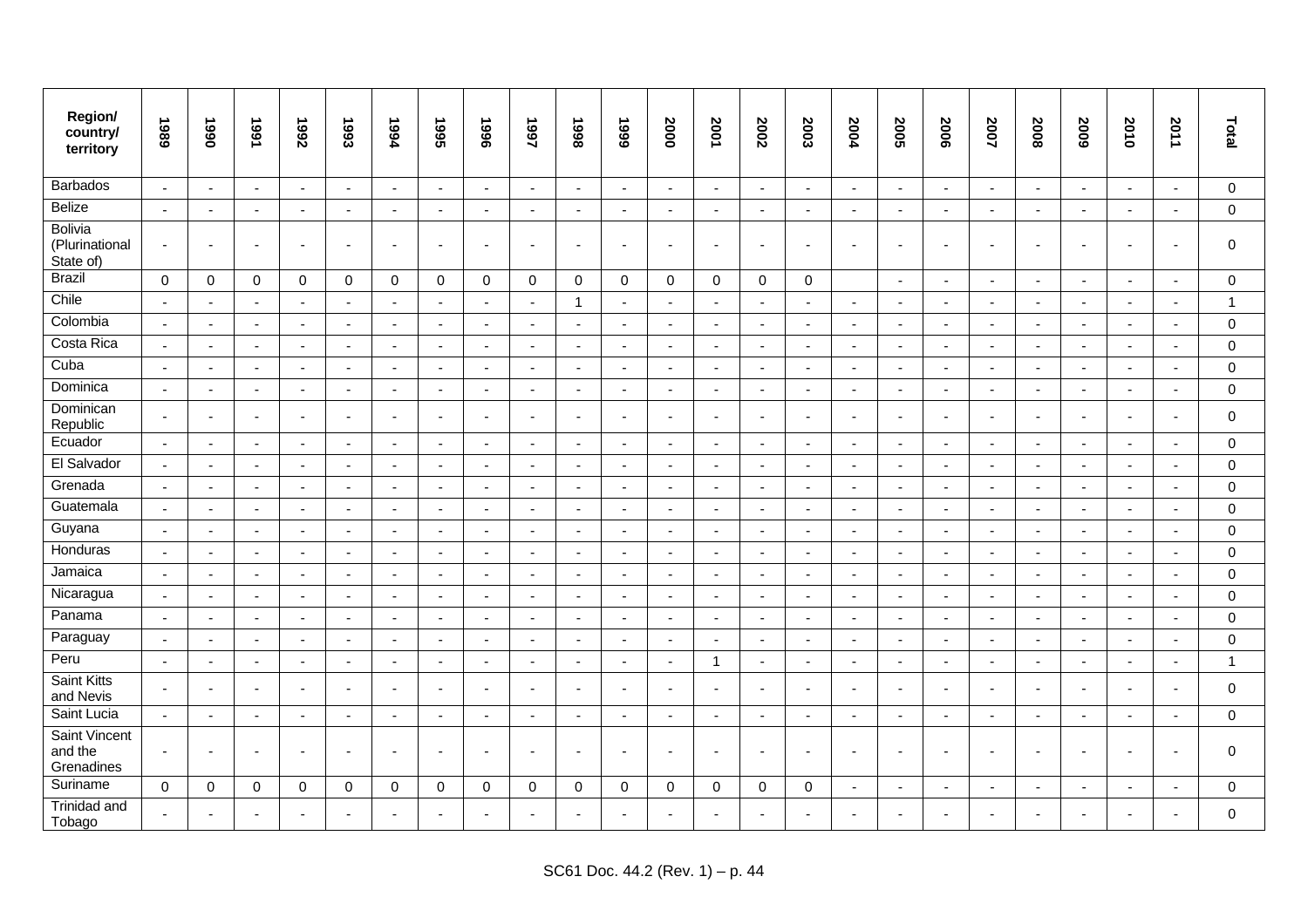| Region/<br>country/<br>territory                                  | 886                      | ∸<br>066                 | 1991                     | ∸<br><b>Z66</b>          | 1993                     | ∸<br>766                 | ∸<br>366                 | 9661                     | 1997                     | 866L                     | 666                      | 2000                     | 2001                     | 2002                     | 2003                     | 7004                     | 2005   | 2006     | 2007                     | 2008                     | 5002                     | 2010                     | 201<br>ᅩ                 | Total          |
|-------------------------------------------------------------------|--------------------------|--------------------------|--------------------------|--------------------------|--------------------------|--------------------------|--------------------------|--------------------------|--------------------------|--------------------------|--------------------------|--------------------------|--------------------------|--------------------------|--------------------------|--------------------------|--------|----------|--------------------------|--------------------------|--------------------------|--------------------------|--------------------------|----------------|
| Uruguay                                                           | $\overline{\phantom{a}}$ | $\overline{\phantom{0}}$ | $\sim$                   | $\overline{\phantom{0}}$ | $\overline{\phantom{a}}$ | $\overline{\phantom{a}}$ | $\overline{\phantom{0}}$ | $\overline{\phantom{0}}$ | $\overline{\phantom{0}}$ | $\overline{\phantom{0}}$ | $\overline{\phantom{0}}$ | $\overline{\phantom{a}}$ | $\overline{\phantom{0}}$ | $\sim$                   | $\overline{\phantom{0}}$ | $\overline{\phantom{0}}$ | $\sim$ | $\sim$   | $\overline{\phantom{a}}$ | $\overline{\phantom{0}}$ | $\overline{\phantom{a}}$ | $\sim$                   | $\overline{\phantom{0}}$ | 0              |
| Venezuela<br>(Bolivarian<br>Republic of)                          | $\overline{\phantom{0}}$ | $\overline{\phantom{a}}$ | $\overline{\phantom{0}}$ | $\overline{\phantom{0}}$ | . .                      |                          | $\overline{\phantom{0}}$ | $\overline{\phantom{a}}$ | $\overline{\phantom{a}}$ | $\overline{\phantom{a}}$ | $\overline{\phantom{0}}$ | $\overline{\phantom{a}}$ | $\overline{\phantom{a}}$ | $\overline{\phantom{a}}$ | $\overline{\phantom{a}}$ | $\overline{\phantom{a}}$ | $\sim$ | $\sim$   | $\overline{\phantom{a}}$ | -                        | $\overline{\phantom{a}}$ | $\overline{\phantom{0}}$ | $\overline{\phantom{0}}$ | $\mathbf 0$    |
| <b>Subtotal</b><br>(Central &<br>South<br>America &<br>Caribbean) | $\mathbf{0}$             | $\mathbf 0$              | $\bf{0}$                 | 0                        | $\mathbf{0}$             | 0                        | $\bf{0}$                 | 0                        | $\bf{0}$                 |                          | $\bf{0}$                 | $\bf{0}$                 |                          | $\mathbf 0$              | $\mathbf 0$              | $\mathbf 0$              | 0      | $\bf{0}$ | $\mathbf 0$              | $\mathbf 0$              | 0                        | 0                        | $\bf{0}$                 | $\overline{2}$ |
| <b>Grand Total</b>                                                | 298                      | ∸<br>520'                | 628                      | 831                      | 735                      | 384                      | <b>518</b>               | $\approx$                | 679                      | 734                      | <b>681</b>               | 858                      | 718                      | 740                      | 795                      | $\approx$                | 603    | 788      | 673                      | <b>SVS</b>               | -452                     | 1,096                    | $\mathbf{g}$             | 16,929         |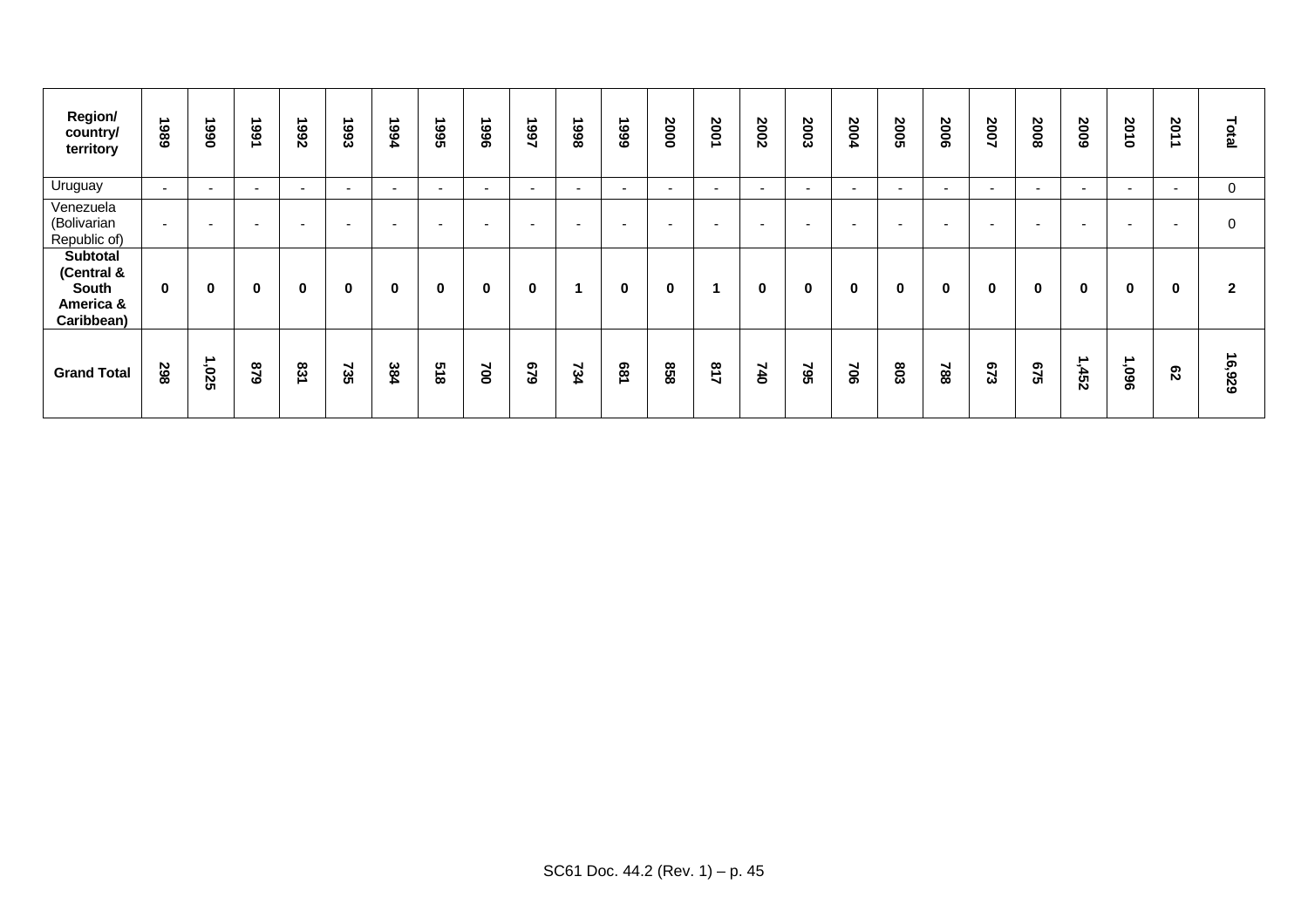|                          | Reported | 2000                      | 2001                    | 2002                    |                |                         | 2005 | 2006                    |                | 2008                    |                  | <b>Total</b>             |
|--------------------------|----------|---------------------------|-------------------------|-------------------------|----------------|-------------------------|------|-------------------------|----------------|-------------------------|------------------|--------------------------|
| <b>Exporter</b>          | bv       |                           |                         |                         | 2003           | 2004                    |      |                         | 2007           |                         | 2009             |                          |
| Angola                   | Importer |                           |                         |                         |                |                         |      |                         |                | 1                       |                  | 1                        |
|                          | Exporter |                           |                         |                         |                |                         |      |                         |                |                         |                  |                          |
| <b>Botswana</b>          | Importer | 108                       | 66                      | 174                     | 58             | 110                     | 75   | 121                     | 119            | 225                     | 130              | 1186                     |
|                          | Exporter | 278                       | 264                     | 267                     | 252            |                         | 301  | 434                     | 396            | 6132                    |                  | 8324                     |
| Cameroon                 | Importer | 40                        | 45                      | 22                      | 22             | 16                      | 31   | 26                      | 15             | 24                      | $\boldsymbol{9}$ | 250                      |
|                          | Exporter | 124                       | 90                      | 68                      |                | 66                      | 80   | 70                      | 24             |                         | $\overline{4}$   | 526                      |
| Central African          | Importer | 4                         | $\overline{c}$          |                         |                |                         |      |                         |                |                         |                  | 6                        |
| Republic                 | Exporter | $\overline{4}$            | $\overline{\mathbf{4}}$ |                         |                |                         |      |                         |                |                         |                  | 8                        |
| Chad                     | Importer |                           |                         |                         | $\overline{c}$ |                         |      |                         |                |                         |                  | $\overline{2}$           |
|                          | Exporter |                           |                         | $\overline{c}$          |                |                         |      |                         |                |                         |                  | $\overline{c}$           |
| Congo                    | Importer |                           |                         |                         | 6              |                         |      |                         |                |                         |                  | 6                        |
|                          | Exporter |                           |                         |                         |                |                         |      |                         |                |                         |                  |                          |
| Côte d'Ivoire            | Importer | 1                         | 16                      | 5                       | 16             | 24                      | 37   | $\overline{\mathbf{4}}$ | $\overline{4}$ | 3                       | $\overline{2}$   | 112                      |
|                          | Exporter |                           |                         |                         |                |                         |      |                         |                |                         |                  |                          |
| Democratic               | Importer |                           |                         |                         | $\overline{c}$ |                         |      |                         |                |                         |                  | $\overline{\mathbf{c}}$  |
| Republic of the          |          |                           |                         |                         |                |                         |      |                         |                |                         |                  |                          |
| Congo                    | Exporter |                           |                         |                         |                |                         |      |                         |                |                         |                  |                          |
| <b>Equatorial Guinea</b> | Importer | 5                         |                         | 1                       |                |                         |      |                         |                | $\boldsymbol{2}$        |                  | 8                        |
|                          | Exporter | $\overline{\mathbf{c}}$   | 3                       | $\overline{\mathbf{c}}$ | 1              | $\overline{\mathbf{c}}$ |      |                         |                |                         |                  | 10                       |
| Ethiopia                 | Importer |                           |                         |                         |                |                         |      |                         |                | $\overline{\mathbf{c}}$ |                  | $\overline{2}$           |
|                          | Exporter |                           |                         | 4                       |                |                         |      |                         |                |                         |                  | $\overline{\mathcal{A}}$ |
| Gabon                    | Importer | 8                         | 4                       | 26                      | 8              | 15                      | 18   | 3                       |                |                         |                  | 82                       |
|                          | Exporter | 20                        | 33                      | 37                      | 24             | 25                      | 37   |                         | 8              |                         |                  | 184                      |
| Ghana                    | Importer |                           |                         |                         |                |                         |      | $\overline{2}$          |                |                         |                  | $\overline{2}$           |
|                          | Exporter |                           |                         |                         |                |                         |      |                         |                |                         |                  |                          |
| Kenya                    | Importer | 11                        |                         |                         | $\overline{c}$ |                         |      |                         |                |                         |                  | 13                       |
|                          | Exporter | 16                        | 4                       |                         |                |                         |      | 4                       |                | $\overline{\mathbf{c}}$ |                  | 26                       |
| Malawi                   | Importer |                           |                         |                         |                |                         |      |                         |                |                         |                  |                          |
|                          | Exporter |                           | 10                      |                         |                | 2                       |      |                         |                |                         |                  | 12                       |
| Mozambique               | Importer |                           |                         |                         | 4              | 12                      | 20   | 27                      | 37             | 46                      | 11               | 157                      |
|                          | Exporter | 3                         |                         | 14                      | 13             | 44                      | 58   | 56                      | 93             | 54                      | 20               | 355                      |
| Namibia                  | Importer | 45                        | 22                      | 35                      | 44             | 38                      | 51   | 21                      | 26             | 57                      | 34               | 373                      |
|                          | Exporter | 86                        | 68                      | 16                      | 89             | 90                      | 36   | 66                      |                | 119                     | 52               | 622                      |
| Nigeria                  | Importer |                           | 1                       | 9                       | 3              | 6                       | 1    | $\overline{c}$          | 5              | 5                       | 5                | 37                       |
|                          | Exporter |                           |                         |                         |                |                         |      |                         |                |                         |                  |                          |
| Senegal                  | Importer |                           | $\overline{c}$          |                         |                |                         |      |                         |                |                         |                  | $\overline{c}$           |
|                          | Exporter |                           |                         |                         |                |                         | 6    |                         |                |                         |                  | 6                        |
| South Africa             | Importer | 21                        | 28                      | 86                      | 25             | 11                      | 14   | 14                      | 11             | 23                      | 28               | 261                      |
|                          | Exporter | 77                        | 97                      | 90                      | 65             | 97                      | 96   | 82                      | 120            | 147                     | 60               | 931                      |
| Sudan                    | Importer |                           |                         | $\overline{c}$          | 1              | $\overline{c}$          |      |                         |                | 1                       |                  | 6                        |
|                          | Exporter |                           |                         |                         |                |                         |      |                         |                |                         |                  |                          |
| Uganda                   | Importer |                           |                         |                         |                | $\boldsymbol{2}$        |      |                         |                |                         |                  | $\overline{\mathbf{c}}$  |
|                          | Exporter |                           |                         |                         |                |                         |      |                         |                |                         |                  |                          |
| United                   | Importer | $\ensuremath{\mathsf{3}}$ | 12                      | 38                      | 17             | 16                      | 12   | 46                      | 53             | 24                      | 26               | 247                      |
| Republic of<br>Tanzania  | Exporter | 62                        | 68                      | 82                      | 89             | 70                      | 107  | 127                     |                | 52                      | 160              | 817                      |
| Zambia                   | Importer |                           | $\boldsymbol{2}$        |                         | $\overline{c}$ |                         |      | 9                       | 20             | 16                      | 19               | 68                       |
|                          | Exporter |                           |                         |                         |                |                         |      | $\mathbf 2$             | 28             | 26                      | 32               | 88                       |
| Zimbabwe                 | Importer | 137                       | 154                     | 208                     | 133            | 164                     | 167  | 162                     | 125            | 385                     | 195              | 1830                     |
|                          | Exporter | 448                       | 541                     | 335                     | 439            | 323                     | 483  | 539                     | 295            | 566                     | 117              | 4086                     |
| <b>Total</b>             | Importer | 383                       | 354                     | 606                     | 345            | 416                     | 426  | 437                     | 415            | 814                     | 459              | 4655                     |
|                          | Exporter | 1120                      | 1182                    | 917                     | 972            | 719                     | 1204 | 1380                    | 964            | 7098                    | 445              | 16001                    |
|                          |          |                           |                         |                         |                |                         |      |                         |                |                         |                  |                          |

*Table 8. Direct trade in tusks of* Loxodonta africana *from African range states, 2000-2009 (all sources, all purposes)* 

Source: CITES Trade Database, UNEP World Conservation Monitoring Centre, Cambridge, United Kingdom.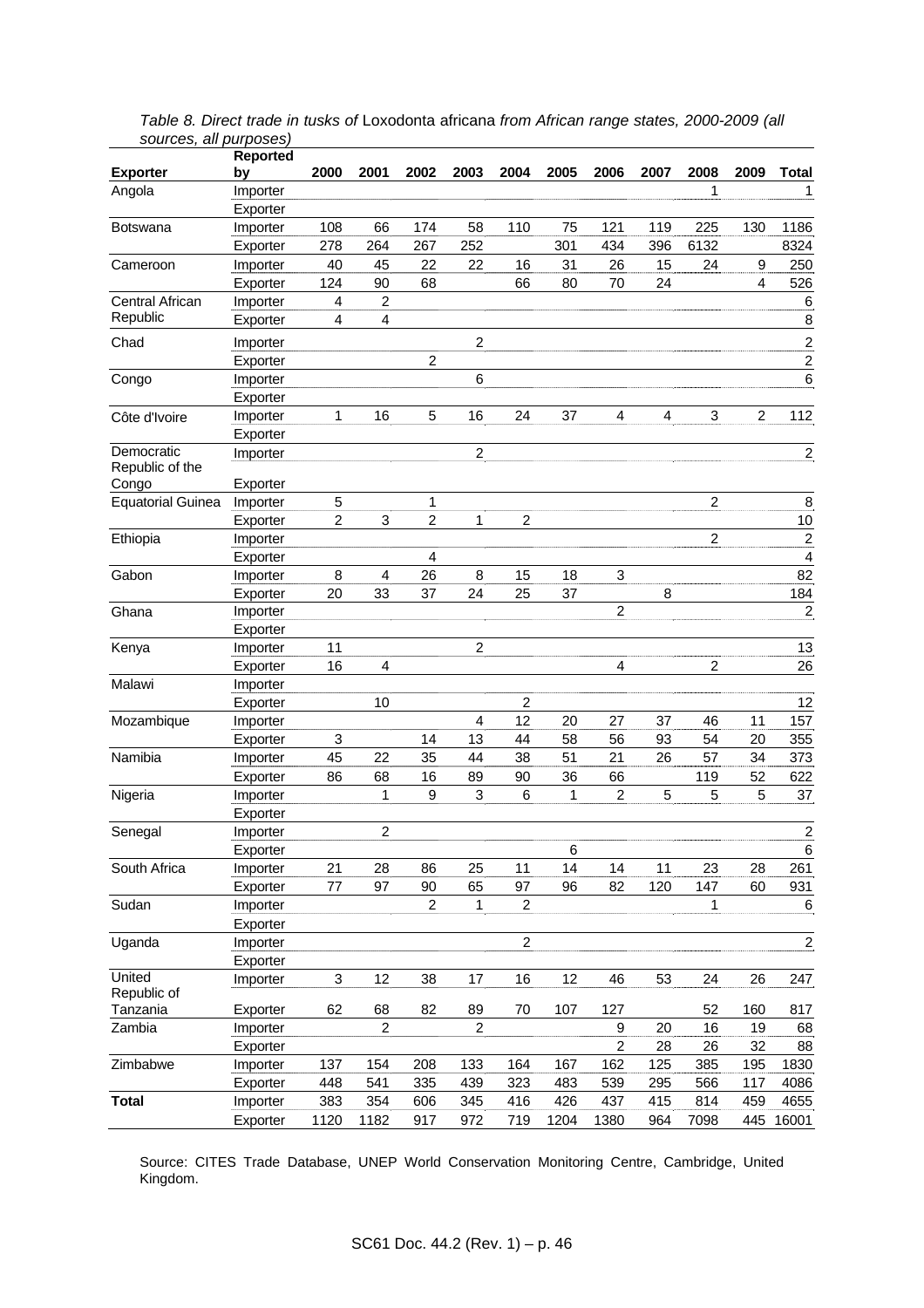*Table 9. Direct trade in* Loxodonta africana *tusks reported by weight (in kg) from African range States, 2000- 2009 (all sources, all purposes), rounded to the nearest kilogram* 

| <b>Exporter</b> | <b>Reported by</b> | 2000 | 2001           | 2002 | 2003 | 2004 | 2005 | 2006           | 2007 | 2008  | 2009  | Total |
|-----------------|--------------------|------|----------------|------|------|------|------|----------------|------|-------|-------|-------|
| Botswana        | Importer           |      |                |      |      |      |      |                |      |       | 26687 | 26687 |
|                 | Exporter           |      |                |      |      |      |      |                |      |       |       |       |
| Cameroon        | Importer           |      |                |      |      |      |      |                | 18   | 22    |       | 40    |
|                 | Exporter           |      |                |      |      |      |      |                |      |       |       |       |
| Côte d'Ivoire   | Importer           |      |                |      | 38   | 36   | 24   |                |      |       |       | 98    |
|                 | Exporter           | 146  | 202            |      | 545  | 169  | 100  |                | 91   | 30.4  | 30    | 1313  |
| Kenya           | Importer           |      | 445            |      |      |      |      |                |      |       |       | 445   |
|                 | Exporter           |      |                |      |      |      |      |                |      |       |       |       |
| Malawi          | Importer           |      |                |      |      |      |      | $\overline{7}$ |      |       |       | 7     |
|                 | Exporter           |      |                |      |      |      | 9    |                |      |       |       | 9     |
| Mozambique      | Importer           |      |                |      |      |      |      |                |      |       | 208   | 208   |
|                 | Exporter           |      |                |      |      |      |      |                |      |       |       |       |
| Namibia         | Importer           |      |                |      |      |      |      |                |      |       | 3751  | 3751  |
|                 | Exporter           |      |                |      |      |      |      |                |      | 7504  |       | 7504  |
| South Africa    | Importer           |      |                |      |      |      |      |                |      |       | 33094 | 33094 |
|                 | Exporter           |      |                |      |      |      |      |                |      | 50768 |       | 50768 |
| Zimbabwe        | Importer           |      | $\overline{2}$ |      | 26   |      |      |                |      |       | 3070  | 3098  |
|                 | Exporter           |      |                |      | 27   |      |      |                |      |       | 32    | 59    |
| <b>Total</b>    | Importer           |      | 447            |      | 64   | 36   | 24   | 7              | 18   | 22    | 66809 | 67426 |
|                 | Exporter           | 146  | 202            |      | 572  | 169  | 110  |                | 91   | 58303 | 62    | 59654 |

Source: CITES Trade Database, UNEP World Conservation Monitoring Centre, Cambridge, United Kingdom.

*Table 10. Export quotas for* Loxodonta africana *tusks as sport-hunted trophies 2000-2011 established in compliance with Resolution Conf. 10.10 (Rev. CoP15) on* Trade in elephant specimens*. The number of elephants represented by the quotas is half the number of tusks (i.e. two tusks per elephant)* 

| <b>Exporter</b>                | 2000 | 2001 | 2002 | 2003                     | 2004 | 2005 | 2006 | 2007 | 2008 | 2009 | 2010 | 2011 |
|--------------------------------|------|------|------|--------------------------|------|------|------|------|------|------|------|------|
| Botswana*                      | 360  | 360  | 420  | 420                      | 420  | 420  | 540  | 600  | 660  | 800  | 800  | 800  |
| Cameroon                       | 160  | 160  | 160  | 160                      | 160  | 160  | 160  | 160  | 160  | 160  | 160  |      |
| Gabon                          | ۰    | 150  | 150  | 150                      | 150  | 150  | 150  | 100  | 100  |      |      |      |
| Mozambique                     | 20   | 20   | 20   | 20                       | 80   | 80   | 80   | 80   | 80   | 120  | 200  | 200  |
| Namibia                        | 150  | 150  | 150  | 150                      | 150  | 180  | 180  | 180  | 180  | 180  | 180  | 180  |
| South Africa                   | 86   | 86   | 120  | 120                      | 120  | 200  | 200  | 200  | 200  | 300  | 300  | 300  |
| United<br>Republic of Tanzania | 100  | 100  | 100  | 200                      | 200  | 200  | 200  | 400  | 400  | 400  | 400  | 400  |
| Zambia*                        |      |      |      | -                        | 40   | 40   | 40   | 40   | 40   | 40   | 40   | 160  |
| Zimbabwe                       | 800  | 800  | 800  | $\overline{\phantom{0}}$ | 1000 | 1000 | 1000 | 1000 | 1000 | 1000 | 1000 | 1000 |

\* Export quotas for Botswana and Zambia were published for "tusks and other trophy items" of a specified number of animals.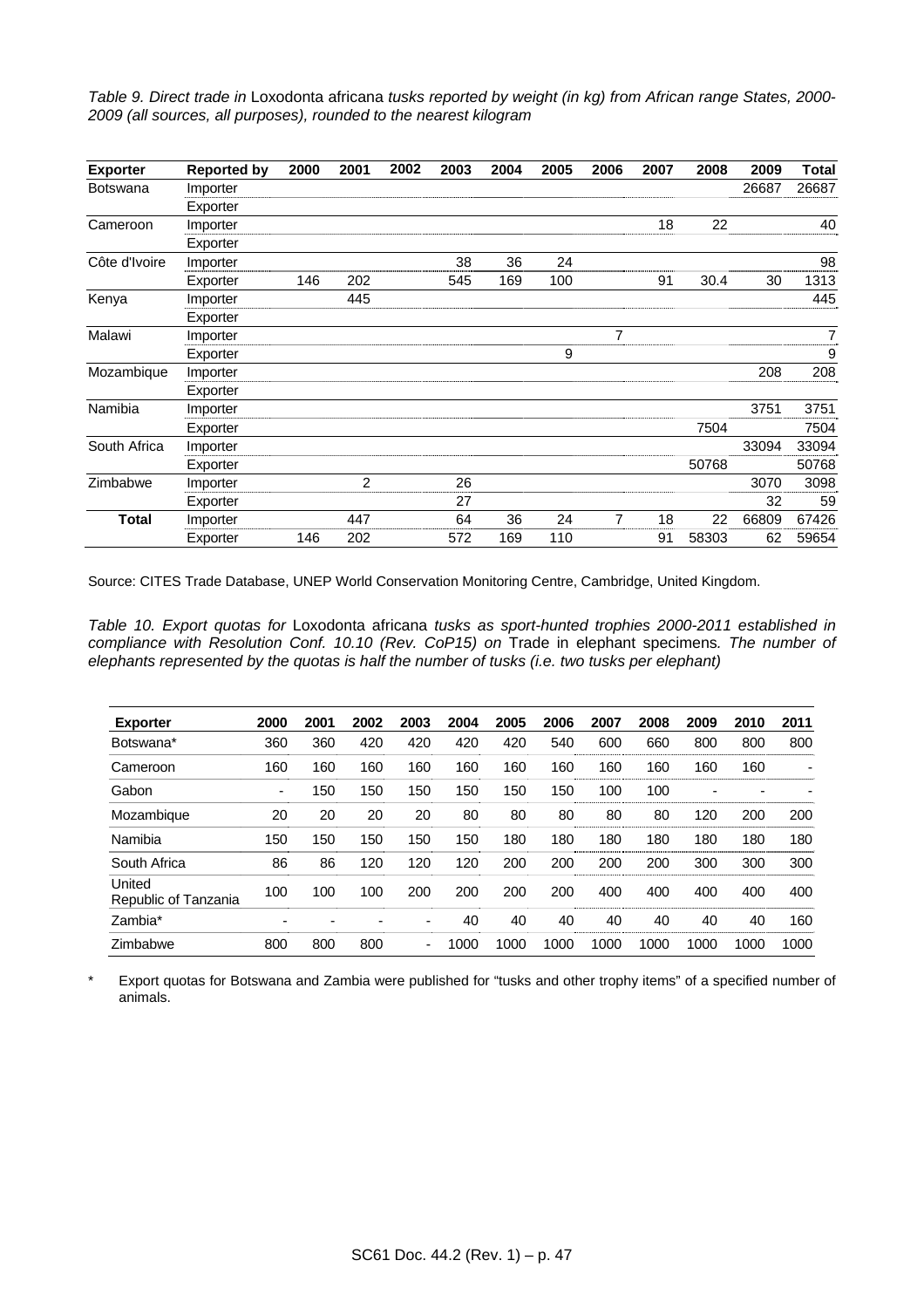*Table 11. Direct trade in wild-sourced sport-hunted trophies\* of Loxodonta africana from African range States, 2000-2009* 

| <b>Exporter</b>               | <b>Reported by</b> | 2000 | 2001 | 2002 | 2003 | 2004           | 2005             | 2006 | 2007 | 2008           | 2009 | <b>Total</b>   |
|-------------------------------|--------------------|------|------|------|------|----------------|------------------|------|------|----------------|------|----------------|
| <b>Botswana</b>               | Importer           | 132  | 92   | 123  | 146  | 119            | 108              | 155  | 184  | 202            | 242  | 1503           |
|                               | Exporter           | 67   | 29   | 30   | 21   | 168            | 25               |      | 20   | 193            |      | 553            |
| <b>Burkina Faso</b>           | Importer           |      |      |      |      |                |                  |      |      |                |      |                |
|                               | Exporter           |      |      |      |      |                | 1                |      |      |                |      | 1              |
| Cameroon                      | Importer           | 33   | 51   | 13   | 66   | 47             | 96               | 26   | 34   | 62             | 53   | 481            |
|                               | Exporter           |      | 4    |      |      |                |                  |      | 33   |                | 49   | 86             |
| Democratic<br>Republic of the | Importer           |      |      |      | 1    |                |                  |      |      |                |      | 1              |
| Congo                         | Exporter           |      |      |      |      |                |                  |      |      |                |      |                |
| Gabon                         | Importer           |      |      |      |      |                | $\boldsymbol{2}$ |      |      |                |      | $\overline{c}$ |
|                               | Exporter           |      |      |      |      |                |                  |      |      |                |      |                |
| Mozambique                    | Importer           |      |      | 1    | 1    | 30             | 41               | 33   | 38   | 22             | 32   | 198            |
|                               | Exporter           |      |      |      |      | 1              | 5                | 2    |      | $\overline{2}$ | 48   | 59             |
| Namibia                       | Importer           | 77   | 17   | 19   | 41   | 44             | 25               | 29   | 19   | 40             | 38   | 349            |
|                               | Exporter           | 12   | 13   | 39   | 15   | 17             | 84               | 20   |      | 11             | 43   | 254            |
| South Africa                  | Importer           | 51   | 35   | 40   | 45   | 40             | 88               | 70   | 51   | 54             | 78   | 552            |
|                               | Exporter           | 12   | 16   | 31   | 10   | 25             | 13               | 60   | 16   | 29             | 125  | 338            |
| United Republic of            | Importer           | 72   | 82   | 30   | 115  | 69             | 150              | 67   | 116  | 138            | 118  | 957            |
| Tanzania                      | Exporter           |      |      | 1    |      | $\overline{c}$ |                  |      |      |                | 79   | 84             |
| Zambia                        | Importer           |      |      |      |      |                |                  |      | 2    | 8              | 8    | 18             |
|                               | Exporter           |      |      |      |      |                |                  |      |      |                |      | 1              |
| Zimbabwe                      | Importer           | 319  | 292  | 183  | 182  | 193            | 248              | 324  | 231  | 243            | 465  | 2681           |
|                               | Exporter           | 30   | 29   | 20   | 24   | 24             | 23               | 32   | 18   | 25             | 127  | 352            |
| <b>Total</b>                  | Importer           | 685  | 569  | 409  | 597  | 542            | 758              | 704  | 675  | 769            | 1034 | 6741           |
|                               | Exporter           | 122  | 91   | 121  | 72   | 237            | 151              | 114  | 88   | 260            | 472  | 1727           |

Source: CITES Trade Database, UNEP World Conservation Monitoring Centre, Cambridge, United Kingdom.

Sport-hunted trophies consist of trade reported as 'trophies', 'bodies' and 'skulls' with purpose code 'H', 'T', 'P' or without a purpose specified.

| Table 12. Direct trade in live, wild-sourced* Elephas maximus from range States, 2000-2009 |  |  |  |  |
|--------------------------------------------------------------------------------------------|--|--|--|--|
|--------------------------------------------------------------------------------------------|--|--|--|--|

| <b>Exporter</b>            |    | Purpose Reported by | 2000 | 2001 | 2002 | 2003 | 2004           | 2005 | 2006 | 2007 | 2008 | 2009 | <b>Total</b>   |
|----------------------------|----|---------------------|------|------|------|------|----------------|------|------|------|------|------|----------------|
| Lao People's<br>Democratic |    |                     |      |      |      |      |                |      |      |      |      |      |                |
| Republic                   | Z  | Importer            | 2    |      |      |      |                |      |      | 10   |      |      | 12             |
|                            |    | Exporter            |      |      |      |      |                |      |      |      |      |      |                |
| Malaysia                   | Q  | Importer            |      |      |      |      |                |      |      |      |      |      |                |
|                            |    | Exporter            |      |      |      |      |                |      |      |      |      |      |                |
|                            | Z. | Importer            | 22   | 4    |      | 9    |                |      |      |      |      |      | 36             |
|                            |    | Exporter            | 12   | 4    |      |      | $\overline{2}$ |      |      |      |      |      | 18             |
|                            | -  | Importer            |      |      |      |      |                |      |      |      |      |      |                |
|                            |    | Exporter            |      |      |      |      |                | 2    |      |      |      |      | $\overline{c}$ |
| Myanmar                    | Q  | Importer            |      | 5    |      |      |                |      |      |      |      |      | 5              |
|                            |    | Exporter            |      |      |      |      |                |      |      |      |      |      |                |
| Nepal                      | Ζ  | Importer            |      |      |      |      |                |      |      |      |      |      |                |
|                            |    | Exporter            |      | 2    |      |      |                |      |      |      |      |      | $\overline{2}$ |
| <b>Total</b>               |    | Importer            | 24   | 9    | 1    | 9    |                |      |      | 10   |      |      | 54             |
|                            |    | Exporter            | 12   | 6    | 4    |      | 2              | 2    |      |      |      |      | 23             |

Source: CITES Trade Database, UNEP World Conservation Monitoring Centre, Cambridge, United Kingdom.

includes two tusks recorded by Nepal without a source specified in 2001.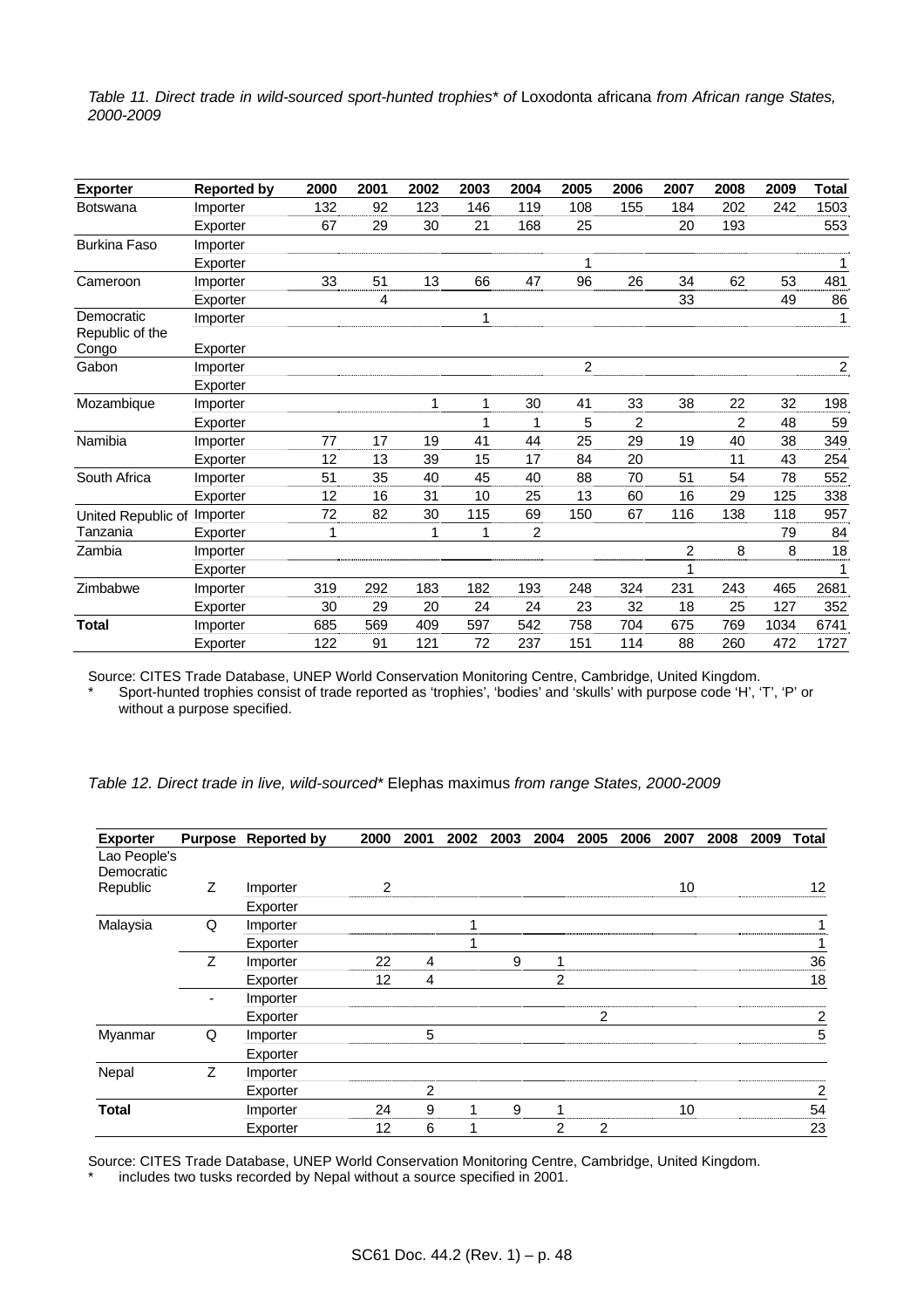## Literature cited

'Botswana Country Report '(2009). Presentation given at the MIKE Steering Committee meeting in Pretoria, South Africa, February, 2009.

AfESG (2003) Statement on the Taxonomy of extant *Loxodonta*, December 2003. http://africanelephant.org/tools/pdfs/pos\_genet\_en.pdf. Last accessed 10<sup>th</sup> Jun, 2011.

Agreco (2008). *National Census of Wildlife in Mozambique*. Final Report, 2008. Repúlica de Moçambique, Ministério da Agricultura.

Balfour, D., Dublin, H.T., Fennessy, J., Gibson, D., Niskanen, L. and Whyte, I.J.(eds) (2007). *Review of Options for Managing the Impacts of Locally Overabundant African Elephant*s. IUCN, Gland, Switzerland. 80pp.

BEAN (2010) http://bushmeatnetwork.org/resources.htm. Last accessed 10<sup>th</sup> June, 2011.

Blake, S. and Hedges, S. (2004). Sinking the flagship: the case of forest elephants in Asia and Africa. *Conservation Biology* 18: 1191–1202.

Blake, S., Deem, S.L, Strindberg, S., Maisels, F. G., Momont, L. and others (2008). 'Roadless wilderness area determines forest elephant movements in the Congo Basin.' Plos One in 10<sup>th</sup> edition vol. 3, http://www.plosone.org/article/info:doi%2F10.1371%2Fjournal.pone.0003546. Last accessed 13<sup>th</sup> October, 2010.

Blanc, J.J., (2008). *Loxodonta africana*. In: IUCN 2010. IUCN Red List of Threatened Species. Version 2010.4. http://www.iucnredlist.org. Downloaded on 6 June 2011.

Blanc, J.J., Barnes, R.F.W., Craig, G. C., Dublin, H.T., Thouless, C.R., Douglas-Hamilton, I. and Hart, J.A. (2007). *African Elephant Status Report 2007: an update from the African Elephant Database.* Occasional Paper Series of the IUCN Species Survival Commission, No. 33. IUCN/SSC African Elephant Specialist Group. IUCN, Gland, Switzerland. vi + 276 pp.

Blouch, R.A. and Haryanto. (1984). *Elephants in southern Sumatra*. Unpublished report, IUCN/WWF Project 3033, Bogor, Indonesia.

Blouch, R.A. and Simbolon, K. (1985). *Elephants in northern Sumatra*. Unpublished report, IUCN/WWF Project 3033, Bogor, Indonesia.

Burn, R.W., Underwood, F.M. and Blanc, J.J. (2010). *Trends and factors associated with the illegal killing of elephants*. CoP15 Inf. 41. http://www.cites.org/common/cop/15/inf/E15i-41.pdf

Choudhury, A. (1999). Status and Conservation of the Asian elephant *Elephas maximus* in north-eastern India. *Mammal Review* 29: 141-173.

Choudhury, A., Lahiri Choudhury, D.K., Desai, A., Duckworth, J.W., Easa, P.S., Johnsingh, A.J.T., Fernando, P., Hedges, S., Gunawardena, M., Kurt, F., Karanth, U., Lister, A., Menon, V., Riddle, H., Rübel, A. & Wikramanayake, E. (2008). *Elephas maximus*. In: IUCN 2010. IUCN Red List of Threatened Species. Version 2010.4. <www.iucnredlist.org>. Downloaded on 09 June 2011.

Clark, C. J., Poulsen, J. R., Malonga, R., and Elkan, P. W. (2009). 'Logging concessions can extend the conservation estate for central African tropical forests'. *Conservation Biology* 5 edition, Vol. 23:1281-1293. http://dx.doi.org/10.1111/j.1523-1739.2009.01243.x/pdf. Last accessed 13th October, 2010.

Craig, G.C. (2006). *Aerial survey of wildlife in the Niassa Reserve and surrounds, Mozambique, October 2006*. Sociedade para a Gestão e Desenvolvimento da Reserva do Niassa, Maputo.

Craig, G.C. (2009) *Elephant population estimates in the Niassa National Reserve and adjacent areas, Mozambique, October 2009.* Sociedade para a Gestão e Desenvolvimento da Reserva do Niassa, Maputo.

Cranbrook, Earl of, Payne, J. and Leh, C.M.U. (2008). Origin of the elephants *Elephas maximus* L. of Borneo. *Sarawak Museum Journal*. Vol LXIII No.84.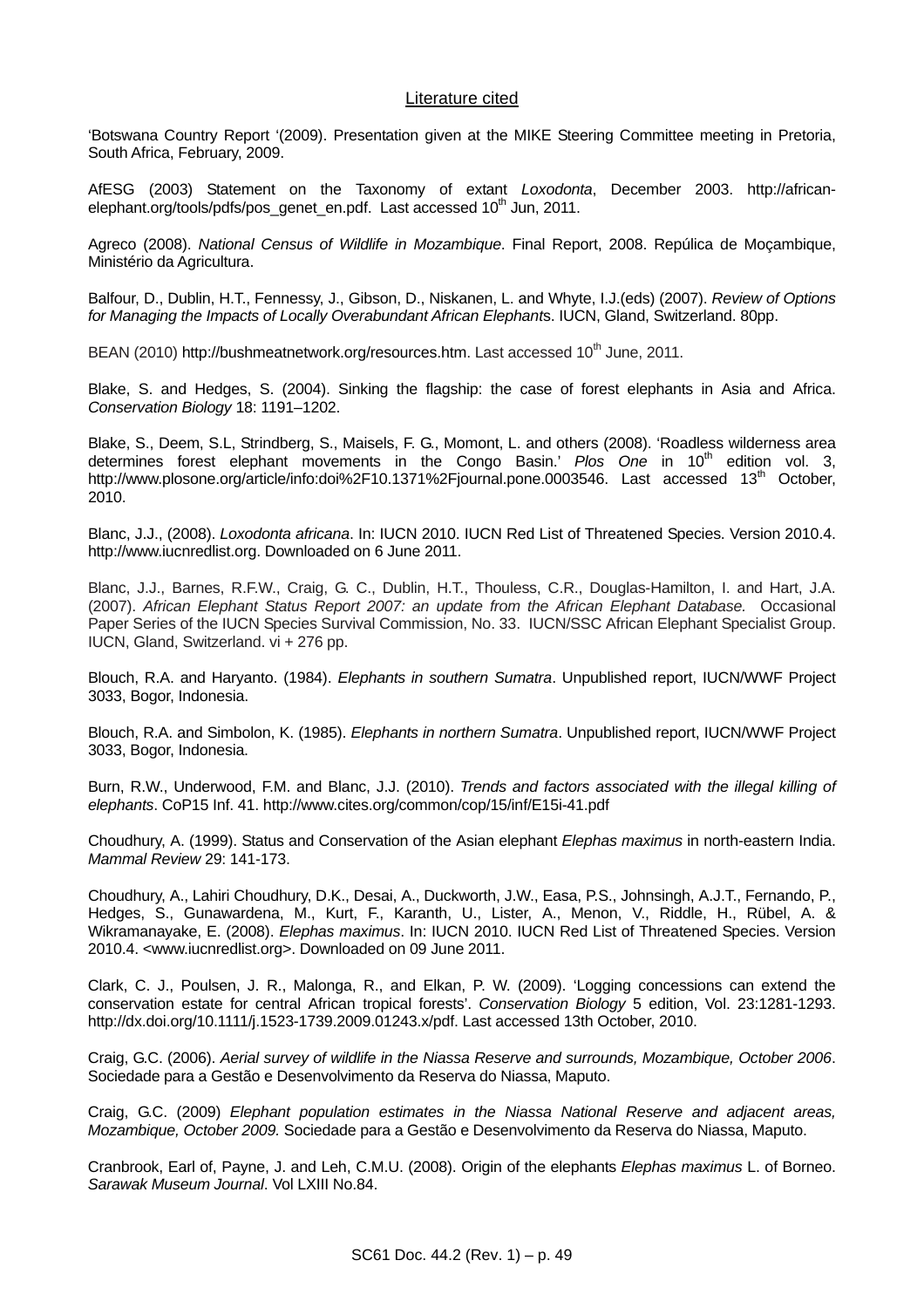Donovan, C. (2010). *Modelling Large-scale Seizures in the Illegal Ivory Trade using Extreme Value Theory*. Unpublished thesis for the degree of Master of Science in Biometry, University of Reading, United Kingdom.

Douglas-Hamilton, I. & Wall, J. (2009) 'Drought threatens Mali elephants'. *Pachyderm* 45: 129-130.

Duckworth, J.W. and Hedges, S. (1998). *Tracking Tigers: A review of the Status of Tiger, Asian Elephant, Gaur, and Banteng in Vietnam, Lao, Cambodia, and Yunnan (China), with Recommendations for Future Conservation Action*. Wildlife Conservation Research Unit, University of Oxford, UK.

Dunham, K.M. (2008). 'Detection of anthropogenic mortality in elephant *Loxodonta africana* populations: a long-term case study from the Sebungwe region of Zimbabwe.' *Oryx*, 42(1), 36–48.

Edjang Miko, J.R. (2009) 'Résultats de battus des éléphants et autres informations en Guinée Équatoriale, cas de Monte Alén et autour. Janvier - Octobre 2009'. Presentation given at the MIKE Sub-regional Steering Committee Meeting in Bangui, Central African Republic, October, 2009.

Fay, M., Elkan, P., Marjan, M. and Grossmann, F. (2007). *Aerial Surveys of Wildlife, Livestock, and Human Activity in and around Existing and Proposed Protected Areas of Southern Sudan, Dry Season 2007*. Unpublished report. Wildlife Conservation Society in partnership with the Government of Southern Sudan.

Fay, M., N'gakoutou, E.B., Taloua, N., Poilecot, P. and Ndoninga, A. (2006). *Dénombrement Aerièn Total des Grands Mammiferes et de l'Autruche du Parc National de Zakouma, Tchad*. Unpublished report. Republique du Tchad Ministère de l'Environnement et de l'Eau Secretariat Géneral Direction de la Conservation de la Faune et des Aires Protégèes. Projet Conservation et Utilisation Rationnelle Des Ecosystèmes Soudano-Sahéliens (CURESS).

Fernando, P., Pfrender, M.E., Encalada, S.E. and Lande, R. (2000). Mitochondrial DNA variation, phylogeography and population structure of the Asian elephant. *Heredity* 84: 362–372.

Fernando, P., Vidya, T.N.C., Payne, J., Stuewe, M., Davison, G., Alfred, R.J., Andau, P., Bosi, E., Kilbourn, A. and Melnick, D.J. (2003). DNA analysis indicates that Asian elephants are native to Borneo and Are therefore a high priority for conservation. *PLoS Biology* 1(1): 110-115.

Fleischer, R.C., Perry, E.A., Muralidharan, K., Stevens, E.E. and Wemmer, C.M. (2001). Phylogeography of the Asian elephant (*Elephas maximus*) based on mitochondrial DNA. *Evolution* 55: 1882–1892.

Grossman, F., Elkan, P. Awol, P.P. and Penche, M.C. (2008). *Aerial Surveys of Wildlife, Livestock, and Human Activity in and around Existing and Proposed Protected Areas of Southern Sudan, Dry Season 2008*. Technical Report 2. Wildlife Conservation Society in partnership with the Ministry of Wildlife Conservation and Tourism of the Government of Southern Sudan.

Gumal, M., Oziar, A., Wong, E.P., Chin, C., Ng, S. and Hedges, S. (2009). *WCS/GoM Peninsular Malaysia Elephant Project, Year 2: Asian Elephant surveys and Capacity-building in Endau Rompin National Park, Peninsular Malaysia.* Final Report to the U.S. Fish & Wildlife Service, March 2009. Wildlife Conservation Society, Bronx, NY, USA.

Hartl, G.B., Kurt, F., Tiedemann, R., Gmeiner, C., Nadlinger, K., Mar, K.U. and Rübel, A. (1996). Population genetics and systematics of Asian elephant (*Elephas maximus*): a study based on sequence variation at the cyt b gene of PCR-amplified mitochondrial DNA from hair bulbs. *Zeitschrift für Säugetierkunde* 6: 285-294.

Hedges, S. (2006). Conservation. In: M.E. Fowler and S.K. Mikota (eds), *Biology, Medicine and Surgery of Elephants*, pp. 475-490. Blackwell Publishing, Oxford, UK.

Hedges, S., Gumal, M., and Ng, S. (2008). *WCS/GoM West Malaysian Elephant Project: Year 1, Elephant surveys and training in Taman Negara National Park, Malaysia*: Final Report to the U.S. Fish and Wildlife Service, December 2008. Wildlife Conservation Society, Bronx, NY, USA.

Hedges, S., Johnson, A., Ahlering, M., Tyson, M.J. and Eggert, L.S. (In review). Accuracy, precision, and costeffectiveness of conventional dung count based and non-invasive genetic methods to estimate Asian elephant population size. *Journal of Applied Ecology*.Hedges, S., Johnson, A., Tyson, M.J., Eggert, L.S. and Ahlering, M.A. (2007). *Conservation of Asian Elephants on the Nakai Plateau, Khammouane Province, Lao PDR.* Final Report to the USFWS/AsECF, October 2007. Wildlife Conservation Society, Bronx, NY, USA.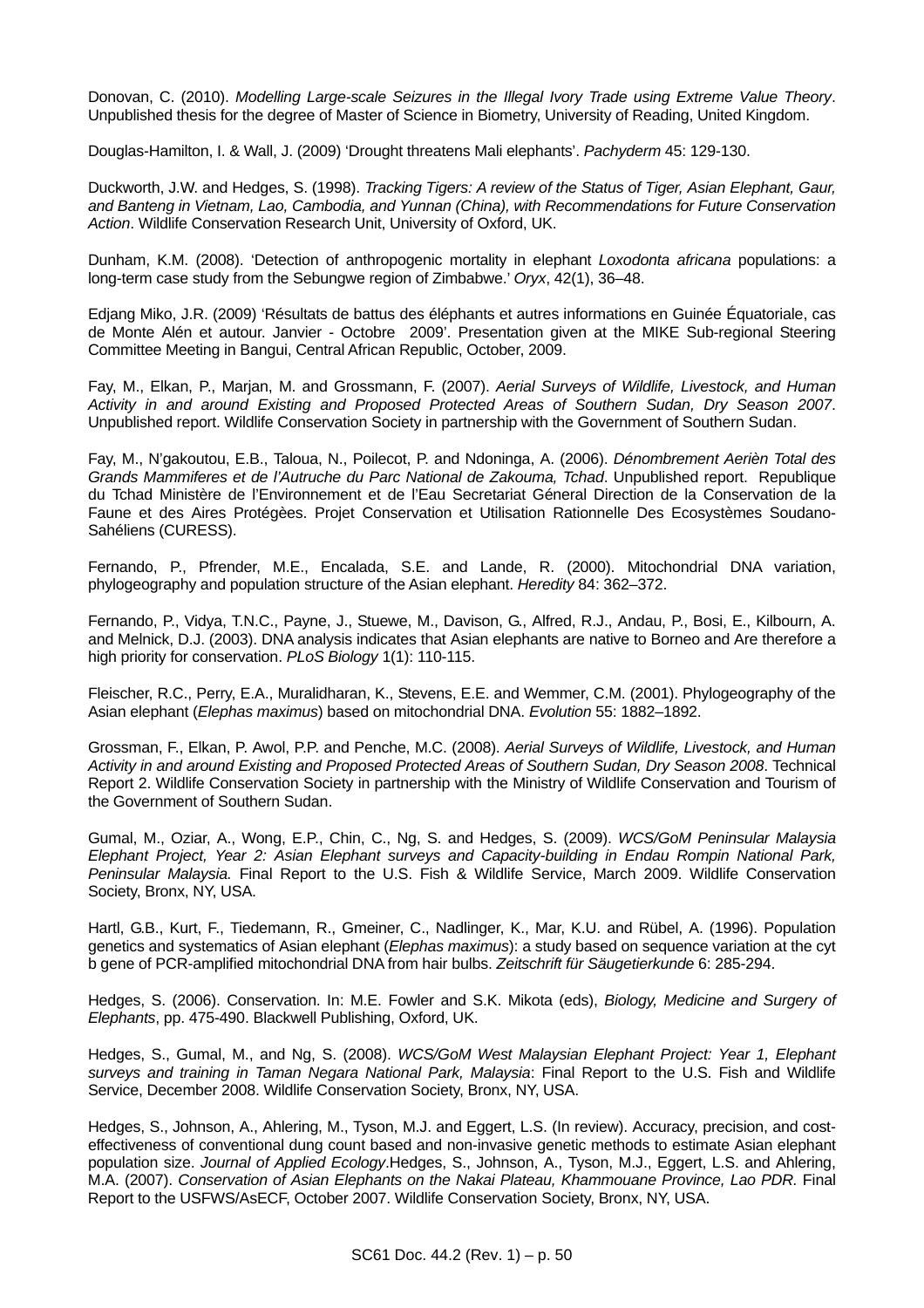Hedges, S., Tyson, M.J., Sitompul, A.F. and Hammatt, H. (2006). Why inter-country loans will not help Sumatra's elephants. *Zoo Biology* 25: 235–246.

Hedges, S., Tyson, M.J., Sitompul, A.F., Kinnaird, M.F., Gunaryadi, D. and Aslan. (2005). Distribution, status, and conservation needs of Asian elephants (*Elephas maximus*) in Lampung Province, Sumatra, Indonesia. *Biological Conservation* 124: 35–48.

Hibert, F, Calenge, C., Fritz, H., Maillard, D., Bouché, P., Ipavec, A., Convers, A., Ombredane, D., and De Visscher, M. (2010).'Spatial avoidance of invading pastoral cattle by wild ungulates: insights from using point process statistics'. *Biodiversity Conservation* 19: 2003–2024.

Hoare, R.E. (2007). *Case Study -Vertically integrated' human-elephant conflict management system in Tanzania: background and next steps.* Extracted in part from final report from the IUCN/SSC African Elephant Specialist Group to WWF International. http://www.african-elephant.org/hec/pdfs/heccstzvertint.pdf. Last accessed 11th October 2010.

Ishida, Y., Oleksyk, T.K., Georgiadis, N.J., David, V.A., Zhao, K., et al. (2011). Reconciling Apparent Conflicts between Mitochondrial and Nuclear Phylogenies in African Elephants. *PLoS ONE* 6(6): e20642. doi:10.1371/journal.pone.0020642

IUCN SSC African Elephant Specialist Group (2003). *Technical Brief: Review of Compensation Schemes for Agricultural and Other Damage Caused by Elephants*. http://www.africanelephant.org/hec/comreview.html. Last accessed 30th September 2010.

Jachmann, H. (2008). 'Illegal wildlife use and protected area management in Ghana'. *Biological Conservation* 141: 1906-1918.

Jones, T., Rovero, F. & Msirikale, J. (2007). *Vanishing Corridors: A Last Chance to Preserve Ecological Connectivity between the Udzungwa and Selous-Mikumi Ecosystems of Southern Tanzania*. Final Report to Conservation International.

Kemf, E. and Santiapillai, C. (2000). *Asian Elephants in the Wild.* A WWF Species Status Report. WWF-International, Gland, Switzerland.

Kolowski, J.M, Blake, S., Kock, M.D., Lee, M.E., Ann Henderson, A., Honorez, A. and Alonso, A. (2010) 'Movements of four forest elephants in an oil concession in Gabon, Central Africa'. Notes and Records. *Smithsonian Institution. Journal compilation. Blackwell Publishing Ltd, African Journal of Ecoogyl.* 1-5.

KWS & TAWIRI (2010). *Aerial total count, Amboseli-West Kilimajaro and Magadi-Natron cross-border landscape, wet season, March, 2010*. Unpublished report. Kenya Wildlife Service and Tanzania Wildlife Research Institute.

Lamarque, F., Anderson, J., Ferguson, R., Lagrange, M., Osei-Owusu, Y and Bakker, L. (2009). *Human Wildlife Conflict In Africa, Causes, Consequences and Management Strategies.* Food and Agriculture Organization of the United Nations, Forestry Paper 157.

Leimgruber, P., Gagnon, J.B., Wemmer, C.M., Kelly, D.S., Songer, M.A. and Selig, E.R. (2003). Fragmentation of Asia's remaining wildlands: implications for Asian elephant conservation. *Animal Conservation* 6: 347–359.

Lindsey, P., Romañach, S., and Matema, S. 2011. Dynamics and underlying causes of illegal bushmeat trade in Zimbabwe. *Oryx*. 45: 84 -95

Maisels, F., Nkumu, P., and Bonyenge, A. (2010). *Salonga National Park, Survey – Eastern Sector of Park.* WCS Democratic Republic of Congo, Terrestrial Wildlife and Human Impact Monitoring Programme.

Martin, E. and Vigne, L. (In prep.). Ivory items in Egypt selling openly to Chinese buyers. *TRAFFIC Bulletin*, Cambridge, United Kingdom.

Medway, L. (1977). *Mammals of Borneo: Field keys and an annotated checklist*. Monographs of the Malaysian Branch of the Royal Asiatic Society, Kuala Lumpur, Malaysia.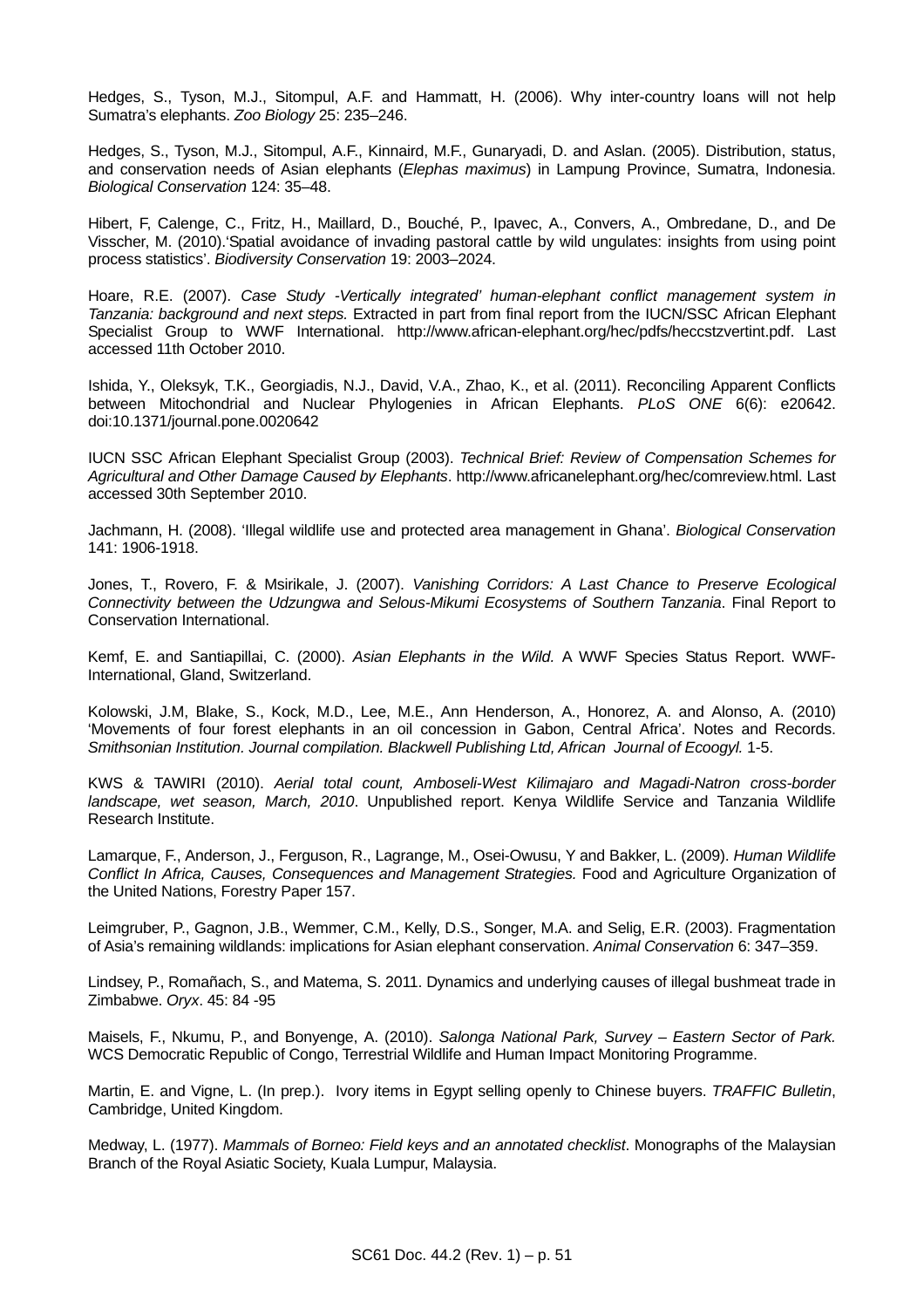Mennell, K.G & Scholes, R.J. *Assessment of South African Elephant Management 2007* (2007). Unpublished report. Science Roundtable, Ministry of Environment Affairs and Tourism, Republic of South Africa.

Mésochina, P., Langa, F. and Chardonnet, P. (2008).*Preliminary survey of large herbivores in Gilé Speacial Reserve, Zambezia Province, Mozambique.* Unpublished report. IGF Foundation & Direcção Provincial do Turismo, Zambezia, Moçambique.

Metcalfe, M. & Kepe, T. (2008).' "Your Elephant on Our Land": The Struggle to Manage Wildlife Mobility on Zambian Communal Land in the Kavango-Zambezi Transboundary Conservation Area'. *The Journal of Environment Development* 17: 99-117.

Milliken, T. (2005). *Urgent need for ASEAN to improve elephant ivory trade monitoring performance.* Available at: <http://www.traffic.org/news/elephant\_ivory.html>. Downloaded on 22 July 2005.

Milliken, T., Burn, R.W., and Sangalakula, L. (2009). *The Elephant Trade Information System (ETIS) and the Illicit Trade in Ivory: a report to the 15th meeting of the Conference of the Parties*. Doc. CoP15 44.1 Annex, CITES Secretariat, Geneva, Switzerland. 40 pp.

Ministry of Environment and Tourism (MET)(2004)*. Aerial survey of north east Namibia, 11 August – 19 September 2005*. Technical reports of scientific services. Ministry of Environment and Tourism. Windhoek, Namibia.

Nakandé, A., Belem, A.M.G, Nianogo, A.J. and Jost, C. (2007). 'Conflits hommes–éléphants dans la Reserve Partielle de Pama, Burkina Faso'. *Pachyderm* 42: 81-91.

Ngene, S. M. & Omondi, P. (2009). 'The costs of living with elephants in the areas adjacent to Marsabit National Park and Reserve'. *Pachyderm* 45: 77 87.

Niskanen, L.S. (2009). *Human-elephant conflict mitigation in Tanzania.* Unpublished report. Wildlife Conservation Society, April 2009.

Nozawa, K. and Shotake, T. (1990). Genetic differentiation among local populations of Asian elephant. *Zeitschrift fur Zoologische Systematik und Evolutionsforschung* 28: 40–47.

Olivier, R. (1978). Distribution and status of the Asian elephant. *Oryx* 14: 379–424.

Omondi, P., Bitok E.K., Mukeka J., Mayienda R. and Litoroh, M. (2010). *Total aerial count of elephants and other large mammal species of Tsavo/Mkomazi ecosystem*. Unpublished report. Kenya Wildlife Service January, 2008.

Omondi, P., Mayienda, R. and Tchamba, M. (2007). *Total Aerial Count of Elephants, Giraffes, Roan Antelopes and other Wildlife Species and Ostrich in Waza National Park, Cameroon*. Unpublished report. WWF Central Africa Regional Office.

Ouattara, F.A., Soulemane, O., Nandjui, A. and Tondoh E.J. 'État des maraudes et des dégâts de cultures liés aux elephants à l'ouest du secteur de Djouroutou dans le sud-ouest du Parc National de Taï (Côte d'Ivoire)'. *Pachyderm* 47: 36-44.

Plumptre, A., Kujirakwinja, Moyer, D., Driciru, M. and Rwetsiba, A. (2010). *Greater Virunga Landscape Large Mammal Surveys, 2010*. Unpublished report. Wildlife Conservation Society.

Pollard, E., Eggert. L., Chanvibol, C., and Hedges, S. (2008). *The status and conservation of Asian elephants in the Seima Biodiversity Conservation Area, Cambodia.* Wildlife Conservation Society Cambodia Program, Phnom Penh, Cambodia.

Potgieter, D., Dogringar, S., Djimet, B., and Lamoureaux, S. (2011). *Dry Season Aerial Total Count, Zakouma National Park, Chad, 2-6 April 2011.* Unpublished report. Wildlife Conservation Society.

Potgieter, D., N'gakotou, E.B., Djimet, B. and Lamoureaux, S. (2010). *Dry Season Total Aerial Count, Zakouma National Park, Chad, 11-15 March 201*0. Unpublished report. Wildlife Conservation Society.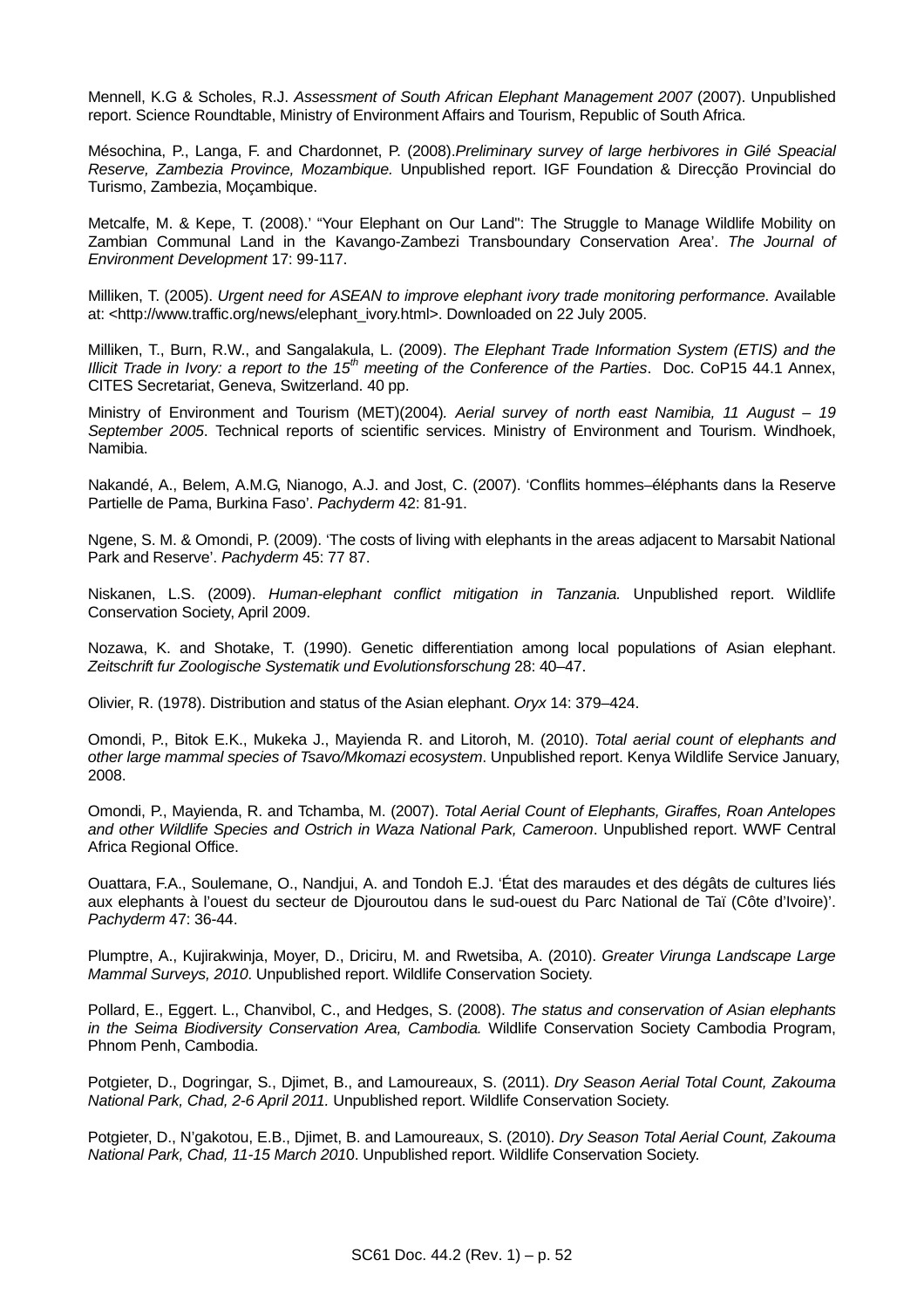Potgieter, D., Taloua, N., Djimet, B., Fay, M and Holm, L. (2009). *Dry Season Aerial Total Count, Zakouma National Park, Chad, 4-8 March 2009.* Unpublished report. Wildlife Conservation Society, European Union - Projet CURESS II, and République du Tchad Ministère de l'Environnement et de l'Eau.

Rohland, N., Reich, D., Mallick, S., Meyer, M., Green, R.E., et al. (2010). Genomic DNA Sequences from Mastodon and Woolly Mammoth Reveal Deep Speciation of Forest and Savanna Elephants. *PLoS Biology* 8(12): e1000564. doi:10.1371/journal.pbio.1000564

Santiapillai, C. and Jackson, P. (1990). *The Asian Elephant: An Action Plan for its Conservation.* IUCN, Gland, Switzerland.

Shepherd, C.R., Nijman, V. (2008): *Elephant and Ivory Trade in Myanmar.* TRAFFIC Southeast Asia, Petaling Jaya, Selangor, Malaysia.

Shoshani, J. and Eisenberg, J.F. (1982). *Elephas maximus*. *Mammalian Species* 182: 1–8.

Simukonda, C. (2009). *The Elephant Survey (2008)-A country Report*. Zambia Wildlife Authority, Lusaka, Zambia.

Sitati, N.W. & Thamba, M. (2008). *Mitigating Human Elephant Conflict in Central Africa: A Planning Mission Document to Develop a Human-Elephant Conflict Mitigation Strategy*. Unpublished report. WWF- Central Africa Regional Office.

Smith, A.T. and MacKinnon, J. (2008). Order Proboscidea. In: A. T. Smith and Y. Xie (eds), *The Mammals of China*, pp. 544 pp.. Princeton University Press, Princeton and Oxford.

Steel, L. (2007). *Salonga-Lukenie-Sankuru Landscape Summary Results of WWF Biological Surveys: 2006 – 2007*. Unpublished report. WWF-DRC

Stiles, D. (2009). *The Elephants and Ivory Trade in Thailand*. TRAFFIC Southeast Asia, Petaling Jaya, Selangor, Malaysia.

Stokes EJ, Strindberg S, Bakabana PC, Elkan PW, Iyenguet FC, et al. (2010) 'Monitoring Great Ape and Elephant Abundance at Large Spatial Scales: Measuring Effectiveness of a Conservation Landscape'. *PLoS One* 5(4): e10294. doi:10.1371/journal.pone.0010294.

Sukumar, R. (1992). *The Asian Elephant: Ecology and Management.* Second edition. Cambridge University Press, Cambridge, UK.

Sukumar, R. (2003). *The Living Elephants: Evolutionary Ecology, Behavior, and Conservation.* Oxford University Press, Oxford, UK.

Sukumar, R., Ramakrishnan, U. and Santosh, J.A. (1998). Impact of poaching on an Asian elephant population in Periyar, southern India: a model of demography and tusk harvest. *Animal Conservation* 1: 281–291.

Tanzania Wildlife Research Institute (TAWIRI) (2009). *Elephant population estimate in Tanzania, dry season 2009*. Unpublished report. TAWIRI, Arusha.

UNEP-WCMC (2011). *Legal Trade.* Unpublished report to CITES Secretariat, Cambridge, United Kingdom. Weinbaum, Karen, Nzooh Dongmo, Z.L., Usongo, L., and Laituri, M. (2007). 'Preliminary survey of forest elephant crossings in Sangha Trianational Park, central Africa'. *Pachyderm* 43: 52-62.

Wilungula Balongelwa, P.C. (2008). 'Etat d'avancement des activites MIKE en RCD: forces, faiblesses et perspectives d'avenir'. Presentation given at MIKE sub-regional steering committee meeting in Douala, Cameroon, August 2008.

WWF (2008). *Common Ground. Solutions for reducing the human, economic and conservation costs of human wildlife conflict*. http://www.worldwildlife.org/species/publications/WWFBinaryitem14651.pdf. Last accessed: 4th October, 2010.

WWF. (2002a). *Saving a Future for Asia's Wild Rhinos and Elephants: WWF's Asian Rhino and Elephant Action Strategy.* WWF-International, Gland, Switzerland.